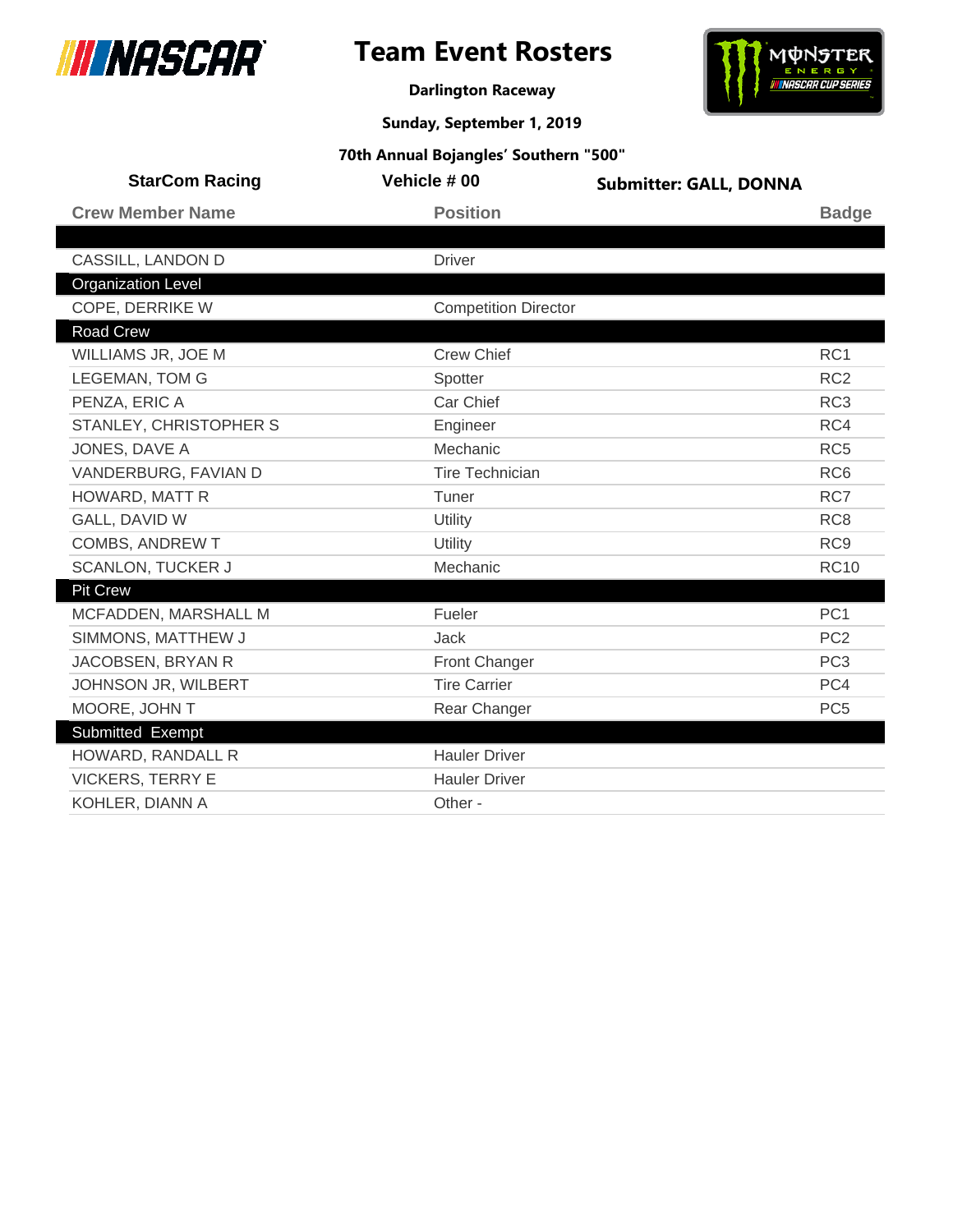



**Darlington Raceway**

**Sunday, September 1, 2019**

| <b>Chip Ganassi Racing</b> | Vehicle #1                  | <b>Submitter: ROWELL, AMY</b> |                 |
|----------------------------|-----------------------------|-------------------------------|-----------------|
| <b>Crew Member Name</b>    | <b>Position</b>             |                               | <b>Badge</b>    |
|                            |                             |                               |                 |
| <b>BUSCH, KURT T</b>       | <b>Driver</b>               |                               |                 |
| <b>Organization Level</b>  |                             |                               |                 |
| LUNDERS, TONY D            | <b>Competition Director</b> |                               |                 |
| MCCULLOUGH, MICHAEL B      | <b>IT Support</b>           |                               |                 |
| PEET, SHAUN W              | Pit Coach                   |                               |                 |
| <b>Road Crew</b>           |                             |                               |                 |
| MCCALL, MATT D             | <b>Crew Chief</b>           |                               | RC <sub>1</sub> |
| SELL, JOSH S               | Engineer                    |                               | RC <sub>2</sub> |
| BRANZELLE, JONATHAN        | Engineer                    |                               | RC <sub>3</sub> |
| BERGENTY, RYAN A           | Car Chief                   |                               | RC4             |
| CASE, NICK D               | <b>Front End Mechanic</b>   |                               | RC <sub>5</sub> |
| HOUSE, MATTHEW D           | <b>Interior Mechanic</b>    |                               | RC <sub>6</sub> |
| ELLIS, JONATHAN P          | Underneath Mechanic         |                               | RC7             |
| <b>SEALES, BRYCE J</b>     | Shock Technician            |                               | RC <sub>8</sub> |
| <b>BONSIGNORE, FRANK A</b> | <b>Tire Technician</b>      |                               | RC <sub>9</sub> |
| <b>GREEN, TYLER S</b>      | Spotter                     |                               | <b>RC10</b>     |
| DELL, BOBBY W              | Tuner                       |                               | <b>RC11</b>     |
| CURTIS, JEFF A             | Utility                     |                               | <b>RC12</b>     |
| Pit Crew                   |                             |                               |                 |
| KINCAID, DANIEL B          | Front Changer               |                               | PC <sub>1</sub> |
| <b>BALDWIN, CORY L</b>     | Rear Changer                |                               | PC <sub>2</sub> |
| KIMBROUGH, JEREMY D        | <b>Tire Carrier</b>         |                               | PC <sub>3</sub> |
| APPLEBY, JOSH A            | Jack                        |                               | PC4             |
| RUDANOVIC, MILAN K         | Fueler                      |                               | PC <sub>5</sub> |
| Back-up Pit Crew           |                             |                               |                 |
| JACOBSEN, BRYAN R          | <b>Front Changer</b>        |                               |                 |
| KIRBY, JUSTIN T            | <b>Tire Carrier</b>         |                               |                 |
| HOUSTON, KENYATTA          | Rear Changer                |                               |                 |
| WILLARD, JONATHAN L        | Jack                        |                               |                 |
| DAVENPORT, BROOK N         | Fueler                      |                               |                 |
| Submitted Exempt           |                             |                               |                 |
| WOODFIN, SCOTT S           | <b>Hauler Driver</b>        |                               |                 |
| WISE, JOSH E               | Trainer / Masseuse          |                               |                 |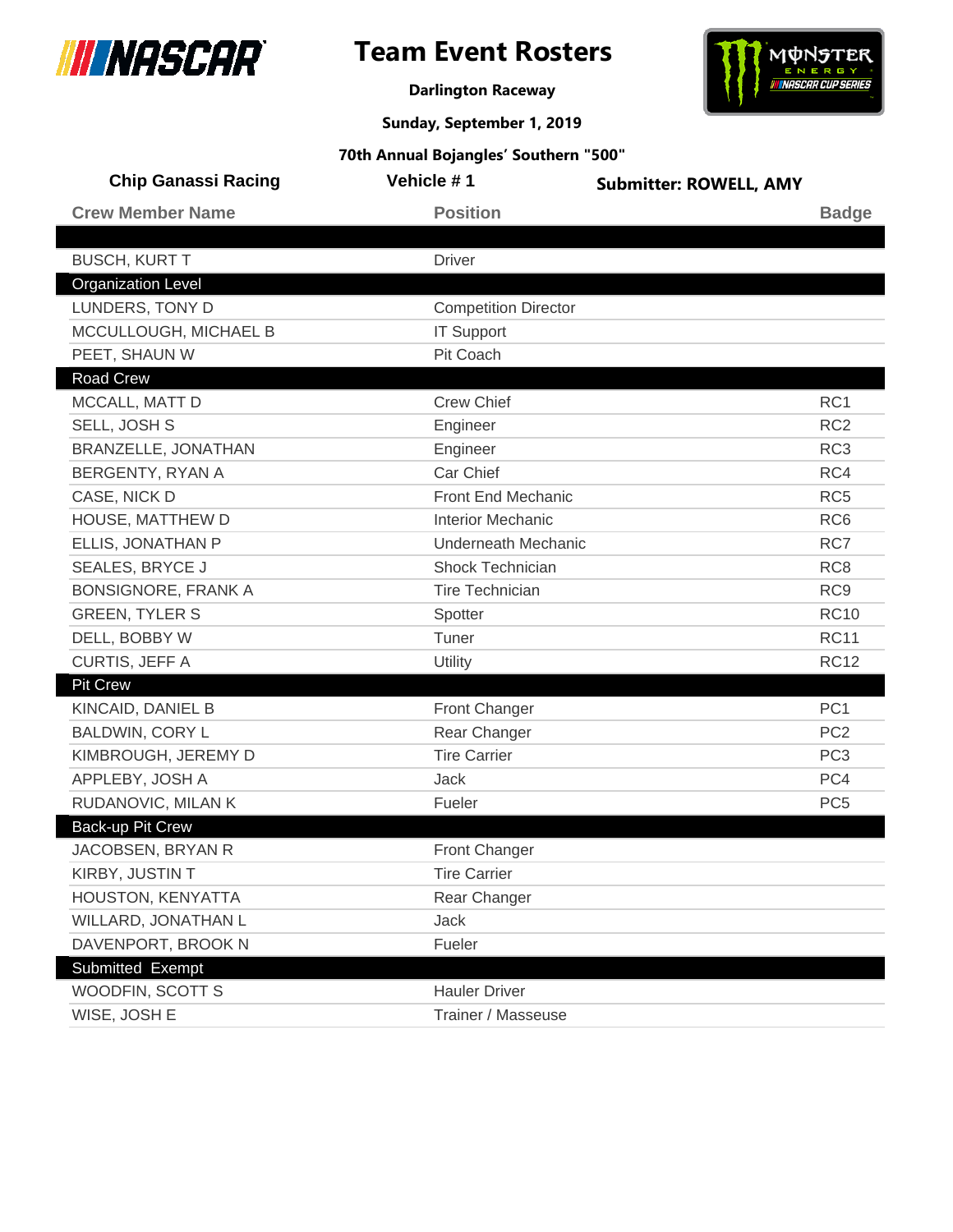



**Darlington Raceway**

**Sunday, September 1, 2019**

| <b>Stewart-Haas Racing</b> | Vehicle #10                 | <b>Submitter: STIMBERIS, JENNIFER</b> |                 |
|----------------------------|-----------------------------|---------------------------------------|-----------------|
| <b>Crew Member Name</b>    | <b>Position</b>             |                                       | <b>Badge</b>    |
|                            |                             |                                       |                 |
| ALMIROLA, ARIC M           | <b>Driver</b>               |                                       |                 |
| <b>Organization Level</b>  |                             |                                       |                 |
| ZIPADELLI, GREG C          | <b>Competition Director</b> |                                       |                 |
| GIBSON, TONY C             | <b>Technical Director</b>   |                                       |                 |
| <b>JUSTICE, CHRISL</b>     | <b>IT Support</b>           |                                       |                 |
| Road Crew                  |                             |                                       |                 |
| KLAUSMEIER, JOHN H         | <b>Crew Chief</b>           |                                       | RC1             |
| COOK, MICHAEL J            | Engineer                    |                                       | RC <sub>2</sub> |
| EDMONDS, JOEL G            | Spotter                     |                                       | RC <sub>3</sub> |
| EADS, KEITH H              | <b>Tire Technician</b>      |                                       | RC4             |
| FREY, JEROME D             | Front End Mechanic          |                                       | RC <sub>5</sub> |
| ADAMS, TREVOR J            | <b>Interior Mechanic</b>    |                                       | RC <sub>6</sub> |
| HANEY, CHAD R              | Car Chief                   |                                       | RC7             |
| PHILLIPS, JON M            | Tuner                       |                                       | RC <sub>8</sub> |
| HENDRICKSEN, MARC R        | Engineer                    |                                       | RC <sub>9</sub> |
| HOLSHOUSER, BRIAN L        | <b>Shock Technician</b>     |                                       | <b>RC10</b>     |
| GONZALEZ, STEPHEN C        | <b>Underneath Mechanic</b>  |                                       | <b>RC11</b>     |
| SHOAF, JEFF S              | Utility                     |                                       | <b>RC12</b>     |
| <b>Pit Crew</b>            |                             |                                       |                 |
| BERNAL, JON E              | <b>Tire Carrier</b>         |                                       | PC <sub>1</sub> |
| MORRELL, BRETT P           | Jack                        |                                       | PC <sub>2</sub> |
| HOWARD, JEREMY R           | Fueler                      |                                       | PC <sub>3</sub> |
| MCMULLEN, CHRIS L          | Rear Changer                |                                       | PC4             |
| COFFEY, DANIEL C           | Front Changer               |                                       | PC <sub>5</sub> |
| <b>Back-up Pit Crew</b>    |                             |                                       |                 |
| LESLIE, JOSH L             | <b>Front Changer</b>        |                                       |                 |
| HARRIS, MASON              | <b>Tire Carrier</b>         |                                       |                 |
| JOHNSON, MICHAEL T         | Rear Changer                |                                       |                 |
| SCHLYTTER, MATTHEW A       | Jack                        |                                       |                 |
| <b>EMMONS, CHAD</b>        | Fueler                      |                                       |                 |
| Submitted Exempt           |                             |                                       |                 |
| CABLE, TODD T              | <b>Hauler Driver</b>        |                                       |                 |
| ROBBINS, SCOTT A           | <b>Hauler Driver</b>        |                                       |                 |
| SCHMIDT, JOSHUA R          | Other - Submitted Exempt    |                                       |                 |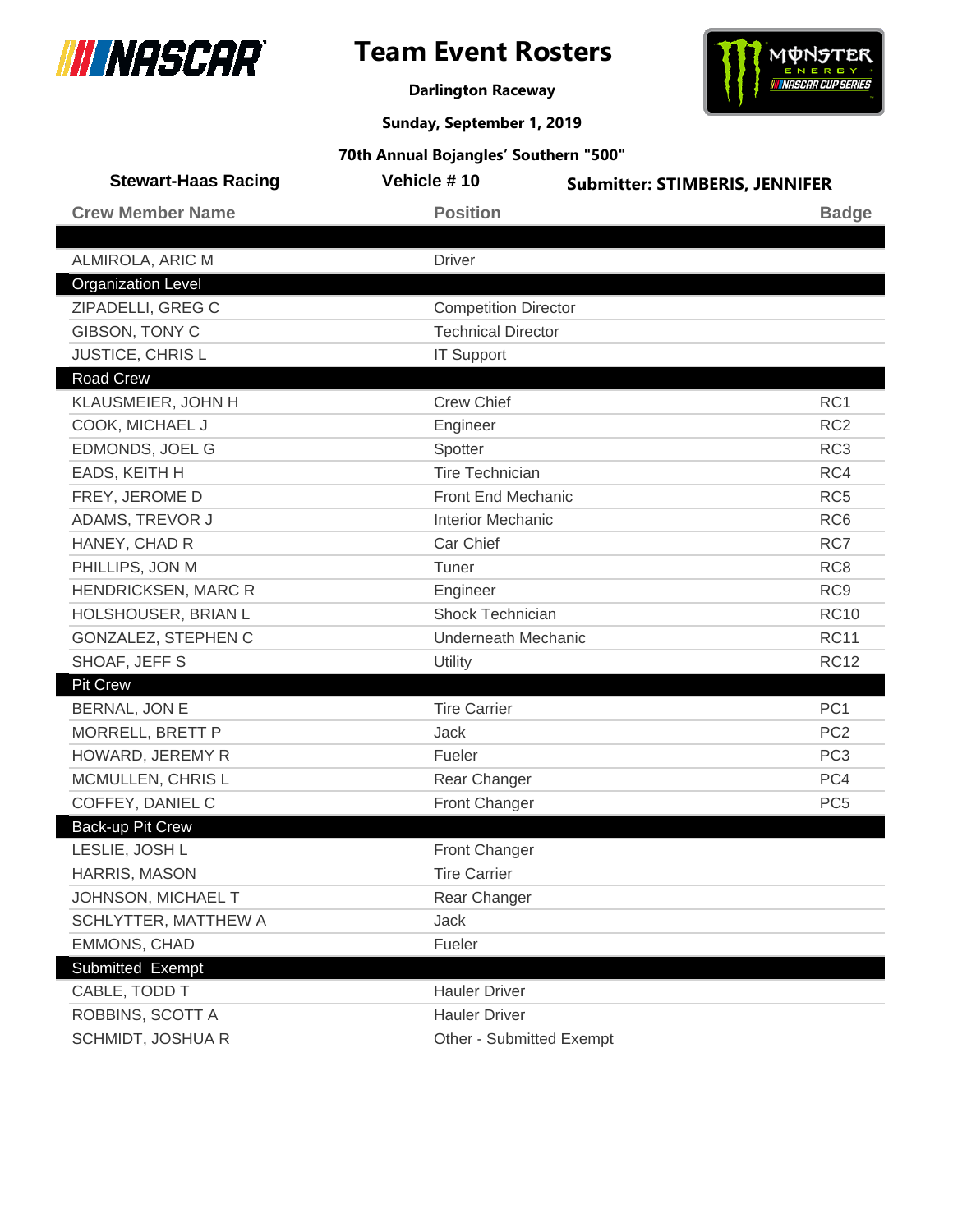



**Darlington Raceway**

**Sunday, September 1, 2019**

| <b>Joe Gibbs Racing</b>    | Vehicle #11                  | <b>Submitter: LAMBE, ROBIN</b> |
|----------------------------|------------------------------|--------------------------------|
| <b>Crew Member Name</b>    | <b>Position</b>              | <b>Badge</b>                   |
|                            |                              |                                |
| HAMLIN, DENNY D            | <b>Driver</b>                |                                |
| <b>Organization Level</b>  |                              |                                |
| SCHWEPPE, CARL T           | <b>IT Support</b>            |                                |
| GREENE, KEVIN J            | Other -                      |                                |
| Road Crew                  |                              |                                |
| <b>GABEHART, CHRIS A</b>   | <b>Crew Chief</b>            | RC1                            |
| PHILLIPS, ERIC P           | Car Chief                    | RC <sub>2</sub>                |
| <b>GRIFFETH, BRANDON J</b> | Front End Mechanic           | RC <sub>3</sub>                |
| ELDRIDGE, SCOTT S          | <b>Underneath Mechanic</b>   | RC4                            |
| MCAULAY, SAMUEL B          | Engineer                     | RC <sub>5</sub>                |
| <b>BOWERS, RYAN W</b>      | Engineer                     | RC <sub>6</sub>                |
| HANRAHAN, SEAN K           | <b>Shock Technician</b>      | RC7                            |
| SIMMONS, SCOTT JG          | <b>Tire Technician</b>       | RC <sub>8</sub>                |
| LAMBERT, CHRIS H           | Spotter                      | RC <sub>9</sub>                |
| DUDLEY, JAMES E            | Tuner                        | <b>RC10</b>                    |
| <b>KERLIN, SEAN R</b>      | <b>Interior Mechanic</b>     | <b>RC11</b>                    |
| CHARCUT, CHAZ MT           | Utility                      | <b>RC12</b>                    |
| <b>Pit Crew</b>            |                              |                                |
| WATKINS, ED M              | Fueler                       | PC <sub>1</sub>                |
| STAMPER, HOUSTON H         | Front Changer                | PC <sub>2</sub>                |
| SHIPPLETT, JOSHUA R        | <b>Tire Carrier</b>          | PC <sub>3</sub>                |
| TAUTGES, STEVEN J          | Rear Changer                 | PC4                            |
| MILLS, KELLEN L            | Jack                         | PC <sub>5</sub>                |
| Back-up Pit Crew           |                              |                                |
| HARTMAN, ADAM M            | Front Changer                |                                |
| HALL, CHRIS J              | <b>Tire Carrier</b>          |                                |
| YOUKER, DEVEN J            | Rear Changer                 |                                |
| THACKER, CHARLES J         | Jack                         |                                |
| EASTLAND, BRIAN A          | Fueler                       |                                |
| Submitted Exempt           |                              |                                |
| COLLINS, JOSH L            | <b>Hauler Driver</b>         |                                |
| HODEL, FRANKIE B           | <b>Hauler Driver</b>         |                                |
| LANGDON, JUSTIN D          | <b>Drivable Events Extra</b> |                                |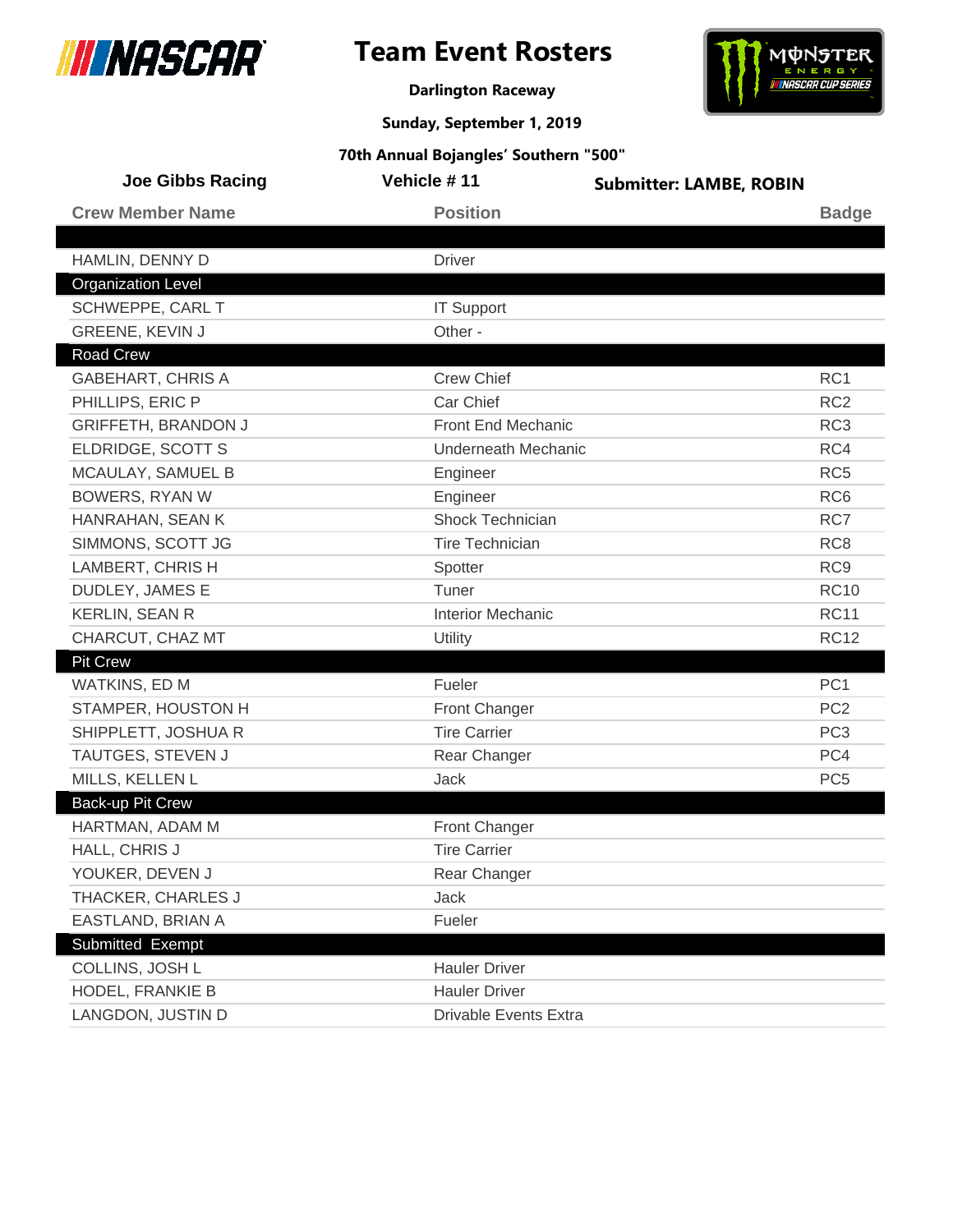



**Darlington Raceway**

**Sunday, September 1, 2019**

| <b>Team Penske</b>        | Vehicle #12                 | <b>Submitter: FULTZ, ANGELA</b> |
|---------------------------|-----------------------------|---------------------------------|
| <b>Crew Member Name</b>   | <b>Position</b>             | <b>Badge</b>                    |
|                           |                             |                                 |
| <b>BLANEY, RYAN M</b>     | <b>Driver</b>               |                                 |
| <b>Organization Level</b> |                             |                                 |
| <b>GEISLER, TRAVIS F</b>  | <b>Competition Director</b> |                                 |
| <b>BUSKIRK, KEVIN C</b>   | <b>Technical Director</b>   |                                 |
| PERRY, DAVID C            | <b>IT Support</b>           |                                 |
| POWER, KYLE J             | <b>IT Support</b>           |                                 |
| <b>Road Crew</b>          |                             |                                 |
| <b>BULLINS, JEREMY D</b>  | <b>Crew Chief</b>           | RC1                             |
| WILLIAMS, JOSH T          | Spotter                     | RC <sub>2</sub>                 |
| MUELLER, ANDREA E         | Engineer                    | RC <sub>3</sub>                 |
| HUTCHENS, GRANT D         | Engineer                    | RC4                             |
| ALMQUIST, KIRK S          | Car Chief                   | RC <sub>5</sub>                 |
| JENNINGS, JUSTIN L        | Front End Mechanic          | RC <sub>6</sub>                 |
| BELMONT, KYLE J           | <b>Interior Mechanic</b>    | RC7                             |
| TIDWELL, CHRIS W          | <b>Underneath Mechanic</b>  | RC <sub>8</sub>                 |
| STILLMAN, DAVID C         | Shock Technician            | RC <sub>9</sub>                 |
| SLINEY, BRIAN D           | <b>Tire Technician</b>      | <b>RC10</b>                     |
| RUSSELL, DARIN H          | Tuner                       | <b>RC11</b>                     |
| <b>BROSEL, WARREN J</b>   | Utility                     | <b>RC12</b>                     |
| <b>Pit Crew</b>           |                             |                                 |
| FLORES, RYAN J            | Front Changer               | PC <sub>1</sub>                 |
| MOORE, WADE W             | <b>Tire Carrier</b>         | PC <sub>2</sub>                 |
| DONLIN, GREG P            | Rear Changer                | PC <sub>3</sub>                 |
| STODDARD, GRAHAM P        | <b>Jack</b>                 | PC4                             |
| LACKEY, ANDREW G          | Fueler                      | PC <sub>5</sub>                 |
| Back-up Pit Crew          |                             |                                 |
| PREVETTE, JUSTIN S        | Front Changer               |                                 |
| APSEY, TREVOR R           | <b>Tire Carrier</b>         |                                 |
| THOMPSON, CURTIS F        | Rear Changer                |                                 |
| <b>GALLAHAN, RAY P</b>    | Jack                        |                                 |
| <b>BAKER, BLAKE B</b>     | Fueler                      |                                 |
| Submitted Exempt          |                             |                                 |
| JOHNSON JR, RICK P        | <b>Hauler Driver</b>        |                                 |
| WHITT, GEFFERY B          | <b>Hauler Driver</b>        |                                 |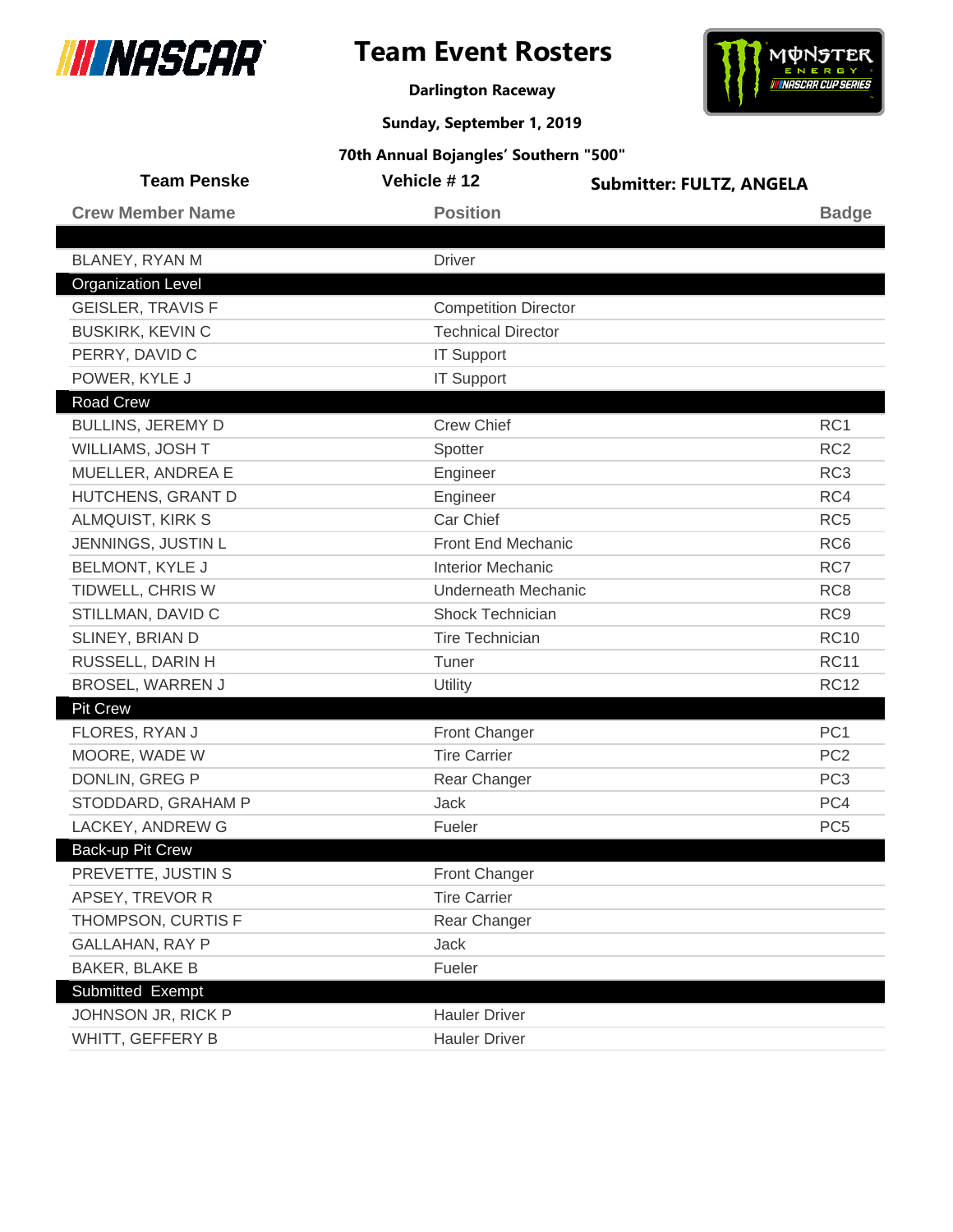



**Darlington Raceway**

**Sunday, September 1, 2019**

| <b>Germain Racing</b>     | Vehicle #13               | <b>Submitter: BERRYMAN, KERRI</b> |
|---------------------------|---------------------------|-----------------------------------|
| <b>Crew Member Name</b>   | <b>Position</b>           | <b>Badge</b>                      |
|                           |                           |                                   |
| DILLON, TY R              | <b>Driver</b>             |                                   |
| <b>Organization Level</b> |                           |                                   |
| <b>GREER, SHANE S</b>     | <b>IT Support</b>         |                                   |
| ROGERS, LARRY L           | Other -                   |                                   |
| <b>Road Crew</b>          |                           |                                   |
| ALEXANDER, JUSTIN G       | <b>Crew Chief</b>         | RC <sub>1</sub>                   |
| PLOURDE, BILLY J          | Car Chief                 | RC <sub>2</sub>                   |
| <b>BURCH, LAWRENCE C</b>  | Engineer                  | RC <sub>3</sub>                   |
| KIRKENDALL, JEFF          | Engineer                  | RC4                               |
| <b>OWENS, TRAVIS G</b>    | <b>Front End Mechanic</b> | RC <sub>5</sub>                   |
| NORRIS, WILL W            | Underneath Mechanic       | RC <sub>6</sub>                   |
| KINCHELOE, BRYAN M        | <b>Tire Technician</b>    | RC7                               |
| CHASE, MIKE A             | <b>Shock Technician</b>   | RC <sub>8</sub>                   |
| PRESGRAVES, DUSTYN S      | Tuner                     | RC <sub>9</sub>                   |
| HALPIN, TRACY J           | Utility                   | <b>RC10</b>                       |
| CASADA, ZACHARY N         | <b>Interior Mechanic</b>  | <b>RC11</b>                       |
| O'DEA, WILLIAM K          | Spotter                   | <b>RC12</b>                       |
| <b>Pit Crew</b>           |                           |                                   |
| <b>WARRICK, DOUG A</b>    | <b>Jack</b>               | PC <sub>1</sub>                   |
| POWELL, GREG D            | <b>Tire Carrier</b>       | PC <sub>2</sub>                   |
| MASTERSON, CHASE          | Rear Changer              | PC <sub>3</sub>                   |
| HEISTER, A J J            | Fueler                    | PC4                               |
| THOMAS, JOSHUA            | Front Changer             | PC <sub>5</sub>                   |
| Back-up Pit Crew          |                           |                                   |
| HEISTER, A J J            | <b>Tire Carrier</b>       |                                   |
| <b>ESSICK, BRODY W</b>    | <b>Front Changer</b>      |                                   |
| Submitted Exempt          |                           |                                   |
| PRINCE, BEN O             | <b>Hauler Driver</b>      |                                   |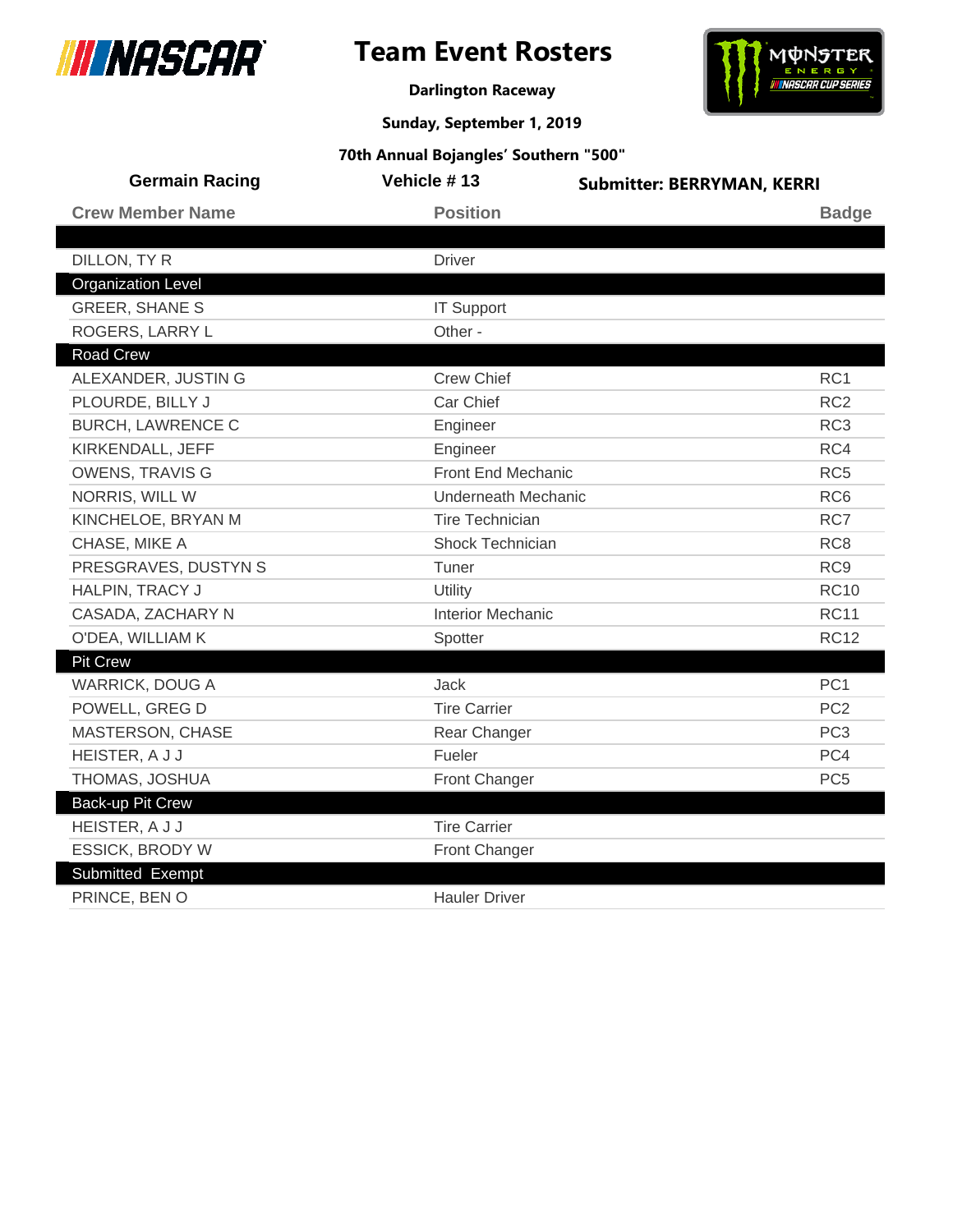



**Darlington Raceway**

**Sunday, September 1, 2019**

| <b>Stewart-Haas Racing</b>   | Vehicle #14                 | <b>Submitter: STIMBERIS, JENNIFER</b> |  |
|------------------------------|-----------------------------|---------------------------------------|--|
| <b>Crew Member Name</b>      | <b>Position</b>             | <b>Badge</b>                          |  |
|                              |                             |                                       |  |
| <b>BOWYER, CLINT A</b>       | <b>Driver</b>               |                                       |  |
| <b>Organization Level</b>    |                             |                                       |  |
| ZIPADELLI, GREG C            | <b>Competition Director</b> |                                       |  |
| GIBSON, TONY C               | <b>Technical Director</b>   |                                       |  |
| <b>JUSTICE, CHRISL</b>       | <b>IT Support</b>           |                                       |  |
| Road Crew                    |                             |                                       |  |
| <b>BUGAREWICZ, MIKE M</b>    | <b>Crew Chief</b>           | RC <sub>1</sub>                       |  |
| COOK, JERRY J                | Car Chief                   | RC <sub>2</sub>                       |  |
| DEESE, LEE P                 | Engineer                    | RC <sub>3</sub>                       |  |
| <b>FAIRWEATHER, ROBBIE M</b> | <b>Underneath Mechanic</b>  | RC4                                   |  |
| TRICKETT, CHRIS C            | <b>Interior Mechanic</b>    | RC <sub>5</sub>                       |  |
| SILVESTRI, TONY L            | Front End Mechanic          | RC <sub>6</sub>                       |  |
| SMITH, WAYNE D               | Shock Technician            | RC7                                   |  |
| MOELLER, MATTHEW A           | Tuner                       | RC <sub>8</sub>                       |  |
| DAVIS, MICHAEL A             | Utility                     | RC <sub>9</sub>                       |  |
| <b>GRIFFIN, BRETT K</b>      | Spotter                     | <b>RC10</b>                           |  |
| SIMPSON, RUSSELL W           | <b>Tire Technician</b>      | <b>RC11</b>                           |  |
| KIMBROUGH, JAMES D           | Engineer                    | <b>RC12</b>                           |  |
| <b>Pit Crew</b>              |                             |                                       |  |
| COTTEN, SEAN F               | <b>Jack</b>                 | PC <sub>1</sub>                       |  |
| MULDER, RYAN P               | Front Changer               | PC <sub>2</sub>                       |  |
| DOLLARHIDE, COLEMAN R        | Rear Changer                | PC <sub>3</sub>                       |  |
| MOORE, DWAYNE E              | <b>Tire Carrier</b>         | PC4                                   |  |
| <b>KEENER, JAMES M</b>       | Fueler                      | PC <sub>5</sub>                       |  |
| Back-up Pit Crew             |                             |                                       |  |
| LESLIE, JOSH L               | Front Changer               |                                       |  |
| HARRIS, MASON                | <b>Tire Carrier</b>         |                                       |  |
| JOHNSON, MICHAEL T           | Rear Changer                |                                       |  |
| SCHLYTTER, MATTHEW A         | Jack                        |                                       |  |
| <b>EMMONS, CHAD</b>          | Fueler                      |                                       |  |
| Submitted Exempt             |                             |                                       |  |
| LACKEY, DALE W               | <b>Hauler Driver</b>        |                                       |  |
| HAMILTON, CHRIS L            | <b>Hauler Driver</b>        |                                       |  |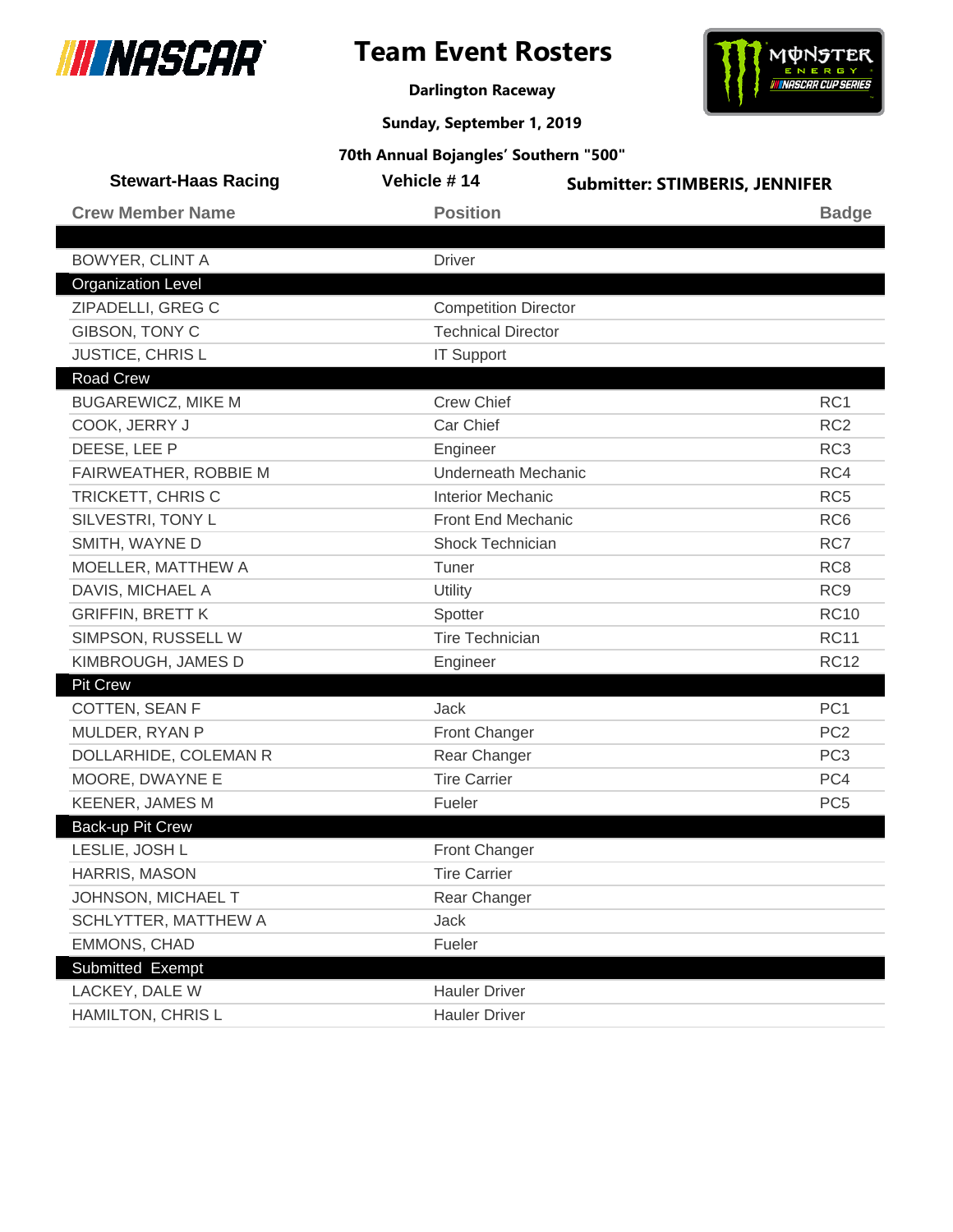



**Darlington Raceway**

**Sunday, September 1, 2019**

| <b>Premium Motorsports</b>   | Vehicle #15                 | <b>Submitter: EGGLESTON, SCOTT</b> |
|------------------------------|-----------------------------|------------------------------------|
| <b>Crew Member Name</b>      | <b>Position</b>             | <b>Badge</b>                       |
|                              |                             |                                    |
| CHASTAIN, ROSS L             | <b>Driver</b>               |                                    |
| <b>Organization Level</b>    |                             |                                    |
| <b>EGGLESTON, SCOTT S</b>    | <b>Competition Director</b> |                                    |
| EFAW II, CHUCK A             | Pit Coach                   |                                    |
| <b>Road Crew</b>             |                             |                                    |
| TRYSON, PATRICK J            | <b>Crew Chief</b>           | RC1                                |
| FORDHAM, MARK W              | Car Chief                   | RC <sub>2</sub>                    |
| GUFFEY, CHRISTOPHER          | <b>Interior Mechanic</b>    | RC <sub>3</sub>                    |
| MILLER, MIKE C               | <b>Underneath Mechanic</b>  | RC4                                |
| MCGUIRE, NATHAN J            | <b>Tire Technician</b>      | RC <sub>5</sub>                    |
| MELANSON, JEFF P             | Tuner                       | RC <sub>6</sub>                    |
| BRADSHAW, RANDY              | Spotter                     | RC7                                |
| ROBINSON, JAY V              | Utility                     | <b>RC11</b>                        |
| <b>Pit Crew</b>              |                             |                                    |
| ANDERSON, BLAINE             | Front Changer               | PC <sub>1</sub>                    |
| RIDDLE, JAMES                | <b>Tire Carrier</b>         | PC <sub>2</sub>                    |
| <b>BRIDGEFORTH, ANDREW M</b> | Rear Changer                | PC <sub>3</sub>                    |
| JOHNSON, BRANDON L           | Jack                        | PC4                                |
| JAMES, SETH M                | Fueler                      | PC <sub>5</sub>                    |
| Back-up Pit Crew             |                             |                                    |
| MILLER, MIKE C               | Front Changer               |                                    |
| MCGUIRE, NATHAN J            | <b>Tire Carrier</b>         |                                    |
| FORDHAM, MARK W              | Rear Changer                |                                    |
| ROBINSON, JAY V              | <b>Jack</b>                 |                                    |
| GARDNER JR, BUGS W           | Fueler                      |                                    |
| Submitted Exempt             |                             |                                    |
| <b>GUFFEY, CHRISTOPHER</b>   | <b>Hauler Driver</b>        |                                    |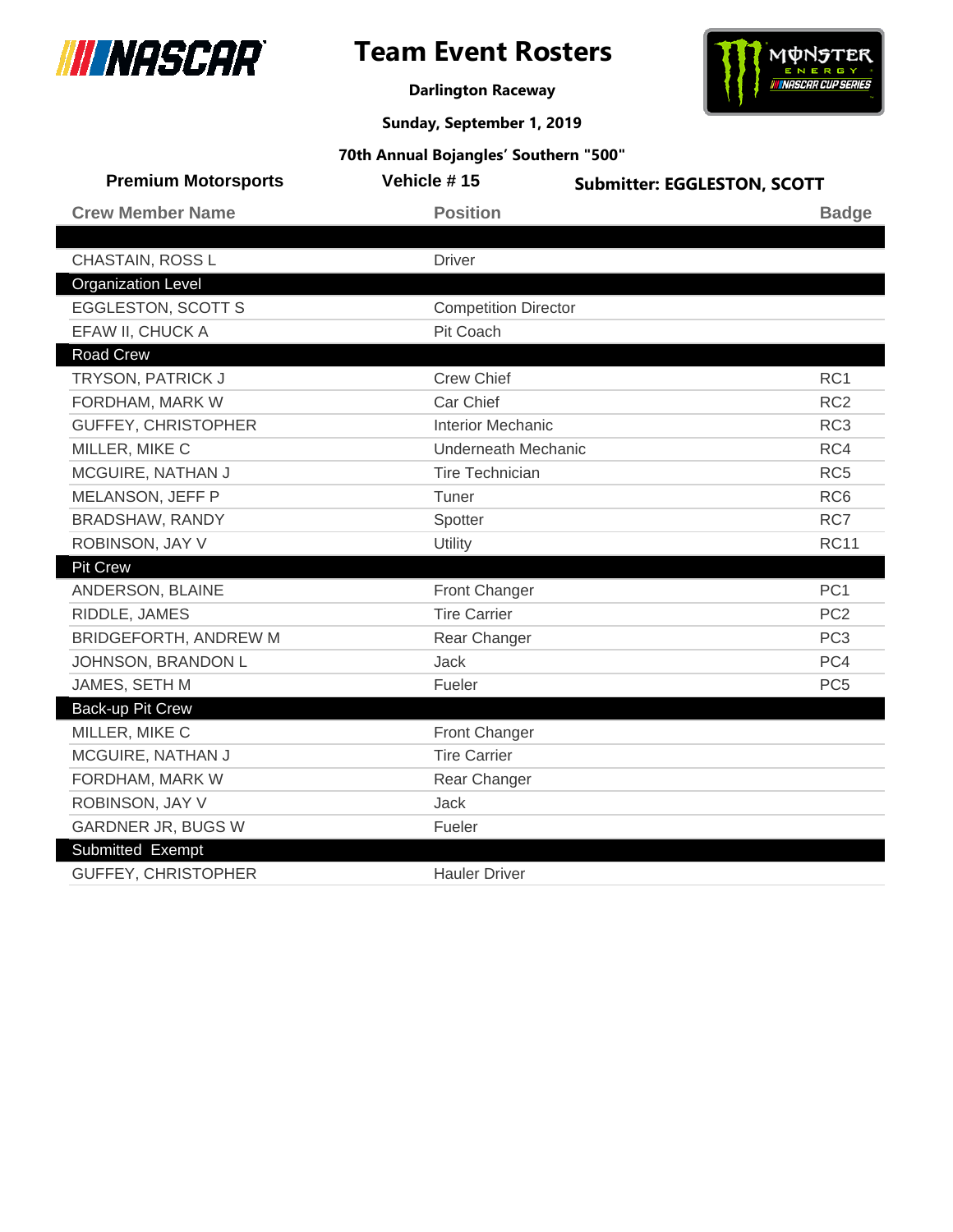

# **Team Event Rosters**



**Darlington Raceway**

**Sunday, September 1, 2019**

| <b>Roush Fenway Racing</b> | Vehicle #17                  | <b>Submitter: ALLEN, KYLE</b> |                 |
|----------------------------|------------------------------|-------------------------------|-----------------|
| <b>Crew Member Name</b>    | <b>Position</b>              |                               | <b>Badge</b>    |
|                            |                              |                               |                 |
| STENHOUSE JR, RICKY        | <b>Driver</b>                |                               |                 |
| <b>Organization Level</b>  |                              |                               |                 |
| KIDD, KEVIN A              | <b>Competition Director</b>  |                               |                 |
| PUCCIA, MATT J             | <b>Technical Director</b>    |                               |                 |
| <b>BRIDGES, BRANDON M</b>  | <b>IT Support</b>            |                               |                 |
| <b>Road Crew</b>           |                              |                               |                 |
| PATTIE, BRIAN B            | <b>Crew Chief</b>            |                               | RC <sub>1</sub> |
| MEADOR, ERIC W             | Car Chief                    |                               | RC <sub>2</sub> |
| SEALS JR, RANDY R          | Engineer                     |                               | RC <sub>3</sub> |
| ASHMORE, ANGELA M          | Engineer                     |                               | RC4             |
| <b>HYLTON, BRANDON K</b>   | <b>Front End Mechanic</b>    |                               | RC <sub>5</sub> |
| DE GUISTO, KENNY M         | Mechanic                     |                               | RC <sub>6</sub> |
| CHURCH, CHRISTOPHER M      | <b>Interior Mechanic</b>     |                               | RC7             |
| MINGO, BENNY B             | <b>Tire Technician</b>       |                               | RC <sub>8</sub> |
| MCDONALD, DAVID P          | Shock Technician             |                               | RC <sub>9</sub> |
| SALMONS, JONATHAN B        | Tuner                        |                               | <b>RC10</b>     |
| HERMAN JR, MIKE D          | Spotter                      |                               | <b>RC11</b>     |
| <b>BOWEN, SCOTT W</b>      | Pit Coach                    |                               | <b>RC12</b>     |
| <b>Pit Crew</b>            |                              |                               |                 |
| ROBISON, BRAD M            | <b>Jack</b>                  |                               | PC <sub>1</sub> |
| WING, KEVIN R              | Fueler                       |                               | PC <sub>2</sub> |
| ZUNK, RYAN L               | <b>Front Changer</b>         |                               | PC <sub>3</sub> |
| EDGELL, JUSTIN R           | <b>Tire Carrier</b>          |                               | PC4             |
| WOLFMEIER, KIP K           | Rear Changer                 |                               | PC <sub>5</sub> |
| <b>Back-up Pit Crew</b>    |                              |                               |                 |
| UPHOFF, KALE E             | Front Changer                |                               |                 |
| GAJDORUS, SETH W           | Rear Changer                 |                               |                 |
| MCCLURKIN, TELVIN L        | <b>Tire Carrier</b>          |                               |                 |
| WILPS, MATTHEW             | Jack                         |                               |                 |
| <b>BROWN, MICHAEL J</b>    | Fueler                       |                               |                 |
| Submitted Exempt           |                              |                               |                 |
| ZIRKLE, JOHN D             | <b>Hauler Driver</b>         |                               |                 |
| MAYBRY, JAY B              | <b>Hauler Driver</b>         |                               |                 |
| SANDLER, NICHOLAS B        | <b>Drivable Events Extra</b> |                               |                 |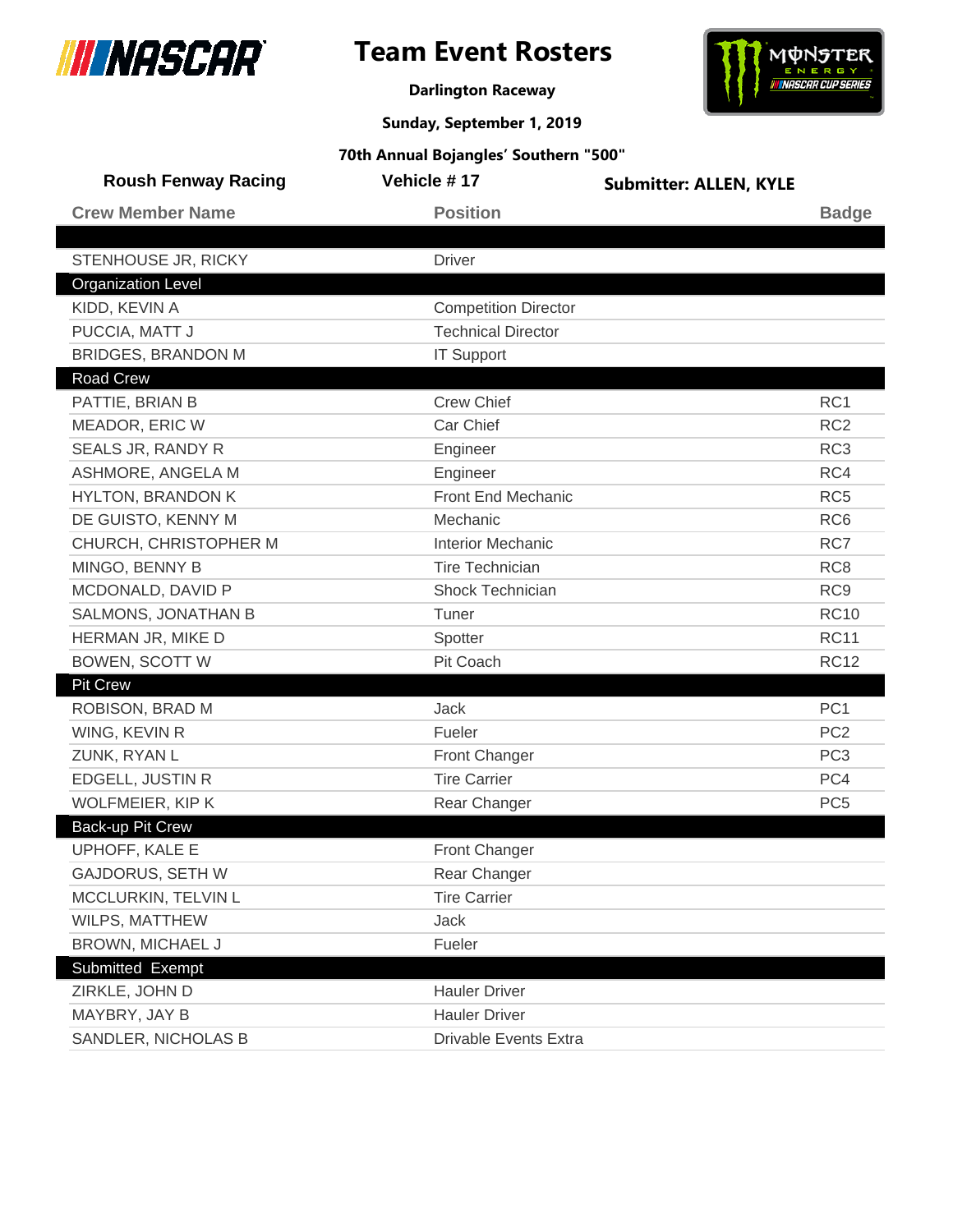

I

# **Team Event Rosters**



**Darlington Raceway**

**Sunday, September 1, 2019**

| <b>Joe Gibbs Racing</b>   | Vehicle #18              | <b>Submitter: LAMBE, ROBIN</b> |
|---------------------------|--------------------------|--------------------------------|
| <b>Crew Member Name</b>   | <b>Position</b>          | <b>Badge</b>                   |
|                           |                          |                                |
| <b>BUSCH, KYLE T</b>      | <b>Driver</b>            |                                |
| <b>Organization Level</b> |                          |                                |
| SCHWEPPE, CARL T          | <b>IT Support</b>        |                                |
| GREENE, KEVIN J           | Other -                  |                                |
| <b>Road Crew</b>          |                          |                                |
| STEVENS, ADAM G           | <b>Crew Chief</b>        | RC <sub>1</sub>                |
| <b>BELLOWS, NATE D</b>    | Car Chief                | RC <sub>2</sub>                |
| ALLEN, TYLER K            | Engineer                 | RC <sub>3</sub>                |
| HARTMAN, WILLIAM H        | Engineer                 | RC4                            |
| CHASE, CHRIS J            | Shock Technician         | RC <sub>5</sub>                |
| FOSTER, TODD W            | <b>Interior Mechanic</b> | RC <sub>6</sub>                |
| JONES, CHRIS F            | Front End Mechanic       | RC7                            |
| LAPE, WESLEY G            | Underneath Mechanic      | RC <sub>8</sub>                |
| DESROCHER, JON R          | <b>Tire Technician</b>   | RC <sub>9</sub>                |
| JOHNSON, MICHAEL P        | Tuner                    | <b>RC10</b>                    |
| SMALL, GREG B             | Utility                  | <b>RC11</b>                    |
| HIRSCHMAN III, ANTHONY    | Spotter                  | <b>RC12</b>                    |
| <b>Pit Crew</b>           |                          |                                |
| FORD, TJ S                | <b>Jack</b>              | PC <sub>1</sub>                |
| WAUGH, CAMRON L           | <b>Front Changer</b>     | PC <sub>2</sub>                |
| CROSSEN, JOE L            | <b>Tire Carrier</b>      | PC <sub>3</sub>                |
| <b>CORDERO, JEFF S</b>    | Rear Changer             | PC4                            |
| TYRRELL, MATTHEW A        | Fueler                   | PC <sub>5</sub>                |
| Back-up Pit Crew          |                          |                                |
| HARTMAN, ADAM M           | Front Changer            |                                |
| HALL, CHRIS J             | <b>Tire Carrier</b>      |                                |
| YOUKER, DEVEN J           | Rear Changer             |                                |
| THACKER, CHARLES J        | Jack                     |                                |
| EASTLAND, BRIAN A         | Fueler                   |                                |
| Submitted Exempt          |                          |                                |
| <b>GREENE, BRENDAN K</b>  | <b>Hauler Driver</b>     |                                |
| PRICE, JAMIE L            | <b>Hauler Driver</b>     |                                |
| BOWLAND, TODD R           | Drivable Events Extra    |                                |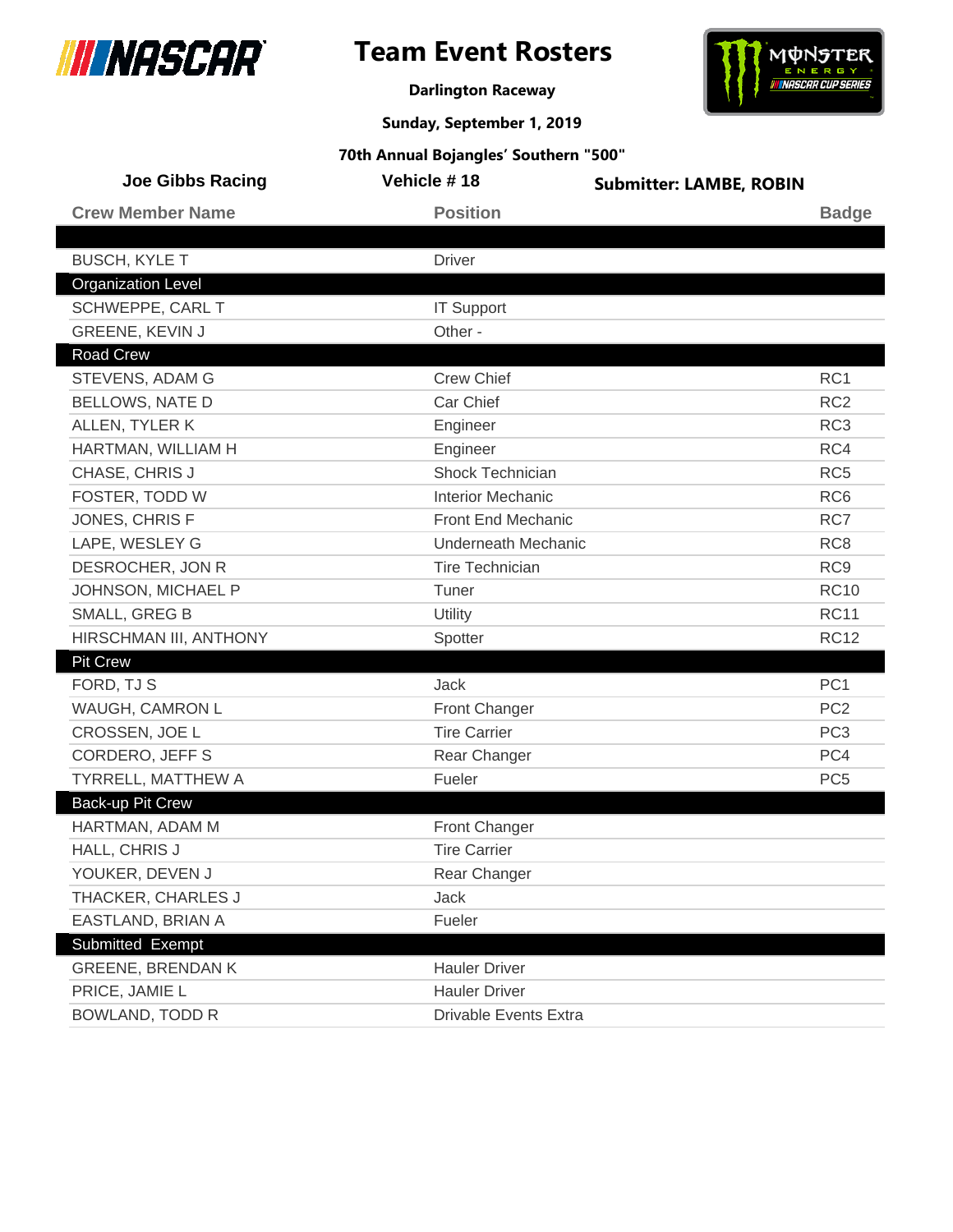

I

# **Team Event Rosters**



**Darlington Raceway**

**Sunday, September 1, 2019**

| <b>Joe Gibbs Racing</b>   | Vehicle #19                | <b>Submitter: LAMBE, ROBIN</b> |
|---------------------------|----------------------------|--------------------------------|
| <b>Crew Member Name</b>   | <b>Position</b>            | <b>Badge</b>                   |
| TRUEX JR, MARTIN L        | <b>Driver</b>              |                                |
| <b>Organization Level</b> |                            |                                |
| SCHWEPPE, CARL T          | <b>IT Support</b>          |                                |
| GREENE, KEVIN J           | Other -                    |                                |
| <b>Road Crew</b>          |                            |                                |
| PEARN, COLE R             | <b>Crew Chief</b>          | RC <sub>1</sub>                |
| SMALL, JAMES E            | Engineer                   | RC <sub>2</sub>                |
| ADKINS, JT T              | Engineer                   | RC <sub>3</sub>                |
| HARRIS, BLAKE B           | Car Chief                  | RC4                            |
| RUDY, DAVE R              | Front End Mechanic         | RC <sub>5</sub>                |
| CARMICHAEL, TODD A        | <b>Interior Mechanic</b>   | RC <sub>6</sub>                |
| MARTIN, RYAN R            | <b>Underneath Mechanic</b> | RC7                            |
| <b>BIBLE, DREW A</b>      | Shock Technician           | RC <sub>8</sub>                |
| DIBLASI, TOMMY J          | <b>Tire Technician</b>     | RC <sub>9</sub>                |
| HUGHES, CLAYTON O         | Spotter                    | <b>RC10</b>                    |
| HULS, GREGG A             | Tuner                      | <b>RC11</b>                    |
| HAALAND, BRIAN L          | Pit Coach                  | <b>RC12</b>                    |
| <b>Pit Crew</b>           |                            |                                |
| O'DELL, DAVID J           | Jack                       | PC <sub>1</sub>                |
| ROBINSON, CLAY A          | Front Changer              | PC <sub>2</sub>                |
| DONAGHY, BRAD T           | <b>Tire Carrier</b>        | PC <sub>3</sub>                |
| <b>CUNNINGHAM, LEE R</b>  | Rear Changer               | PC4                            |
| PURCELL, KENNETH G        | Fueler                     | PC <sub>5</sub>                |
| Back-up Pit Crew          |                            |                                |
| HARTMAN, ADAM M           | Front Changer              |                                |
| HALL, CHRIS J             | <b>Tire Carrier</b>        |                                |
| YOUKER, DEVEN J           | Rear Changer               |                                |
| THACKER, CHARLES J        | Jack                       |                                |
| EASTLAND, BRIAN A         | Fueler                     |                                |
| Submitted Exempt          |                            |                                |
| PITCHER, KENNETH R        | <b>Hauler Driver</b>       |                                |
| BAZZELL, KYLE L           | <b>Hauler Driver</b>       |                                |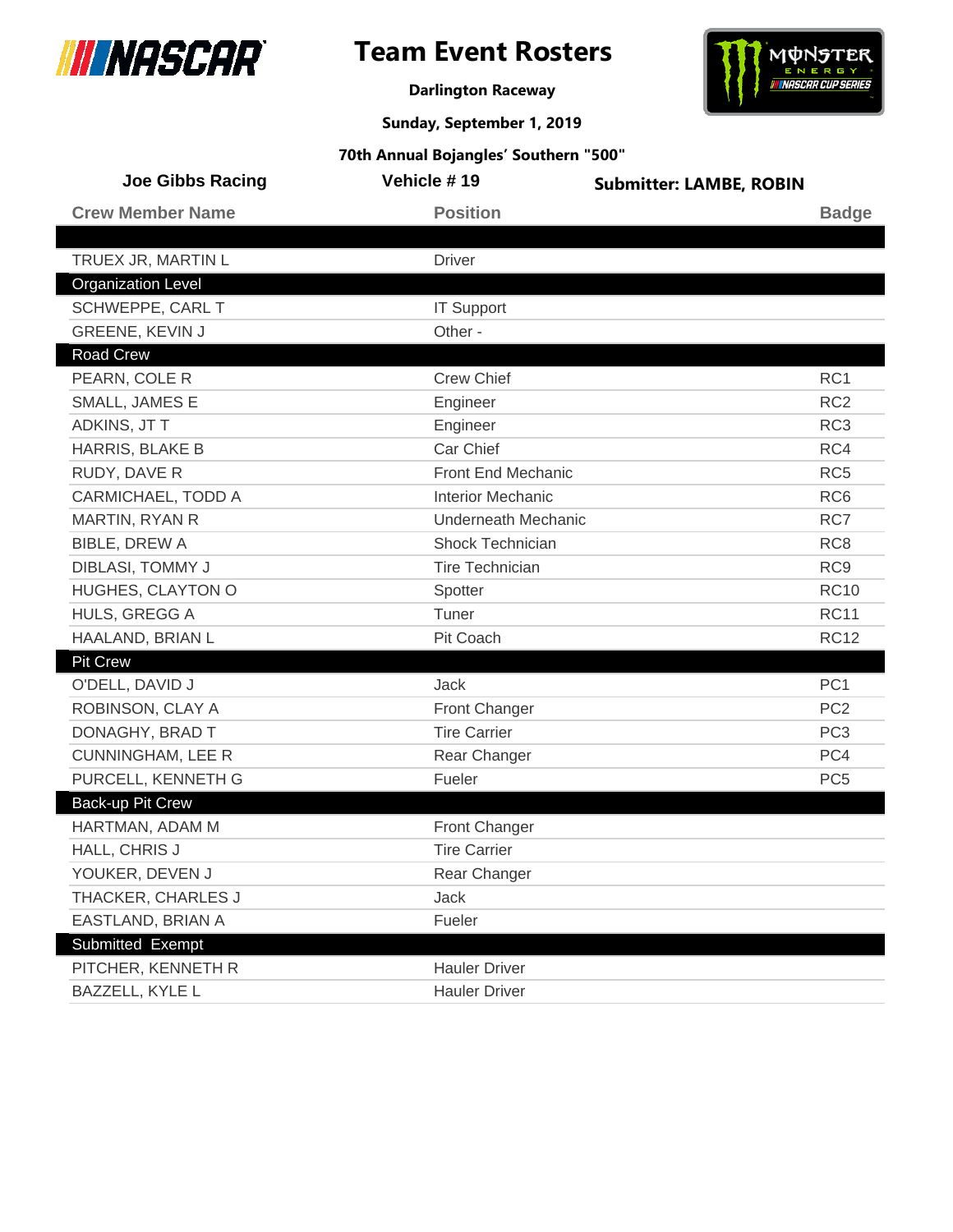



**Darlington Raceway**

**Sunday, September 1, 2019**

| <b>Team Penske</b>        | Vehicle #2                  | <b>Submitter: FULTZ, ANGELA</b> |
|---------------------------|-----------------------------|---------------------------------|
| <b>Crew Member Name</b>   | <b>Position</b>             | <b>Badge</b>                    |
|                           |                             |                                 |
| KESELOWSKI, BRAD A        | <b>Driver</b>               |                                 |
| <b>Organization Level</b> |                             |                                 |
| <b>GEISLER, TRAVIS F</b>  | <b>Competition Director</b> |                                 |
| <b>BUSKIRK, KEVIN C</b>   | <b>Technical Director</b>   |                                 |
| PERRY, DAVID C            | <b>IT Support</b>           |                                 |
| POWER, KYLE J             | <b>IT Support</b>           |                                 |
| <b>Road Crew</b>          |                             |                                 |
| WOLFE, PAUL S             | <b>Crew Chief</b>           | RC1                             |
| PRESSLEY, COLEMAN C       | Spotter                     | RC <sub>2</sub>                 |
| POPE, BRANDON K           | Engineer                    | RC <sub>3</sub>                 |
| HASSLER, JONATHAN M       | Engineer                    | RC4                             |
| KELLEY, JERRY C           | Car Chief                   | RC <sub>5</sub>                 |
| MACQUEEN, BRIAN J         | Front End Mechanic          | RC <sub>6</sub>                 |
| WHITAKER, TIM D           | <b>Interior Mechanic</b>    | RC7                             |
| CHANNING, STEVE W         | <b>Underneath Mechanic</b>  | RC <sub>8</sub>                 |
| HILL, CHRIS W             | Shock Technician            | RC <sub>9</sub>                 |
| LEATHERWOOD, CLINT J      | <b>Tire Technician</b>      | <b>RC10</b>                     |
| NICKELS, MARK A           | Tuner                       | <b>RC11</b>                     |
| ORTEGA, MIKE P            | Utility                     | <b>RC12</b>                     |
| <b>Pit Crew</b>           |                             |                                 |
| <b>MASLING, HUNTER A</b>  | Front Changer               | PC <sub>1</sub>                 |
| OGLES, JEREMY L           | <b>Tire Carrier</b>         | PC <sub>2</sub>                 |
| SEMINARA, JAKE I          | Rear Changer                | PC <sub>3</sub>                 |
| <b>BRANNON, BRAXTON H</b> | Jack                        | PC4                             |
| HENSLEY, NICK S           | Fueler                      | PC <sub>5</sub>                 |
| Back-up Pit Crew          |                             |                                 |
| PREVETTE, JUSTIN S        | Front Changer               |                                 |
| APSEY, TREVOR R           | <b>Tire Carrier</b>         |                                 |
| THOMPSON, CURTIS F        | Rear Changer                |                                 |
| <b>GALLAHAN, RAY P</b>    | Jack                        |                                 |
| <b>BAKER, BLAKE B</b>     | Fueler                      |                                 |
| Submitted Exempt          |                             |                                 |
| MINTON, CHRIS R           | <b>Hauler Driver</b>        |                                 |
| WILLIAMS, MICHAEL M       | <b>Hauler Driver</b>        |                                 |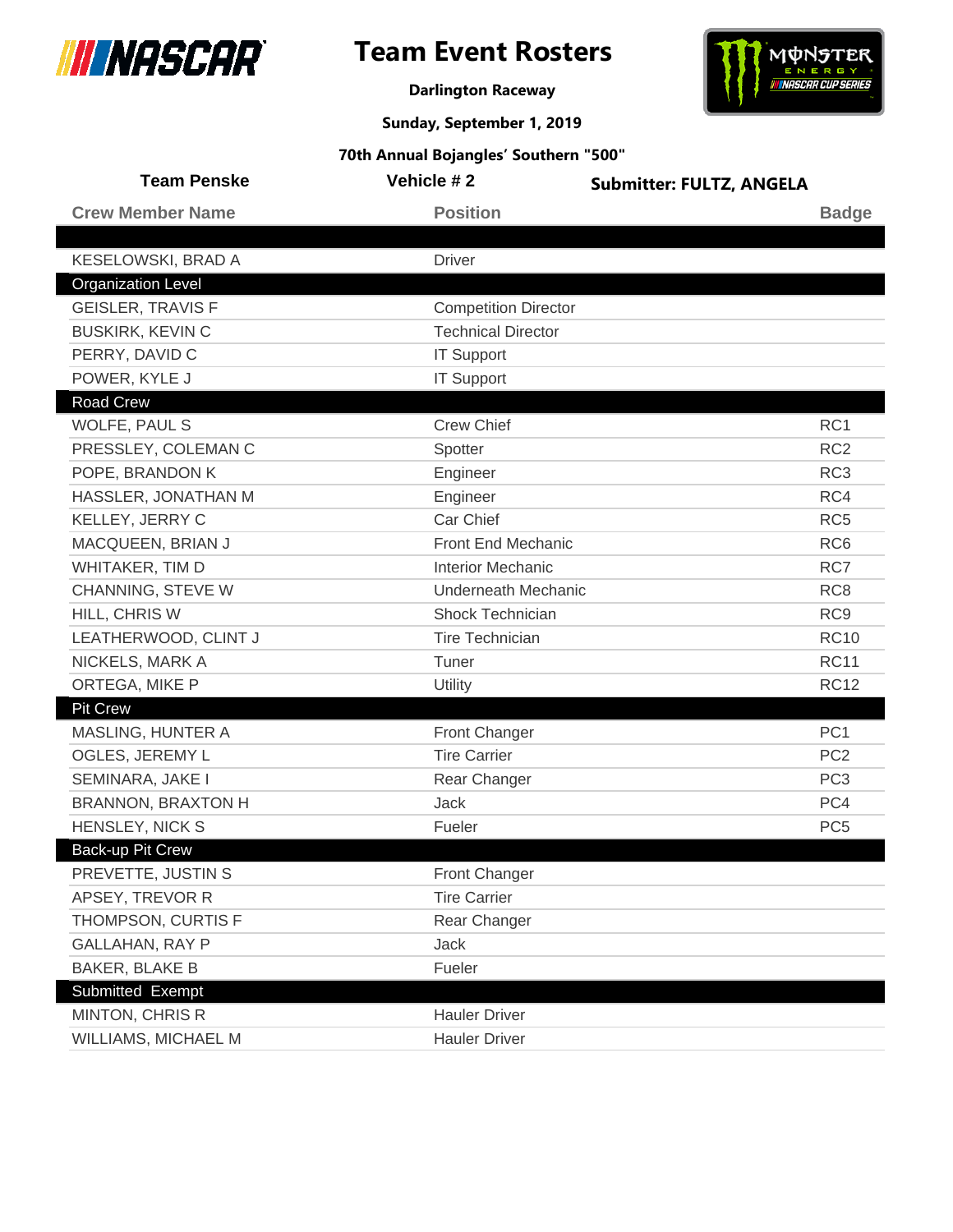

I

# **Team Event Rosters**



**Darlington Raceway**

**Sunday, September 1, 2019**

| <b>Joe Gibbs Racing</b>   | Vehicle #20                | <b>Submitter: LAMBE, ROBIN</b> |
|---------------------------|----------------------------|--------------------------------|
| <b>Crew Member Name</b>   | <b>Position</b>            | <b>Badge</b>                   |
|                           |                            |                                |
| JONES, ERIK B             | <b>Driver</b>              |                                |
| <b>Organization Level</b> |                            |                                |
| SCHWEPPE, CARL T          | <b>IT Support</b>          |                                |
| GREENE, KEVIN J           | Other -                    |                                |
| <b>Road Crew</b>          |                            |                                |
| <b>GAYLE, CHRIS W</b>     | <b>Crew Chief</b>          | RC <sub>1</sub>                |
| CHAVKA, SETH D            | Engineer                   | RC <sub>2</sub>                |
| HALPAINY, JAIK            | Engineer                   | RC <sub>3</sub>                |
| OVERSTREET, JASON R       | Car Chief                  | RC4                            |
| HAMM, TONY D              | Front End Mechanic         | RC <sub>5</sub>                |
| PEIFFER, JUSTIN B         | <b>Interior Mechanic</b>   | RC <sub>6</sub>                |
| <b>STOCK, TRAVIS M</b>    | <b>Underneath Mechanic</b> | RC7                            |
| MYERS, SCOTT D            | <b>Shock Technician</b>    | RC <sub>8</sub>                |
| SHIRES, JEROLD D          | <b>Tire Technician</b>     | RC <sub>9</sub>                |
| CARELLI, RICK D           | Spotter                    | <b>RC10</b>                    |
| BAJEK, DAN R              | Tuner                      | <b>RC11</b>                    |
| BERRIER, TODD M           | Utility                    | <b>RC12</b>                    |
| <b>Pit Crew</b>           |                            |                                |
| PIERCE, ERNIE F           | Jack                       | PC <sub>1</sub>                |
| NECAISE, DUSTIN T         | <b>Front Changer</b>       | PC <sub>2</sub>                |
| HARRIS, KEVIN M           | <b>Tire Carrier</b>        | PC <sub>3</sub>                |
| <b>HICKS, MICHAEL J</b>   | Rear Changer               | PC4                            |
| WHITE, JUSTIN J           | Fueler                     | PC <sub>5</sub>                |
| Back-up Pit Crew          |                            |                                |
| HARTMAN, ADAM M           | <b>Front Changer</b>       |                                |
| HALL, CHRIS J             | <b>Tire Carrier</b>        |                                |
| YOUKER, DEVEN J           | Rear Changer               |                                |
| THACKER, CHARLES J        | Jack                       |                                |
| EASTLAND, BRIAN A         | Fueler                     |                                |
| Submitted Exempt          |                            |                                |
| LEMAY, CHUCK E            | <b>Hauler Driver</b>       |                                |
| MIKO, CHRIS M             | <b>Hauler Driver</b>       |                                |
| JONES, LINDSAY E          | Trainer / Masseuse         |                                |
| HEBERT, LEYNA             | Trainer / Masseuse         |                                |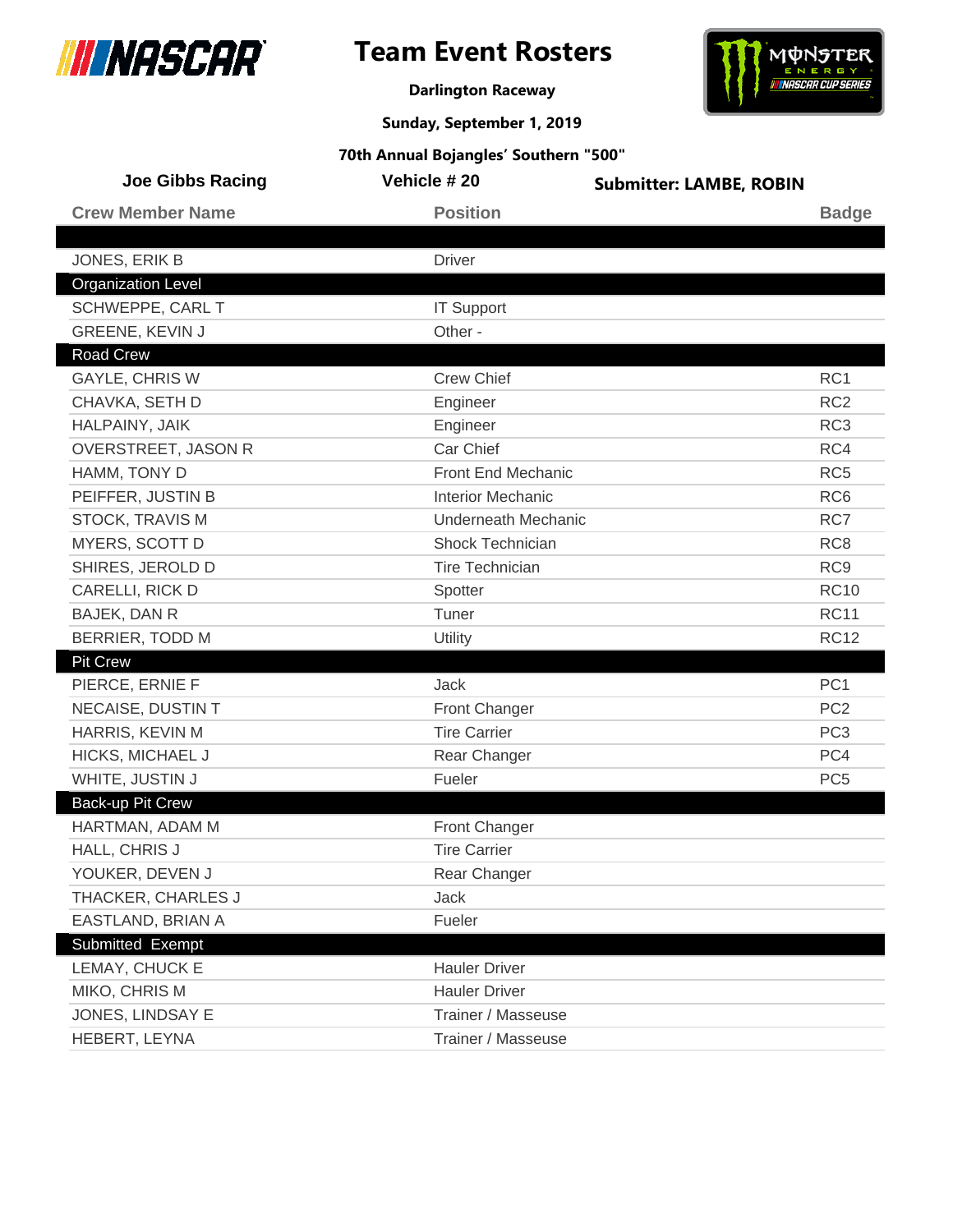



**Darlington Raceway**

**Sunday, September 1, 2019**

| <b>Wood Brothers Racing</b> | Vehicle #21                 | <b>Submitter: HALL, KIM</b> |                 |
|-----------------------------|-----------------------------|-----------------------------|-----------------|
| <b>Crew Member Name</b>     | <b>Position</b>             |                             | <b>Badge</b>    |
|                             |                             |                             |                 |
| MENARD, PAUL C              | <b>Driver</b>               |                             |                 |
| <b>Organization Level</b>   |                             |                             |                 |
| <b>GEISLER, TRAVIS F</b>    | <b>Competition Director</b> |                             |                 |
| <b>BUSKIRK, KEVIN C</b>     | <b>Technical Director</b>   |                             |                 |
| PERRY, DAVID C              | <b>IT Support</b>           |                             |                 |
| <b>Road Crew</b>            |                             |                             |                 |
| ERWIN, GREG A               | <b>Crew Chief</b>           |                             | RC1             |
| PALMER, TONY V              | Engineer                    |                             | RC <sub>2</sub> |
| <b>BISSON, JOSEPH K</b>     | Engineer                    |                             | RC <sub>3</sub> |
| CURWOOD, WILLIAM A          | Car Chief                   |                             | RC4             |
| SMITH, MICHAEL M            | Front End Mechanic          |                             | RC <sub>5</sub> |
| WENTZ, BRENT A              | <b>Interior Mechanic</b>    |                             | RC <sub>6</sub> |
| FENWICK, ROGER T            | <b>Underneath Mechanic</b>  |                             | RC7             |
| CASTRO, MARCOS D            | Shock Technician            |                             | RC <sub>8</sub> |
| LYDEN, PATRICK P            | <b>Tire Technician</b>      |                             | RC <sub>9</sub> |
| MEIER, JOEY R               | Spotter                     |                             | <b>RC10</b>     |
| ALEXANDER, TRAVIS R         | Tuner                       |                             | <b>RC11</b>     |
| BERGMAN, RANDY R            | Utility                     |                             | <b>RC12</b>     |
| <b>Pit Crew</b>             |                             |                             |                 |
| LINKER, BRANDON K           | Front Changer               |                             | PC <sub>1</sub> |
| OGLES, DWAYNE D             | Rear Changer                |                             | PC <sub>2</sub> |
| MILLS, JESSE L              | <b>Tire Carrier</b>         |                             | PC <sub>3</sub> |
| <b>GRAY, PATRICK E</b>      | <b>Jack</b>                 |                             | PC4             |
| REISSMANN, JUSTIN F         | Fueler                      |                             | PC <sub>5</sub> |
| Back-up Pit Crew            |                             |                             |                 |
| PREVETTE, JUSTIN S          | <b>Front Changer</b>        |                             |                 |
| THOMPSON, CURTIS F          | Rear Changer                |                             |                 |
| <b>GALLAHAN, RAY P</b>      | Jack                        |                             |                 |
| <b>BAKER, BLAKE B</b>       | Fueler                      |                             |                 |
| APSEY, TREVOR R             | <b>Tire Carrier</b>         |                             |                 |
| Submitted Exempt            |                             |                             |                 |
| KOHN, CHAD A                | <b>Hauler Driver</b>        |                             |                 |
| MELTON, MICHAEL C           | <b>Hauler Driver</b>        |                             |                 |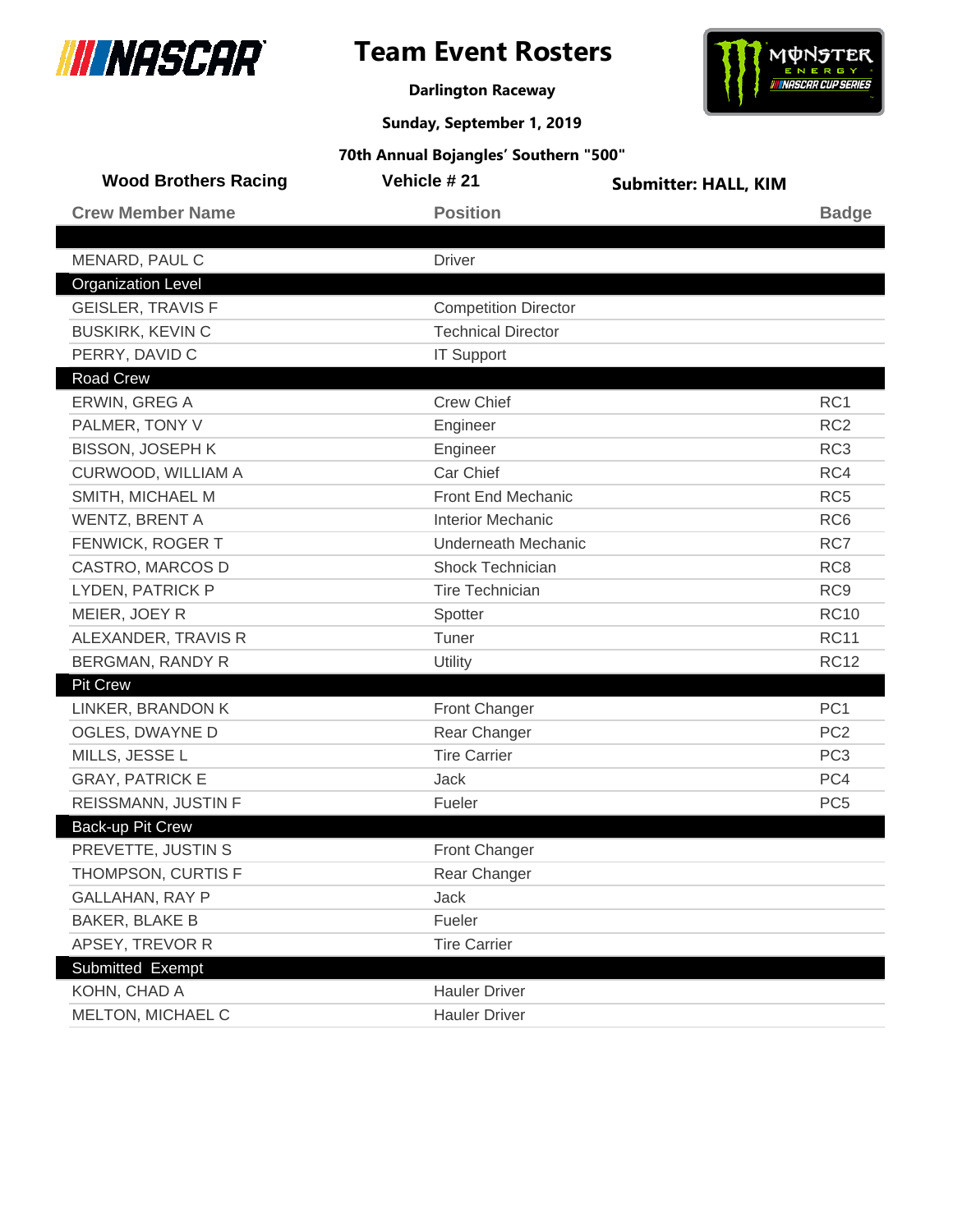



**Darlington Raceway**

**Sunday, September 1, 2019**

| <b>Team Penske</b>        | Vehicle #22                 | <b>Submitter: FULTZ, ANGELA</b> |
|---------------------------|-----------------------------|---------------------------------|
| <b>Crew Member Name</b>   | <b>Position</b>             | <b>Badge</b>                    |
|                           |                             |                                 |
| LOGANO, JOEY T            | <b>Driver</b>               |                                 |
| <b>Organization Level</b> |                             |                                 |
| <b>GEISLER, TRAVIS F</b>  | <b>Competition Director</b> |                                 |
| <b>BUSKIRK, KEVIN C</b>   | <b>Technical Director</b>   |                                 |
| PERRY, DAVID C            | <b>IT Support</b>           |                                 |
| POWER, KYLE J             | <b>IT Support</b>           |                                 |
| <b>Road Crew</b>          |                             |                                 |
| <b>GORDON, TODD B</b>     | <b>Crew Chief</b>           | RC <sub>1</sub>                 |
| MAJORS, TJ J              | Spotter                     | RC <sub>2</sub>                 |
| STANLEY, MILES M          | Engineer                    | RC <sub>3</sub>                 |
| GUIDONE, JOHN M           | Engineer                    | RC4                             |
| FOX, RAYMOND L            | Car Chief                   | RC <sub>5</sub>                 |
| <b>BAILEY, ERIC J</b>     | Front End Mechanic          | RC <sub>6</sub>                 |
| LYNCH, DANIEL J           | <b>Interior Mechanic</b>    | RC7                             |
| WILLIAMS, STEVE C         | <b>Underneath Mechanic</b>  | RC <sub>8</sub>                 |
| ZAMBRANO, RAMON A         | Shock Technician            | RC <sub>9</sub>                 |
| NICHOLS JR, DAVE B        | <b>Tire Technician</b>      | <b>RC10</b>                     |
| SHOFE, KEVIN A            | Tuner                       | <b>RC11</b>                     |
| CHERRY, TRENT N           | Utility                     | <b>RC12</b>                     |
| <b>Pit Crew</b>           |                             |                                 |
| HATCHER, THOMAS C         | Front Changer               | PC <sub>1</sub>                 |
| DOWELL, DYLAN B           | <b>Tire Carrier</b>         | PC <sub>2</sub>                 |
| PRICE, ZACHARY W          | Rear Changer                | PC <sub>3</sub>                 |
| RICKETTS, NATHAN W        | <b>Jack</b>                 | PC4                             |
| <b>CONKLIN, CHRIS A</b>   | Fueler                      | PC <sub>5</sub>                 |
| Back-up Pit Crew          |                             |                                 |
| PREVETTE, JUSTIN S        | <b>Front Changer</b>        |                                 |
| APSEY, TREVOR R           | <b>Tire Carrier</b>         |                                 |
| THOMPSON, CURTIS F        | Rear Changer                |                                 |
| GALLAHAN, RAY P           | Jack                        |                                 |
| <b>BAKER, BLAKE B</b>     | Fueler                      |                                 |
| Submitted Exempt          |                             |                                 |
| <b>BOSCH, JUSTIN J</b>    | <b>Hauler Driver</b>        |                                 |
| SORBER, GREG R            | <b>Hauler Driver</b>        |                                 |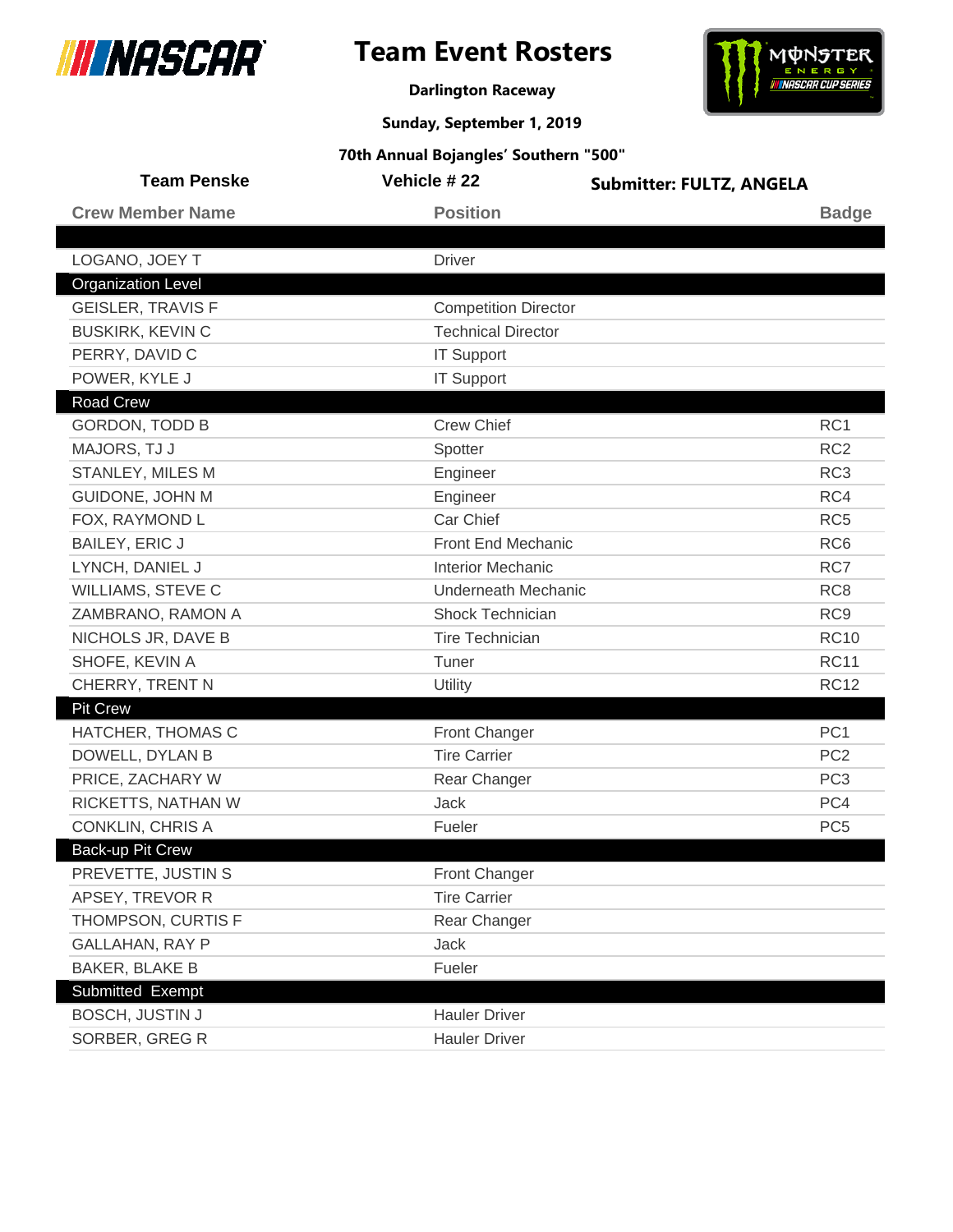



**Darlington Raceway**

**Sunday, September 1, 2019**

| <b>Hendrick Motorsports</b> | Vehicle #24                 | <b>Submitter: LANDIS, MICHAEL</b> |  |
|-----------------------------|-----------------------------|-----------------------------------|--|
| <b>Crew Member Name</b>     | <b>Position</b>             | <b>Badge</b>                      |  |
|                             |                             |                                   |  |
| <b>BYRON, WILLIAM M</b>     | <b>Driver</b>               |                                   |  |
| <b>Organization Level</b>   |                             |                                   |  |
| ANDREWS, JEFF J             | <b>Competition Director</b> |                                   |  |
| <b>GRUBB, DARIAN K</b>      | <b>Technical Director</b>   |                                   |  |
| WALSH, BRIAN                | <b>IT Support</b>           |                                   |  |
| CABRERA, KON                | <b>IT Support</b>           |                                   |  |
| <b>Road Crew</b>            |                             |                                   |  |
| KNAUS, CHAD A               | <b>Crew Chief</b>           | RC1                               |  |
| JONES, TYLER E              | Car Chief                   | RC <sub>2</sub>                   |  |
| BROWN, ZACHARY A            | Engineer                    | RC <sub>3</sub>                   |  |
| MCSWAIN, BRANDON J          | Engineer                    | RC4                               |  |
| SMITH, ADAM J               | <b>Shock Technician</b>     | RC <sub>5</sub>                   |  |
| SIPES, TY M                 | Front End Mechanic          | RC <sub>6</sub>                   |  |
| MADILL, MICHAEL E           | Underneath Mechanic         | RC7                               |  |
| LUPIEN, ZAC K               | <b>Tire Technician</b>      | RC <sub>8</sub>                   |  |
| BOWMAN, JACOB J             | <b>Interior Mechanic</b>    | RC <sub>9</sub>                   |  |
| PROCTOR, BEN H              | Tuner                       | <b>RC10</b>                       |  |
| BOYD II, TAB A              | Spotter                     | <b>RC11</b>                       |  |
| <b>BLAKE, CHRISTOPHER T</b> | Utility                     | <b>RC12</b>                       |  |
| <b>Pit Crew</b>             |                             |                                   |  |
| DICKEY, AUSTIN              | Front Changer               | PC <sub>1</sub>                   |  |
| ROBERTS, JOHNNY L           | Rear Changer                | PC <sub>2</sub>                   |  |
| LUDWIG, ERIC M              | Jack                        | PC <sub>3</sub>                   |  |
| PATTON, RYAN                | <b>Tire Carrier</b>         | PC4                               |  |
| WALKER, LANDON              | Fueler                      | PC <sub>5</sub>                   |  |
| Back-up Pit Crew            |                             |                                   |  |
| TASSER, DONNIE F            | Front Changer               |                                   |  |
| <b>GRIER, BRANDON</b>       | <b>Tire Carrier</b>         |                                   |  |
| OSSOWSKI, ORANE             | Rear Changer                |                                   |  |
| <b>BISHOP, SPENCER</b>      | Jack                        |                                   |  |
| LEHMAN, MATTHEW             | Fueler                      |                                   |  |
| Submitted Exempt            |                             |                                   |  |
| ELLIS, MARK T               | <b>Hauler Driver</b>        |                                   |  |
| GRAY, JASON O               | <b>Hauler Driver</b>        |                                   |  |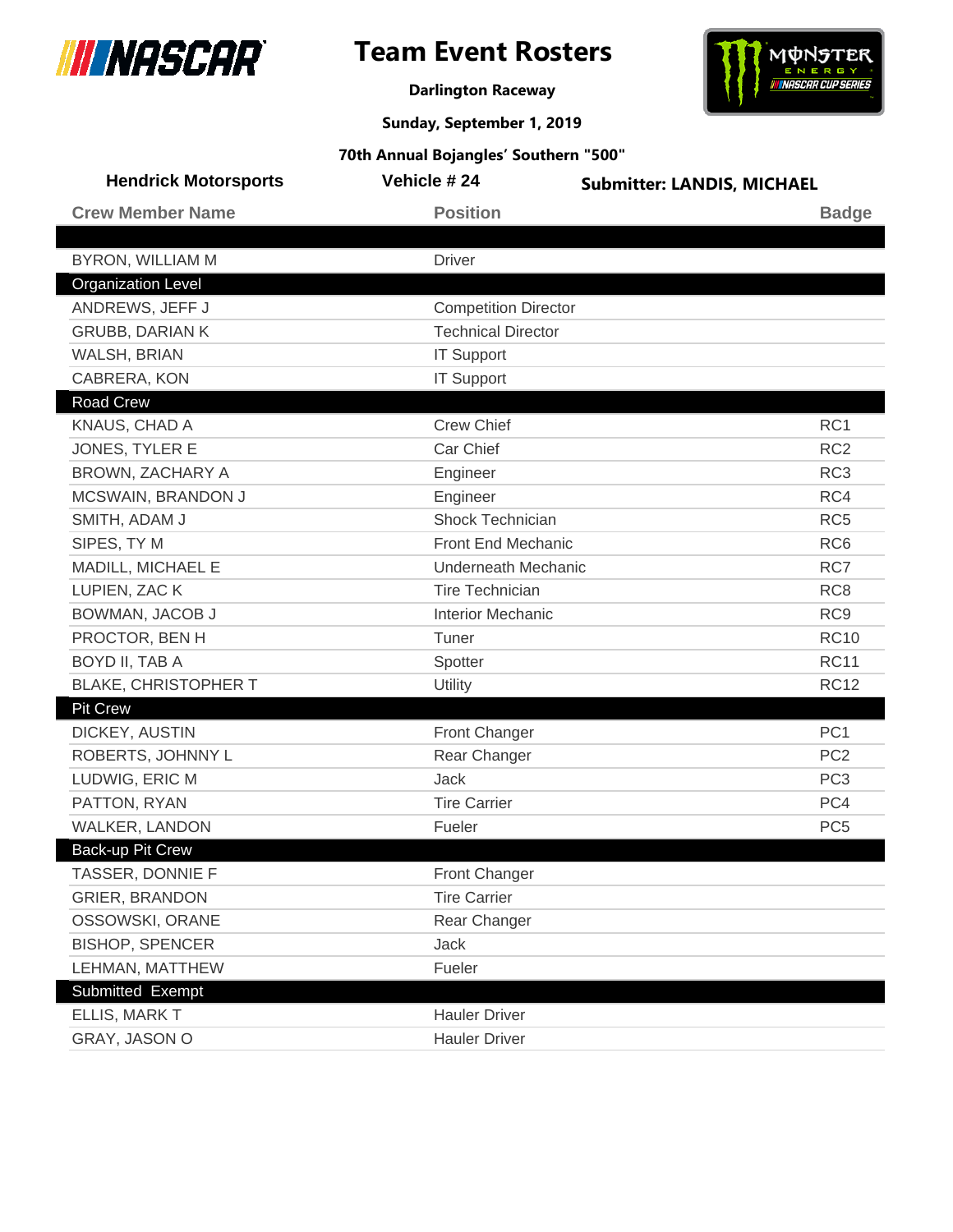



**Darlington Raceway**

**Sunday, September 1, 2019**

| <b>Premium Motorsports</b> | Vehicle #27                 | <b>Submitter: EGGLESTON, SCOTT</b> |
|----------------------------|-----------------------------|------------------------------------|
| <b>Crew Member Name</b>    | <b>Position</b>             | <b>Badge</b>                       |
|                            |                             |                                    |
| NEMECHEK, JOE F            | <b>Driver</b>               |                                    |
| <b>Organization Level</b>  |                             |                                    |
| <b>EGGLESTON, SCOTT S</b>  | <b>Competition Director</b> |                                    |
| EFAW II, CHUCK A           | Pit Coach                   |                                    |
| <b>Road Crew</b>           |                             |                                    |
| SOSPENZO, PETER J          | <b>Crew Chief</b>           | RC1                                |
| KRASZEWSKI, MATT J         | Car Chief                   | RC <sub>2</sub>                    |
| HAWLEY, ANDREW J           | <b>Interior Mechanic</b>    | RC <sub>3</sub>                    |
| KAZURA, SCOTT H            | Underneath Mechanic         | RC4                                |
| TUCKER, THOMAS J           | <b>Tire Technician</b>      | RC <sub>5</sub>                    |
| MELANSON, JEFF P           | Tuner                       | RC <sub>6</sub>                    |
| MILLER, CARL R             | Spotter                     | RC7                                |
| <b>GARDNER JR, BUGS W</b>  | Tuner                       | <b>RC10</b>                        |
| <b>Pit Crew</b>            |                             |                                    |
| DIEBOLD, ROGER E           | <b>Front Changer</b>        | PC <sub>1</sub>                    |
| HAYDEN, MICHAEL L          | <b>Tire Carrier</b>         | PC <sub>2</sub>                    |
| <b>GRIMALDO, JOSE</b>      | Rear Changer                | PC <sub>3</sub>                    |
| RAMIREZ, ROJELIO B         | <b>Jack</b>                 | PC4                                |
| <b>GARDNER JR, BUGS W</b>  | Fueler                      | PC <sub>5</sub>                    |
| <b>Back-up Pit Crew</b>    |                             |                                    |
| KRASZEWSKI, MATT J         | <b>Front Changer</b>        |                                    |
| KAZURA, SCOTT H            | <b>Tire Carrier</b>         |                                    |
| HAWLEY, ANDREW J           | Rear Changer                |                                    |
| ROBINSON, JAY V            | <b>Jack</b>                 |                                    |
| TUCKER, THOMAS J           | Fueler                      |                                    |
| <b>Submitted Exempt</b>    |                             |                                    |
| <b>LACROIX, DENNIS W</b>   | <b>Hauler Driver</b>        |                                    |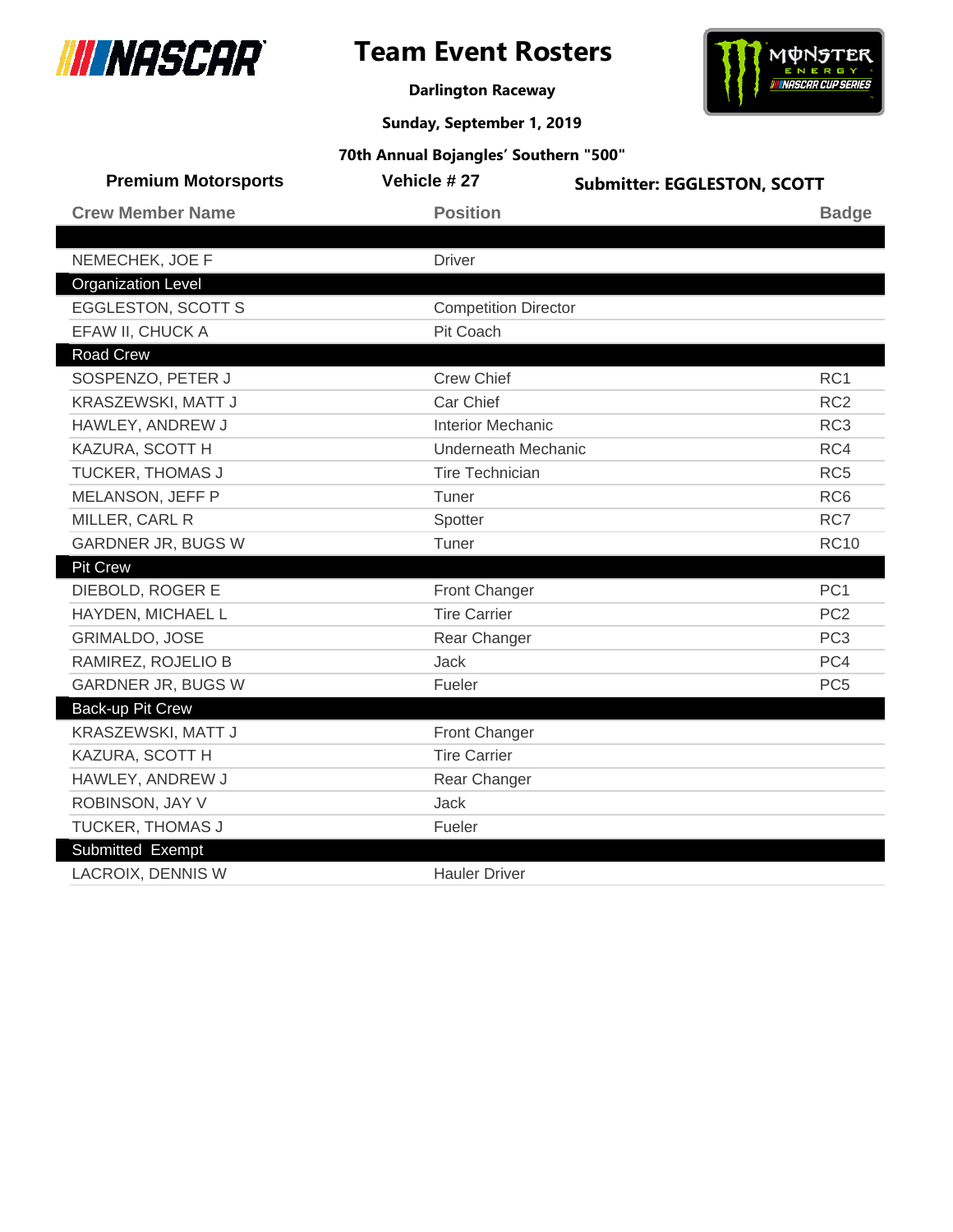

# **Team Event Rosters**



**Darlington Raceway**

**Sunday, September 1, 2019**

| <b>Richard Childress Racing</b> | Vehicle #3                  | <b>Submitter: MCDANIEL, LAURA</b> |
|---------------------------------|-----------------------------|-----------------------------------|
| <b>Crew Member Name</b>         | <b>Position</b>             | <b>Badge</b>                      |
|                                 |                             |                                   |
| DILLON, AUSTIN R                | <b>Driver</b>               |                                   |
| <b>Organization Level</b>       |                             |                                   |
| PETREE III, ANDY A              | <b>Competition Director</b> |                                   |
| <b>GREER, SHANE S</b>           | <b>IT Support</b>           |                                   |
| <b>WRIGHT, RAY P</b>            | Pit Coach                   |                                   |
| <b>Road Crew</b>                |                             |                                   |
| STOCKMAN JR, DANNY D            | <b>Crew Chief</b>           | RC1                               |
| CHISM, RYAN S                   | Car Chief                   | RC <sub>2</sub>                   |
| SPARKES, RYAN A                 | Engineer                    | RC <sub>3</sub>                   |
| LEONARD, JON R                  | Engineer                    | RC4                               |
| ALEXANDER, CLAY C               | Shock Technician            | RC <sub>5</sub>                   |
| BEAVER, MATTHEW W               | Tuner                       | RC <sub>6</sub>                   |
| STRMISKA, ROBERT F              | <b>Front End Mechanic</b>   | RC7                               |
| HOPKINS, SHAWN A                | <b>Interior Mechanic</b>    | RC <sub>8</sub>                   |
| LADYGA, TIMOTHY S               | <b>Underneath Mechanic</b>  | RC <sub>9</sub>                   |
| GOLEMBESKI, SJ J                | <b>Tire Technician</b>      | <b>RC10</b>                       |
| BROWN, ADAM J                   | Utility                     | <b>RC11</b>                       |
| HOUSTON, ANDY C                 | Spotter                     | <b>RC12</b>                       |
| <b>Pit Crew</b>                 |                             |                                   |
| TINGLER, ETHAN G                | Front Changer               | PC <sub>1</sub>                   |
| SWAN, PAUL W                    | <b>Tire Carrier</b>         | PC <sub>2</sub>                   |
| LIND, JAKE A                    | Rear Changer                | PC <sub>3</sub>                   |
| EDWARDS, DERRELL T              | <b>Jack</b>                 | PC4                               |
| VOSS, JUSTIN D                  | Fueler                      | PC <sub>5</sub>                   |
| <b>Back-up Pit Crew</b>         |                             |                                   |
| LADYGA, TIMOTHY S               | Front Changer               |                                   |
| VOSS, JUSTIN D                  | Jack                        |                                   |
| <b>ESSICK, BRODY W</b>          | Rear Changer                |                                   |
| Submitted Exempt                |                             |                                   |
| <b>GAMMONS, DENNIS W</b>        | <b>Hauler Driver</b>        |                                   |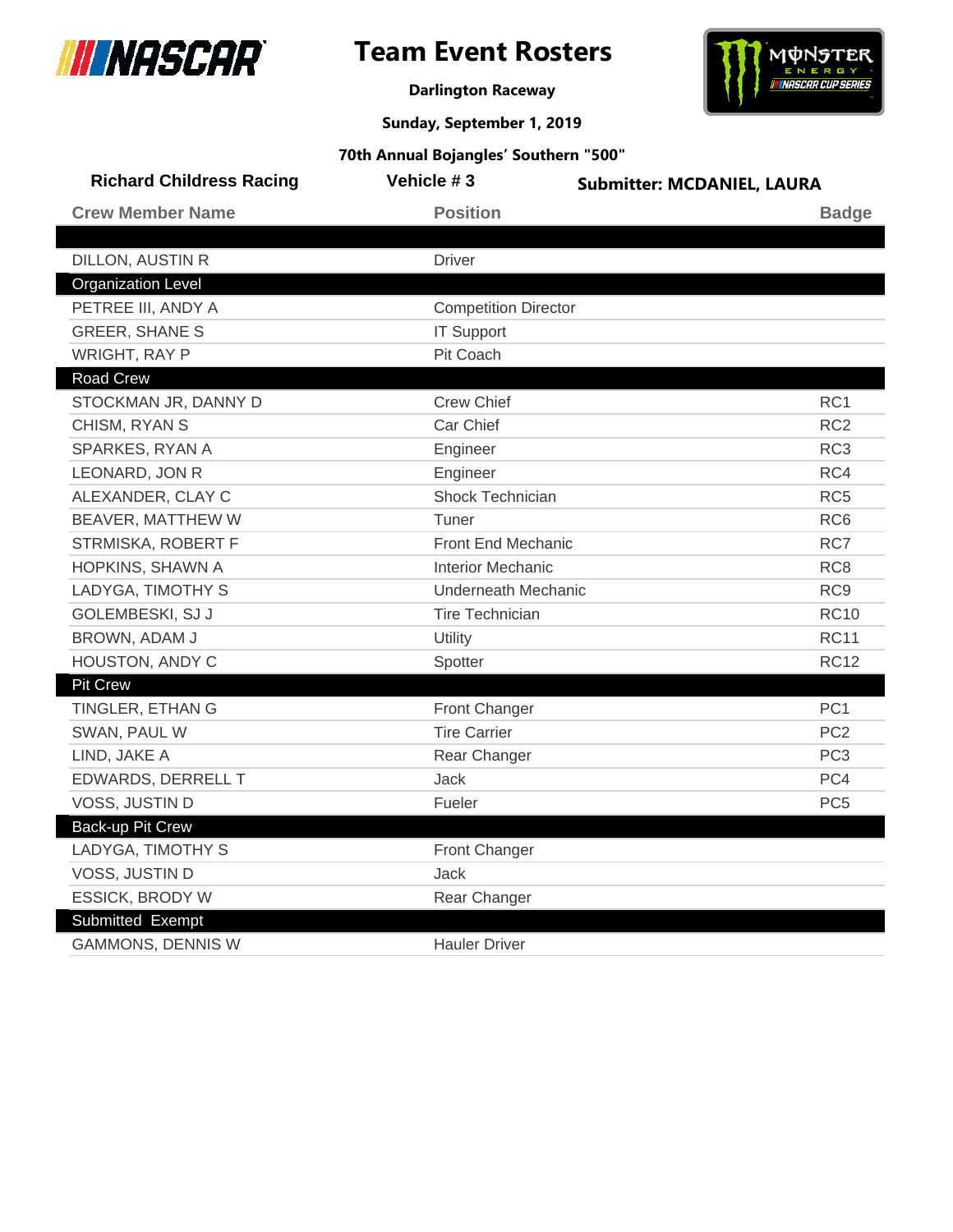



**Darlington Raceway**

**Sunday, September 1, 2019**

| <b>GO FAS Racing</b>       | Vehicle #32                 | <b>Submitter: ELLIS, RYAN</b> |                 |
|----------------------------|-----------------------------|-------------------------------|-----------------|
| <b>Crew Member Name</b>    | <b>Position</b>             |                               | <b>Badge</b>    |
|                            |                             |                               |                 |
| LAJOIE, COREY D            | <b>Driver</b>               |                               |                 |
| <b>Organization Level</b>  |                             |                               |                 |
| ST HILAIRE, MASON A        | <b>Competition Director</b> |                               |                 |
| Road Crew                  |                             |                               |                 |
| COX, RANDY M               | <b>Crew Chief</b>           |                               | RC <sub>1</sub> |
| <b>GANGDAL, ROY L</b>      | Engineer                    |                               | RC <sub>2</sub> |
| FRATTURA, JOHN G           | Car Chief                   |                               | RC <sub>3</sub> |
| OSINSKIE, JOURDAN K        | Pit Coach                   |                               | RC4             |
| YEOMANS, RICK W            | <b>Interior Mechanic</b>    |                               | RC <sub>5</sub> |
| PEPPER, DAVID N            | Spotter                     |                               | RC <sub>6</sub> |
| <b>GROVES, MICHAEL T</b>   | <b>Underneath Mechanic</b>  |                               | RC7             |
| <b>BELL, CHRISTOPHER R</b> | <b>Tire Technician</b>      |                               | RC <sub>8</sub> |
| TOMBERLIN, CHRISTOPHER G   | Utility                     |                               | RC <sub>9</sub> |
| PELOTTE, WILLIAM L         | Tuner                       |                               | <b>RC10</b>     |
| BRZOZOWSKI, DAN J          | Utility                     |                               | <b>RC12</b>     |
| <b>Pit Crew</b>            |                             |                               |                 |
| PREVETTE, JUSTIN S         | <b>Front Changer</b>        |                               | PC <sub>1</sub> |
| APSEY, TREVOR R            | <b>Tire Carrier</b>         |                               | PC <sub>2</sub> |
| THOMPSON, CURTIS F         | Rear Changer                |                               | PC <sub>3</sub> |
| <b>GALLAHAN, RAY P</b>     | <b>Jack</b>                 |                               | PC4             |
| <b>BAKER, BLAKE B</b>      | Fueler                      |                               | PC <sub>5</sub> |
| Back-up Pit Crew           |                             |                               |                 |
| OSINSKIE, JOURDAN K        | <b>Jack</b>                 |                               |                 |
| TOMBERLIN, CHRISTOPHER G   | Rear Changer                |                               |                 |
| Submitted Exempt           |                             |                               |                 |
| ALDRIDGE, CURTIS C         | <b>Hauler Driver</b>        |                               |                 |
| UTTER, RON L               | <b>Hauler Driver</b>        |                               |                 |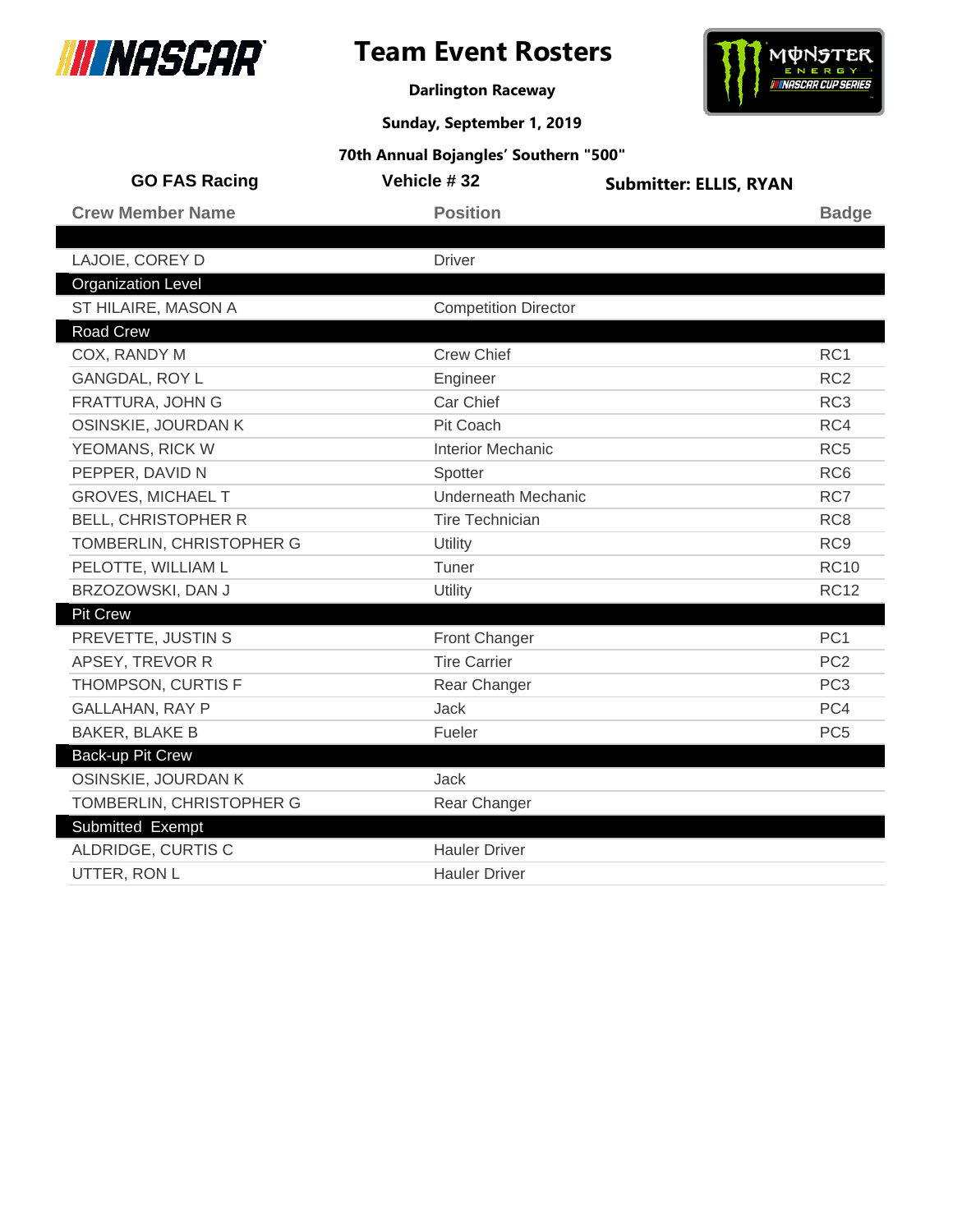



**Darlington Raceway**

**Sunday, September 1, 2019**

| <b>Front Row Motorsports</b> | Vehicle #34                 | <b>Submitter: ELDER, DONNA</b> |                 |
|------------------------------|-----------------------------|--------------------------------|-----------------|
| <b>Crew Member Name</b>      | <b>Position</b>             |                                | <b>Badge</b>    |
|                              |                             |                                |                 |
| MCDOWELL, MICHAEL C          | <b>Driver</b>               |                                |                 |
| <b>Organization Level</b>    |                             |                                |                 |
| WINGO, DONNIE M              | <b>Competition Director</b> |                                |                 |
| FINLEY, DERRICK W            | <b>Technical Director</b>   |                                |                 |
| <b>BRIDGES, BRANDON M</b>    | <b>IT Support</b>           |                                |                 |
| <b>Road Crew</b>             |                             |                                |                 |
| BLICKENSDERFER, DREW A       | <b>Crew Chief</b>           |                                | RC1             |
| DEINY JR, FRANK              | Spotter                     |                                | RC <sub>2</sub> |
| SHEETS, JASON E              | Car Chief                   |                                | RC <sub>3</sub> |
| <b>SCHALCH, JARRETT S</b>    | Engineer                    |                                | RC4             |
| PETERSON, GARETT S           | Engineer                    |                                | RC <sub>5</sub> |
| DODSON, DARRELL              | Front End Mechanic          |                                | RC <sub>6</sub> |
| WILLIAMS, BEN J              | <b>Underneath Mechanic</b>  |                                | RC7             |
| <b>BEESON, CHRIS M</b>       | Shock Technician            |                                | RC <sub>8</sub> |
| SNIDER, EVAN M               | <b>Interior Mechanic</b>    |                                | RC <sub>9</sub> |
| MOTIL, MICHAEL J             | <b>Tire Technician</b>      |                                | <b>RC10</b>     |
| FARRELL JR, TIMOTHY S        | Tuner                       |                                | <b>RC11</b>     |
| <b>GRECO, AUSTIN L</b>       | Utility                     |                                | <b>RC12</b>     |
| <b>Pit Crew</b>              |                             |                                |                 |
| JACOBSEN, BRYAN R            | <b>Front Changer</b>        |                                | PC <sub>1</sub> |
| DAVENPORT, BROOK N           | Fueler                      |                                | PC <sub>2</sub> |
| WILLARD, JONATHAN L          | Jack                        |                                | PC <sub>3</sub> |
| HOUSTON, KENYATTA            | Rear Changer                |                                | PC4             |
| KIRBY, JUSTIN T              | <b>Tire Carrier</b>         |                                | PC <sub>5</sub> |
| Back-up Pit Crew             |                             |                                |                 |
| KIMBROUGH, JEREMY D          | <b>Tire Carrier</b>         |                                |                 |
| MOORE, JOHN T                | Rear Changer                |                                |                 |
| SIMMONS, MATTHEW J           | <b>Jack</b>                 |                                |                 |
| MCFADDEN, MARSHALL M         | Fueler                      |                                |                 |
| Submitted Exempt             |                             |                                |                 |
| DECKER, BOB W                | <b>Hauler Driver</b>        |                                |                 |
| STURM, DAROLD E              | <b>Hauler Driver</b>        |                                |                 |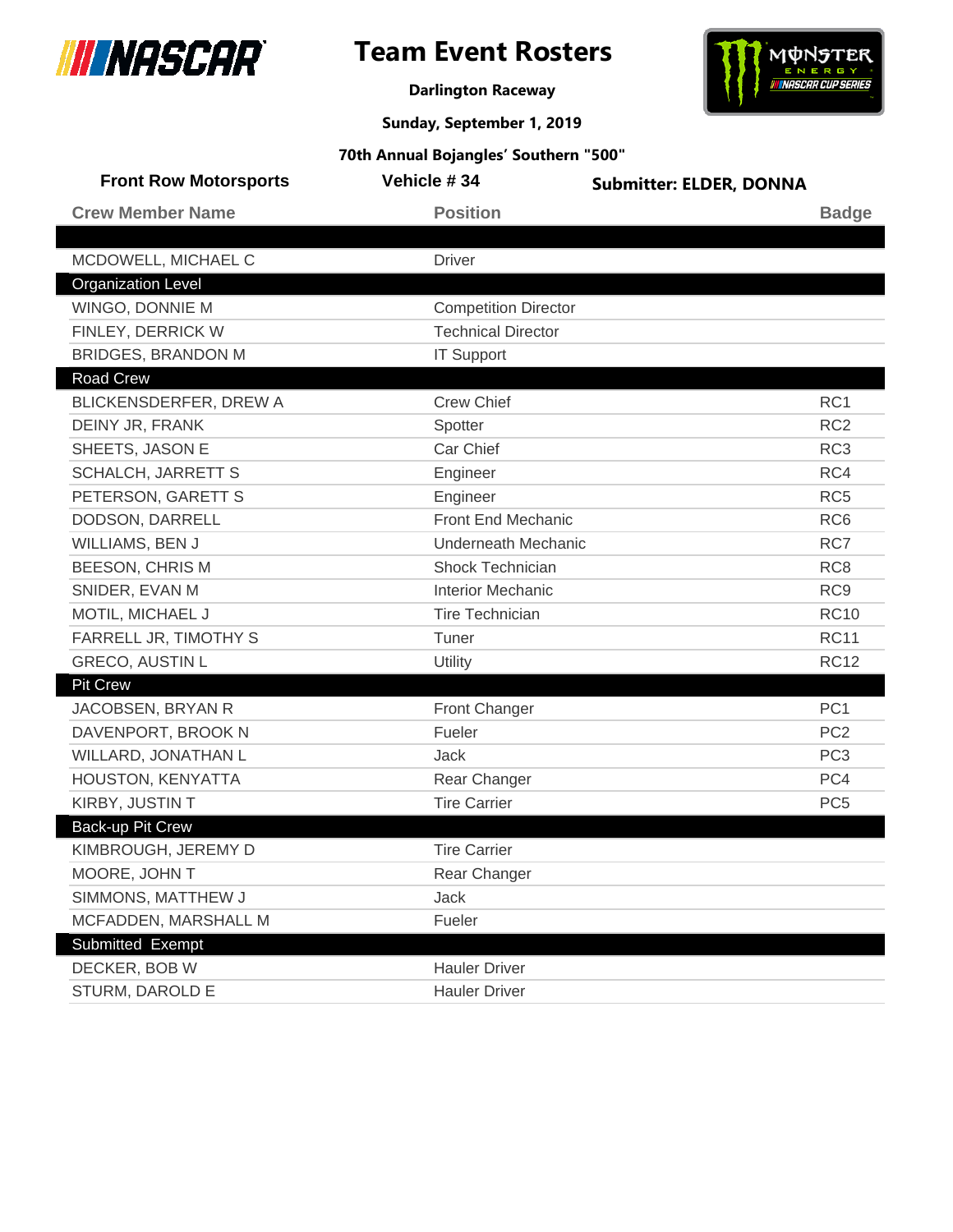

# **Team Event Rosters**



**Darlington Raceway**

**Sunday, September 1, 2019**

| <b>Front Row Motorsports</b> | Vehicle #36                 | <b>Submitter: ELDER, DONNA</b> |
|------------------------------|-----------------------------|--------------------------------|
| <b>Crew Member Name</b>      | <b>Position</b>             | <b>Badge</b>                   |
|                              |                             |                                |
| TIFFT, MATT K                | <b>Driver</b>               |                                |
| <b>Organization Level</b>    |                             |                                |
| WINGO, DONNIE M              | <b>Competition Director</b> |                                |
| FINLEY, DERRICK W            | <b>Technical Director</b>   |                                |
| <b>BRIDGES, BRANDON M</b>    | <b>IT Support</b>           |                                |
| Road Crew                    |                             |                                |
| <b>BARBOUR, SETH A</b>       | <b>Crew Chief</b>           | RC <sub>1</sub>                |
| RAKER, TROY A                | Engineer                    | RC <sub>2</sub>                |
| MARKHAM, DAVID C             | Engineer                    | RC <sub>3</sub>                |
| MANZER, TONY A               | Car Chief                   | RC4                            |
| MYRICK, CLINT L              | <b>Front End Mechanic</b>   | RC <sub>5</sub>                |
| TROSPER, TYLER J             | <b>Interior Mechanic</b>    | RC <sub>6</sub>                |
| SANDLIN, TYLER T             | <b>Underneath Mechanic</b>  | RC7                            |
| LIBBY, TROY A                | <b>Shock Technician</b>     | RC <sub>8</sub>                |
| <b>GROSSER, JUSTIN T</b>     | <b>Tire Technician</b>      | RC <sub>9</sub>                |
| MONEZ, CHRIS B               | Spotter                     | <b>RC10</b>                    |
| MEYER, TIM J                 | Tuner                       | <b>RC11</b>                    |
| COBB, CAMERON J              | Utility                     | <b>RC12</b>                    |
| <b>Pit Crew</b>              |                             |                                |
| UPHOFF, KALE E               | <b>Front Changer</b>        | PC <sub>1</sub>                |
| MCCLURKIN, TELVIN L          | <b>Tire Carrier</b>         | PC <sub>2</sub>                |
| <b>GAJDORUS, SETH W</b>      | Rear Changer                | PC <sub>3</sub>                |
| WILPS, MATTHEW               | <b>Jack</b>                 | PC4                            |
| BROWN, MICHAEL J             | Fueler                      | PC <sub>5</sub>                |
| <b>Back-up Pit Crew</b>      |                             |                                |
| <b>HORTON, MARCUS B</b>      | Front Changer               |                                |
| COBB, CAMERON J              | <b>Tire Carrier</b>         |                                |
| <b>HORTON, MARCUS B</b>      | Rear Changer                |                                |
| COBB, CAMERON J              | Jack                        |                                |
| COBB, CAMERON J              | Fueler                      |                                |
| Submitted Exempt             |                             |                                |
| ALEXANDER, DAVID C           | <b>Hauler Driver</b>        |                                |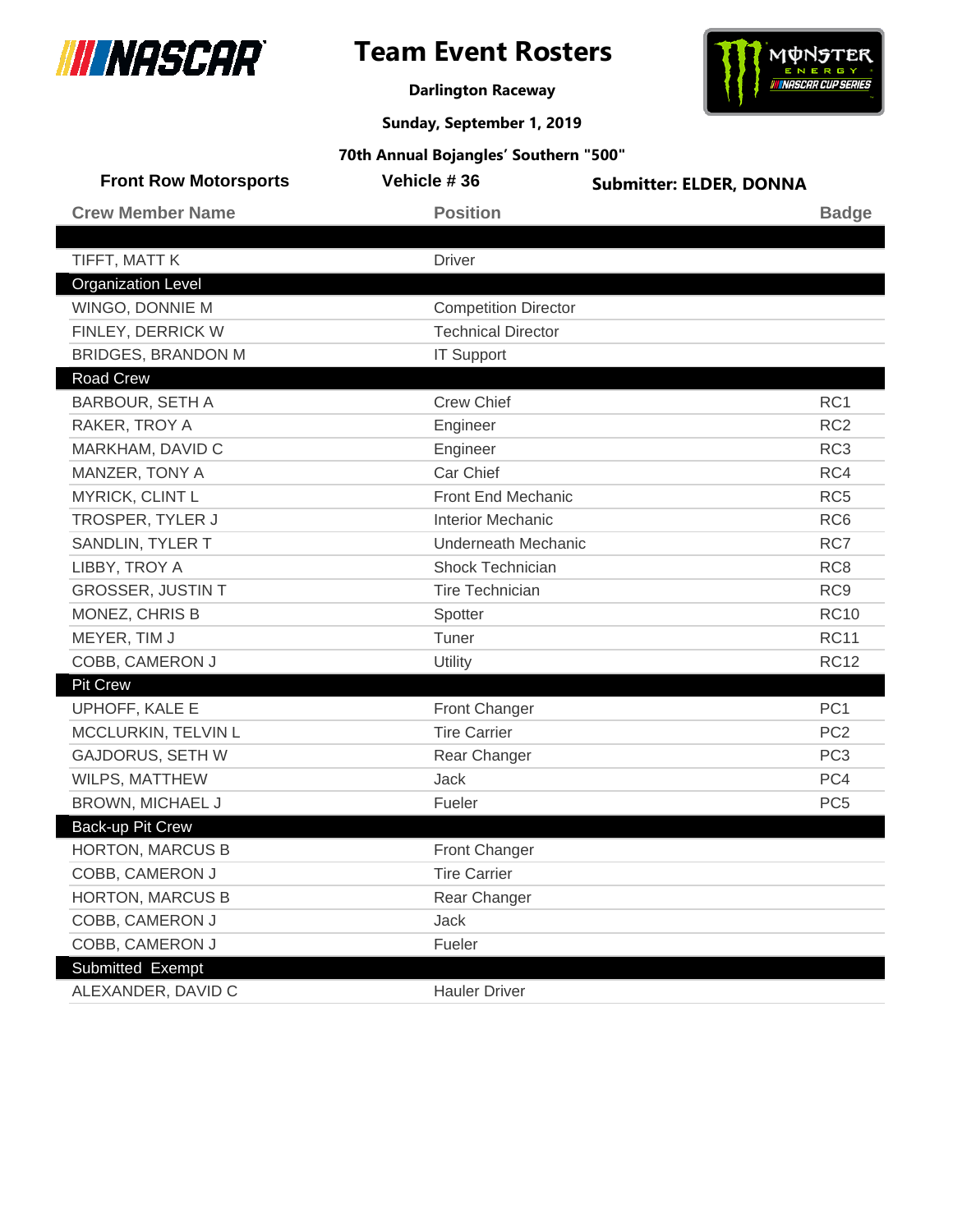



**Darlington Raceway**

**Sunday, September 1, 2019**

| <b>JTG Daugherty Racing</b> | Vehicle #37                 | <b>Submitter: MERRILL, KINSLEY</b> |
|-----------------------------|-----------------------------|------------------------------------|
| <b>Crew Member Name</b>     | <b>Position</b>             | <b>Badge</b>                       |
| <b>BUESCHER, CHRIS W</b>    | <b>Driver</b>               |                                    |
| <b>Organization Level</b>   |                             |                                    |
| COPE, ERNIE W               | <b>Competition Director</b> |                                    |
| RADEL, SCOTT J              | <b>Technical Director</b>   |                                    |
| FLYNN, KEITH B              | Pit Coach                   |                                    |
| <b>Road Crew</b>            |                             |                                    |
| <b>OWENS, TRENT T</b>       | <b>Crew Chief</b>           | RC <sub>1</sub>                    |
| <b>BURNS, BRIAN K</b>       | Engineer                    | RC <sub>2</sub>                    |
| GWILT, JOE M                | Engineer                    | RC <sub>3</sub>                    |
| POWERS, DOUG A              | Car Chief                   | RC4                                |
| SUMNER, DAVE S              | Front End Mechanic          | RC <sub>5</sub>                    |
| MCHONE, JOE D               | <b>Interior Mechanic</b>    | RC <sub>6</sub>                    |
| RAUCH, HARLEY M             | <b>Underneath Mechanic</b>  | RC7                                |
| LOFY, RICHARD W             | Shock Technician            | RC <sub>8</sub>                    |
| PRESTELLA, LIZ              | <b>Tire Technician</b>      | RC <sub>9</sub>                    |
| BENESCH, BRANDON J          | Spotter                     | <b>RC10</b>                        |
| FRASER III, BILLY D         | Tuner                       | <b>RC11</b>                        |
| <b>Pit Crew</b>             |                             |                                    |
| TASSER, DONNIE F            | Front Changer               | PC <sub>1</sub>                    |
| COX, ROD                    | Rear Changer                | PC <sub>2</sub>                    |
| <b>GRIER, BRANDON</b>       | <b>Tire Carrier</b>         | PC <sub>3</sub>                    |
| <b>BISHOP, SPENCER</b>      | Jack                        | PC4                                |
| DHEEL, BRIAN G              | Fueler                      | PC <sub>5</sub>                    |
| <b>Back-up Pit Crew</b>     |                             |                                    |
| NOVAK, KEVIN M              | Front Changer               |                                    |
| <b>BARNETTE, RJK</b>        | <b>Tire Carrier</b>         |                                    |
| OSSOWSKI, ORANE             | Rear Changer                |                                    |
| COVEY, NICK E               | Jack                        |                                    |
| LEHMAN, MATTHEW             | Fueler                      |                                    |
| Submitted Exempt            |                             |                                    |
| KURTZNER, JACK G            | <b>Hauler Driver</b>        |                                    |
| HOLLAR JR, JRE              | <b>Hauler Driver</b>        |                                    |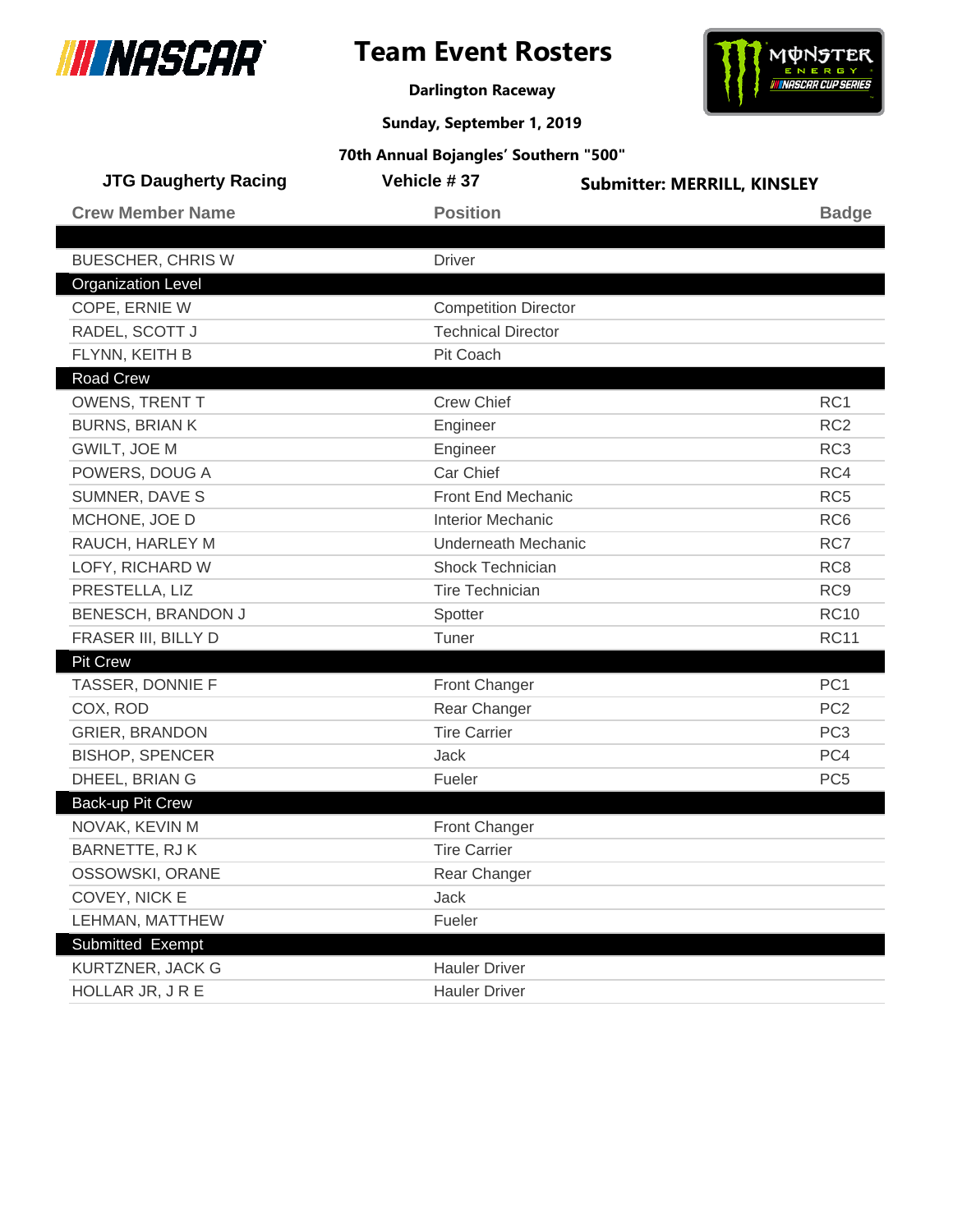

# **Team Event Rosters**



**Darlington Raceway**

**Sunday, September 1, 2019**

| <b>Front Row Motorsports</b> | Vehicle #38                 | <b>Submitter: ELDER, DONNA</b> |
|------------------------------|-----------------------------|--------------------------------|
| <b>Crew Member Name</b>      | <b>Position</b>             | <b>Badge</b>                   |
|                              |                             |                                |
| RAGAN, DAVID L               | <b>Driver</b>               |                                |
| <b>Organization Level</b>    |                             |                                |
| WINGO, DONNIE M              | <b>Competition Director</b> |                                |
| FINLEY, DERRICK W            | <b>Technical Director</b>   |                                |
| <b>BRIDGES, BRANDON M</b>    | <b>IT Support</b>           |                                |
| Road Crew                    |                             |                                |
| KELLEY, MICHAEL J            | <b>Crew Chief</b>           | RC <sub>1</sub>                |
| YERGES, CHRIS P              | Engineer                    | RC <sub>2</sub>                |
| OSBORN, BOB W                | Engineer                    | RC <sub>3</sub>                |
| ARNOLD, ANTHONY J            | Car Chief                   | RC4                            |
| JONES, JD D                  | <b>Front End Mechanic</b>   | RC <sub>5</sub>                |
| LABRETONE, JEREMY M          | <b>Interior Mechanic</b>    | RC <sub>6</sub>                |
| FREAR, ERIC L                | <b>Underneath Mechanic</b>  | RC7                            |
| KELLER, JEFFREY W            | Shock Technician            | RC <sub>8</sub>                |
| DAVIDSON, RUSTY R            | <b>Tire Technician</b>      | RC <sub>9</sub>                |
| RYAN, ROCKY C                | Spotter                     | <b>RC10</b>                    |
| GOODMAN, BRYAN M             | Tuner                       | <b>RC11</b>                    |
| <b>HORTON, MARCUS B</b>      | Utility                     | <b>RC12</b>                    |
| <b>Pit Crew</b>              |                             |                                |
| LESLIE, JOSH L               | Front Changer               | PC <sub>1</sub>                |
| HARRIS, MASON                | <b>Tire Carrier</b>         | PC <sub>2</sub>                |
| JOHNSON, MICHAEL T           | Rear Changer                | PC <sub>3</sub>                |
| SCHLYTTER, MATTHEW A         | <b>Jack</b>                 | PC4                            |
| EMMONS, CHAD                 | Fueler                      | PC <sub>5</sub>                |
| Back-up Pit Crew             |                             |                                |
| <b>HORTON, MARCUS B</b>      | Front Changer               |                                |
| COBB, CAMERON J              | <b>Tire Carrier</b>         |                                |
| <b>HORTON, MARCUS B</b>      | Rear Changer                |                                |
| COBB, CAMERON J              | Jack                        |                                |
| COBB, CAMERON J              | Fueler                      |                                |
| Submitted Exempt             |                             |                                |
| AMBROSE, JEFFREY A           | <b>Hauler Driver</b>        |                                |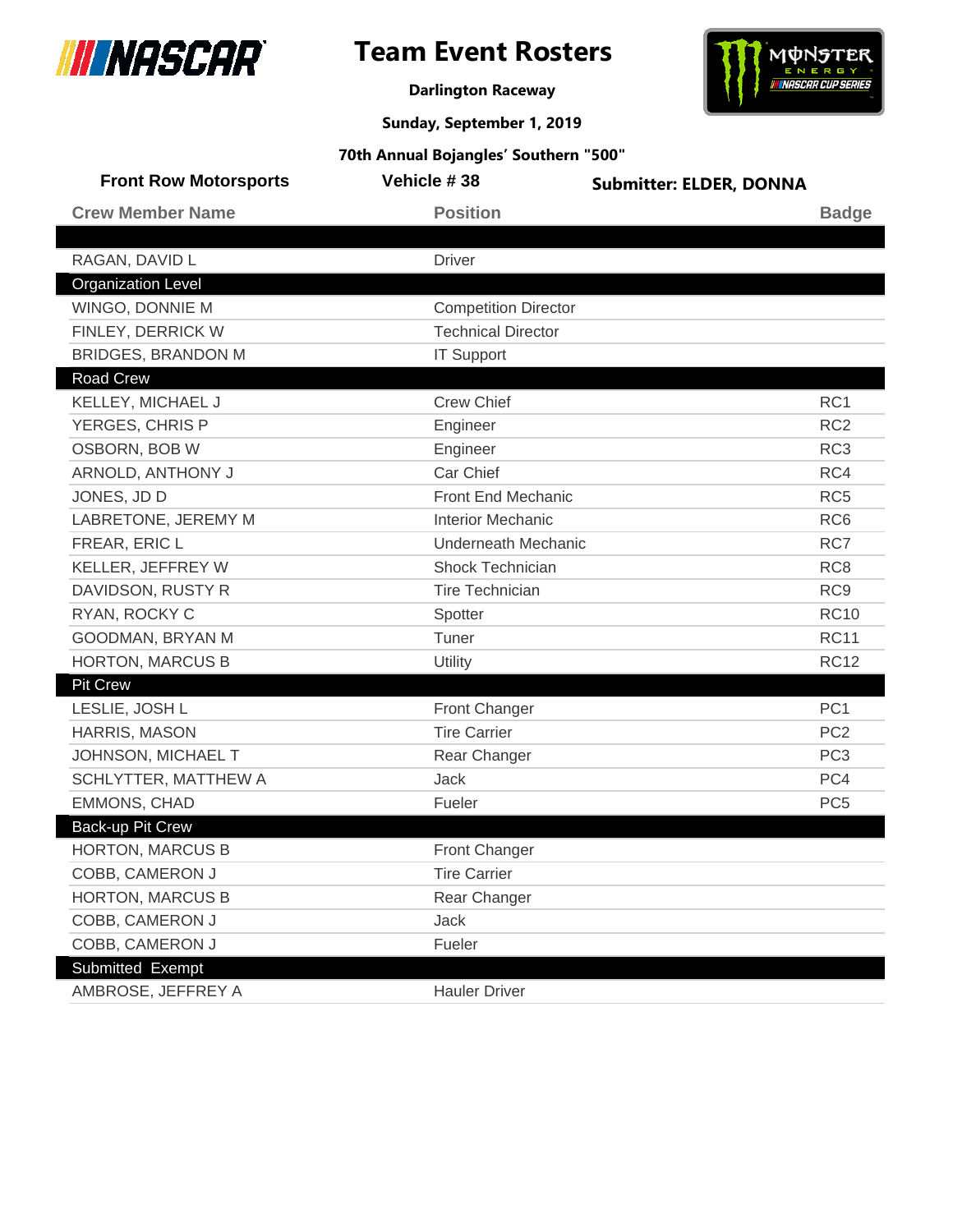



**Darlington Raceway**

**Sunday, September 1, 2019**

| <b>Stewart-Haas Racing</b> | Vehicle #4                  | <b>Submitter: STIMBERIS, JENNIFER</b> |
|----------------------------|-----------------------------|---------------------------------------|
| <b>Crew Member Name</b>    | <b>Position</b>             | <b>Badge</b>                          |
|                            |                             |                                       |
| HARVICK, KEVIN M           | <b>Driver</b>               |                                       |
| <b>Organization Level</b>  |                             |                                       |
| ZIPADELLI, GREG C          | <b>Competition Director</b> |                                       |
| GIBSON, TONY C             | <b>Technical Director</b>   |                                       |
| <b>JUSTICE, CHRISL</b>     | <b>IT Support</b>           |                                       |
| <b>Road Crew</b>           |                             |                                       |
| CHILDERS, RODNEY S         | <b>Crew Chief</b>           | RC1                                   |
| <b>GERRINGER, DAX A</b>    | Engineer                    | RC <sub>2</sub>                       |
| <b>KUEBLER, BILLY S</b>    | Engineer                    | RC <sub>3</sub>                       |
| SMITH, ROBERT N            | Car Chief                   | RC4                                   |
| MINCEY, ALLEN A            | <b>Front End Mechanic</b>   | RC <sub>5</sub>                       |
| <b>CUSTER, MATTHEW C</b>   | <b>Interior Mechanic</b>    | RC <sub>6</sub>                       |
| <b>BEAN, RICHARD A</b>     | <b>Underneath Mechanic</b>  | RC7                                   |
| MCCARVILLE, MICHAEL G      | <b>Shock Technician</b>     | RC <sub>8</sub>                       |
| TURSKI, JAMIE E            | <b>Tire Technician</b>      | RC <sub>9</sub>                       |
| FEDEWA, TIM T              | Spotter                     | <b>RC10</b>                           |
| <b>BRANDT, ROBERT M</b>    | Tuner                       | <b>RC11</b>                           |
| VER MEER, MATT P           | Utility                     | <b>RC12</b>                           |
| <b>Pit Crew</b>            |                             |                                       |
| PIPALA, SHAYNE A           | Front Changer               | PC <sub>1</sub>                       |
| JACKSON, CHRIS L           | Rear Changer                | PC <sub>2</sub>                       |
| DOOLITTLE, STAN M          | <b>Jack</b>                 | PC <sub>3</sub>                       |
| MORNEAU II, MICHAEL J      | <b>Tire Carrier</b>         | PC4                                   |
| MARCHAL, EVAN              | Fueler                      | PC <sub>5</sub>                       |
| Back-up Pit Crew           |                             |                                       |
| LESLIE, JOSH L             | <b>Front Changer</b>        |                                       |
| HARRIS, MASON              | <b>Tire Carrier</b>         |                                       |
| JOHNSON, MICHAEL T         | Rear Changer                |                                       |
| SCHLYTTER, MATTHEW A       | Jack                        |                                       |
| EMMONS, CHAD               | Fueler                      |                                       |
| Submitted Exempt           |                             |                                       |
| MITCHELL, STEPHEN J        | <b>Hauler Driver</b>        |                                       |
| <b>HODGES, RICK B</b>      | <b>Hauler Driver</b>        |                                       |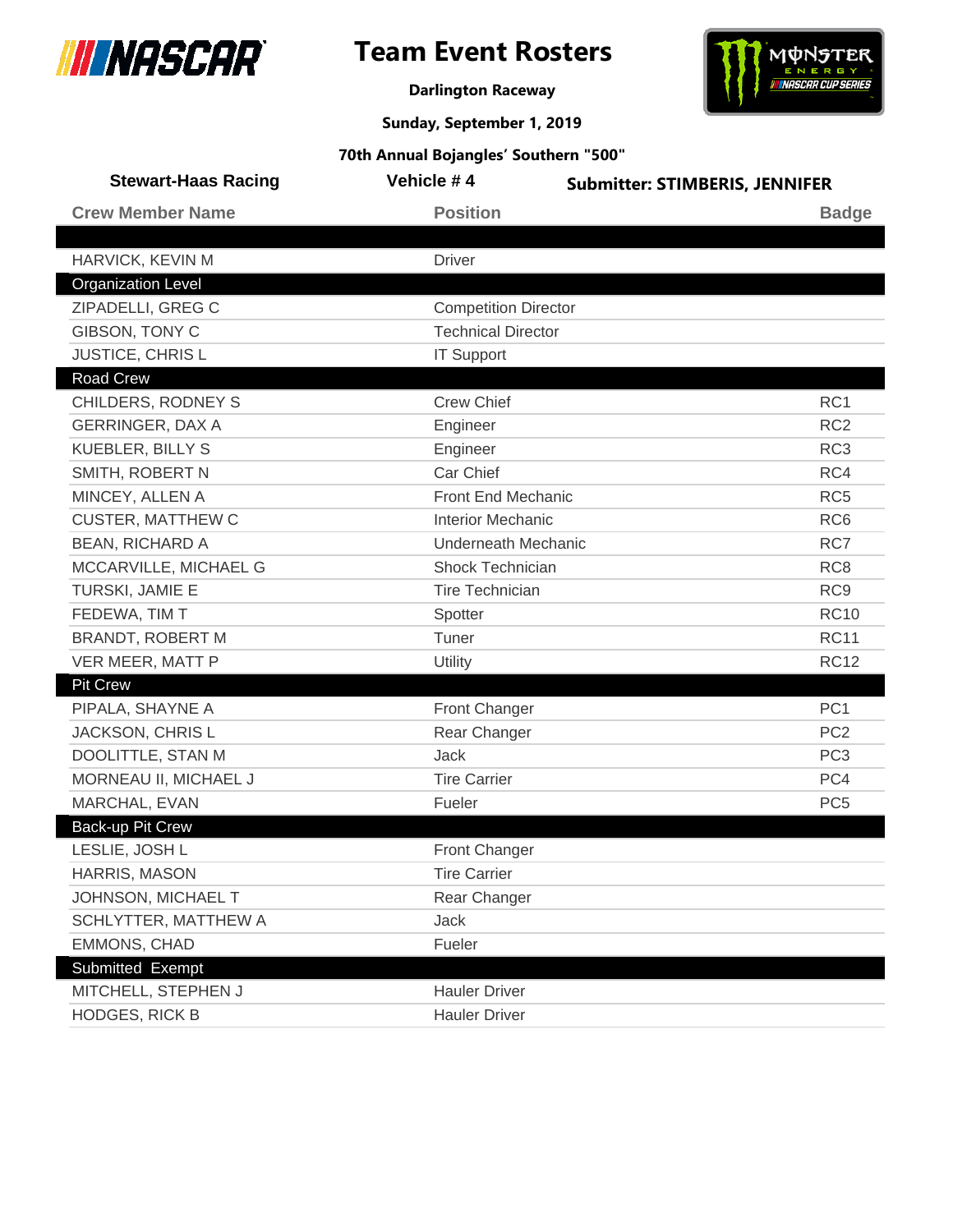

 $\overline{\phantom{a}}$ 

# **Team Event Rosters**



**Darlington Raceway**

**Sunday, September 1, 2019**

| <b>Stewart-Haas Racing</b> | Vehicle #41                 | <b>Submitter: STIMBERIS, JENNIFER</b> |
|----------------------------|-----------------------------|---------------------------------------|
| <b>Crew Member Name</b>    | <b>Position</b>             | <b>Badge</b>                          |
|                            |                             |                                       |
| SUAREZ, DANIEL A           | <b>Driver</b>               |                                       |
| <b>Organization Level</b>  |                             |                                       |
| ZIPADELLI, GREG C          | <b>Competition Director</b> |                                       |
| GIBSON, TONY C             | <b>Technical Director</b>   |                                       |
| JUSTICE, CHRIS L           | <b>IT Support</b>           |                                       |
| <b>Road Crew</b>           |                             |                                       |
| SCOTT, BILLY W             | <b>Crew Chief</b>           | RC1                                   |
| CARDAMONE, ANTHONY J       | Car Chief                   | RC <sub>2</sub>                       |
| MCINTOSH, NICK S           | <b>Underneath Mechanic</b>  | RC <sub>3</sub>                       |
| KUEHN, AARON K             | Shock Technician            | RC4                                   |
| ZANOLINI, JOE L            | Front End Mechanic          | RC <sub>5</sub>                       |
| <b>GAGLIANO, THOMAS C</b>  | <b>Tire Technician</b>      | RC <sub>6</sub>                       |
| ANDERSON, KYLE R           | <b>Interior Mechanic</b>    | RC7                                   |
| <b>CUPPLES, EVAN T</b>     | Tuner                       | RC <sub>8</sub>                       |
| RAINES, TONY A             | Spotter                     | RC <sub>9</sub>                       |
| LEE, WILLIAM M             | Engineer                    | <b>RC10</b>                           |
| <b>BINGHAM, SCOTT P</b>    | Engineer                    | <b>RC11</b>                           |
| <b>KRIEG, CHRIS</b>        | Utility                     | <b>RC12</b>                           |
| <b>Pit Crew</b>            |                             |                                       |
| ROSSELLI, JOHN C           | Front Changer               | PC <sub>1</sub>                       |
| PIGEON, RICK R             | Fueler                      | PC <sub>2</sub>                       |
| MYERS, SHANNON W           | Rear Changer                | PC <sub>3</sub>                       |
| SOBECKI, JOSH M            | <b>Jack</b>                 | PC4                                   |
| <b>BULLARD, TYLER J</b>    | <b>Tire Carrier</b>         | PC <sub>5</sub>                       |
| Back-up Pit Crew           |                             |                                       |
| LESLIE, JOSH L             | Front Changer               |                                       |
| HARRIS, MASON              | <b>Tire Carrier</b>         |                                       |
| JOHNSON, MICHAEL T         | Rear Changer                |                                       |
| SCHLYTTER, MATTHEW A       | Jack                        |                                       |
| <b>EMMONS, CHAD</b>        | Fueler                      |                                       |
| Submitted Exempt           |                             |                                       |
| DEGROOT, EDWARD            | <b>Hauler Driver</b>        |                                       |
| KLEINSASSER, BRYAN L       | <b>Hauler Driver</b>        |                                       |
| MALCOLM, BRANDON D         | Other - submitted exempt    |                                       |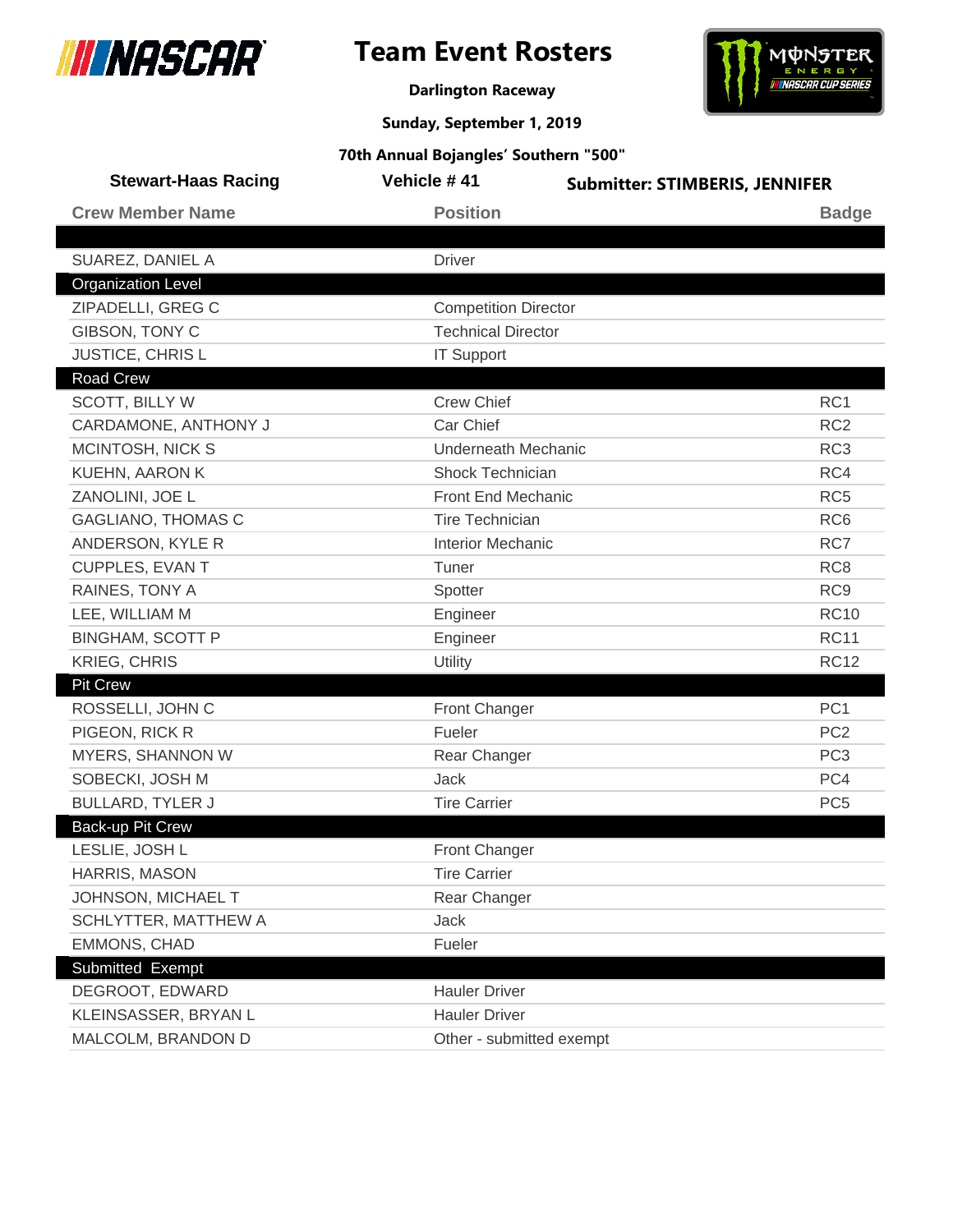

 $\overline{\phantom{a}}$ 

# **Team Event Rosters**



**Darlington Raceway**

**Sunday, September 1, 2019**

| <b>Chip Ganassi Racing</b> | Vehicle #42                 | <b>Submitter: ROWELL, AMY</b> |                 |
|----------------------------|-----------------------------|-------------------------------|-----------------|
| <b>Crew Member Name</b>    | <b>Position</b>             |                               | <b>Badge</b>    |
| LARSON, KYLE M             | <b>Driver</b>               |                               |                 |
| <b>Organization Level</b>  |                             |                               |                 |
| LUNDERS, TONY D            | <b>Competition Director</b> |                               |                 |
| MCCULLOUGH, MICHAEL B      | <b>IT Support</b>           |                               |                 |
| PEET, SHAUN W              | Pit Coach                   |                               |                 |
| <b>Road Crew</b>           |                             |                               |                 |
| JOHNSTON, CHAD A           | <b>Crew Chief</b>           |                               | RC <sub>1</sub> |
| SURGEN, PHIL D             | Engineer                    |                               | RC <sub>2</sub> |
| DONLEY, JERAME T           | Engineer                    |                               | RC <sub>3</sub> |
| BRYANT, DAVID L            | Car Chief                   |                               | RC4             |
| FERO, DAVID M              | Front End Mechanic          |                               | RC <sub>5</sub> |
| HEIDKAMP, JOSHUA M         | <b>Interior Mechanic</b>    |                               | RC <sub>6</sub> |
| <b>BENJAMIN, MATT A</b>    | <b>Underneath Mechanic</b>  |                               | RC7             |
| COOKE, ADAM C              | <b>Shock Technician</b>     |                               | RC <sub>8</sub> |
| FLYNN, ANDREW S            | <b>Tire Technician</b>      |                               | RC <sub>9</sub> |
| KNEELAND, DEREK J          | Spotter                     |                               | <b>RC10</b>     |
| HOLCOMB, HARRISON J        | Tuner                       |                               | <b>RC11</b>     |
| CHALMERS, JAMES J          | Utility                     |                               | <b>RC12</b>     |
| <b>Pit Crew</b>            |                             |                               |                 |
| PRICE, STEVE S             | Rear Changer                |                               | PC <sub>1</sub> |
| ROBERTS, MICHAEL C         | Front Changer               |                               | PC <sub>2</sub> |
| FOSTER, PHIL M             | <b>Tire Carrier</b>         |                               | PC <sub>3</sub> |
| <b>WILSON, SHANE R</b>     | <b>Jack</b>                 |                               | PC4             |
| METCALF JR, MIKE R         | Fueler                      |                               | PC <sub>5</sub> |
| Back-up Pit Crew           |                             |                               |                 |
| JACOBSEN, BRYAN R          | <b>Front Changer</b>        |                               |                 |
| KIRBY, JUSTIN T            | <b>Tire Carrier</b>         |                               |                 |
| HOUSTON, KENYATTA          | Rear Changer                |                               |                 |
| WILLARD, JONATHAN L        | Jack                        |                               |                 |
| DAVENPORT, BROOK N         | Fueler                      |                               |                 |
| Submitted Exempt           |                             |                               |                 |
| LITTLEJOHN, DEREK T        | <b>Hauler Driver</b>        |                               |                 |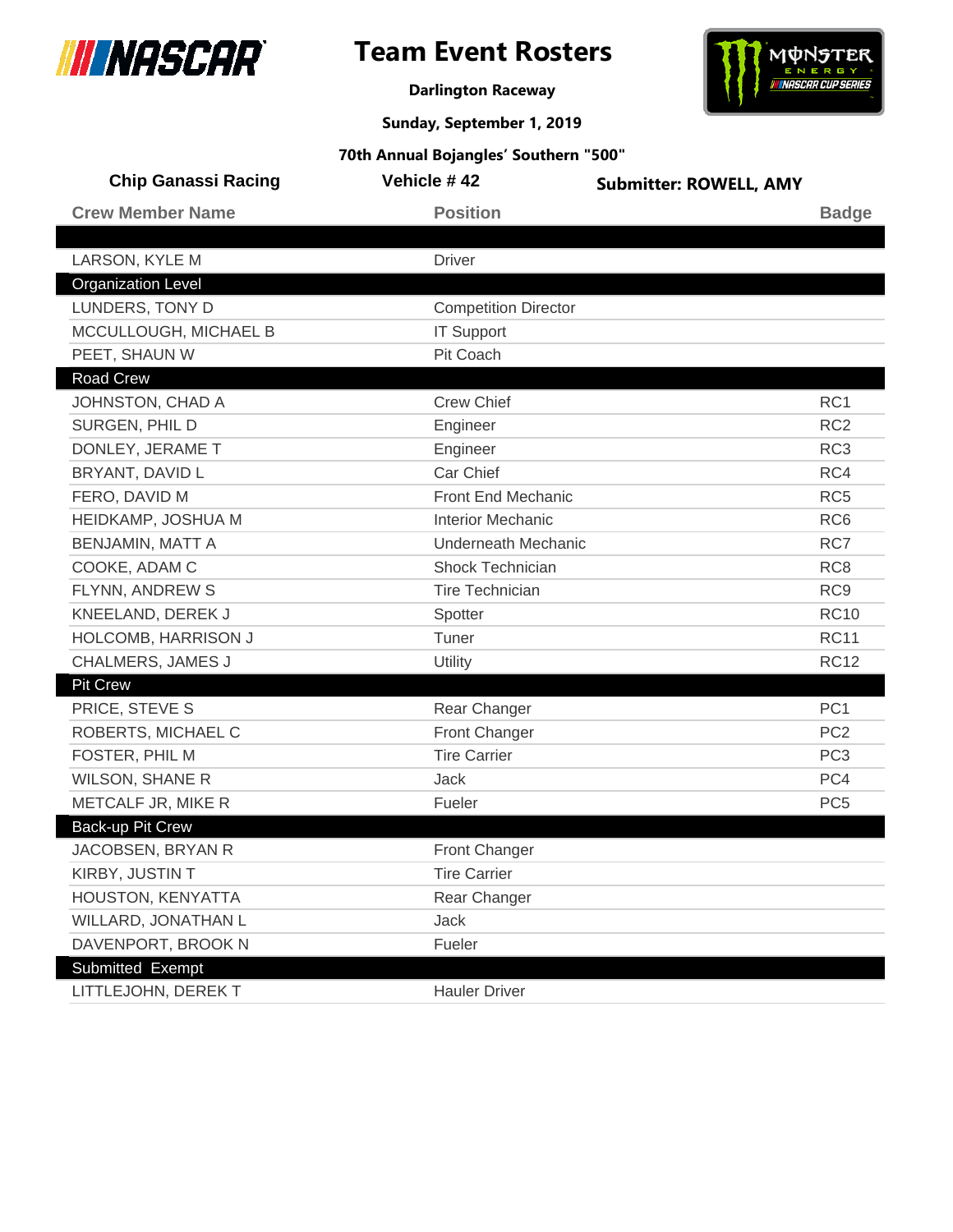



**Darlington Raceway**

**Sunday, September 1, 2019**

| <b>Richard Petty Motorsports</b> | Vehicle #43                 | <b>Submitter: LOPEZ, PHILIPPE</b> |
|----------------------------------|-----------------------------|-----------------------------------|
| <b>Crew Member Name</b>          | <b>Position</b>             | <b>Badge</b>                      |
|                                  |                             |                                   |
| WALLACE, BUBBA                   | <b>Driver</b>               |                                   |
| <b>Organization Level</b>        |                             |                                   |
| LOPEZ, PHILIPPE J                | <b>Competition Director</b> |                                   |
| WRIGHT, RAY P                    | Pit Coach                   |                                   |
| <b>Road Crew</b>                 |                             |                                   |
| STAMETS, DEREK L                 | <b>Crew Chief</b>           | RC <sub>1</sub>                   |
| KRAFT, FREDDIE J                 | Spotter                     | RC <sub>2</sub>                   |
| PATTERSON, TYLER N               | Engineer                    | RC <sub>3</sub>                   |
| <b>GASSMANN, STEVE W</b>         | <b>Underneath Mechanic</b>  | RC4                               |
| RIGGS, MICHAEL J                 | <b>Shock Technician</b>     | RC <sub>5</sub>                   |
| FORGETTE, JOEY M                 | Car Chief                   | RC <sub>6</sub>                   |
| CROPPS, DAVID D                  | Utility                     | RC7                               |
| <b>GARCIA, RICKY T</b>           | <b>Interior Mechanic</b>    | RC <sub>8</sub>                   |
| HOUK, JAMES E                    | <b>Front End Mechanic</b>   | RC <sub>9</sub>                   |
| DAVIS, JIM W                     | <b>Tire Technician</b>      | <b>RC10</b>                       |
| HOLLAND, AUSTIN G                | Mechanic                    | <b>RC11</b>                       |
| DAVIS, ERIK M                    | Tuner                       | <b>RC12</b>                       |
| <b>Pit Crew</b>                  |                             |                                   |
| HOLLAND, AUSTIN G                | <b>Front Changer</b>        | PC <sub>1</sub>                   |
| FIEDLER, JUSTIN C                | Rear Changer                | PC <sub>2</sub>                   |
| HOUK, JAMES E                    | <b>Tire Carrier</b>         | PC <sub>3</sub>                   |
| GOODNOW, WILL L                  | Jack                        | PC4                               |
| ANDERSON, IAN I                  | Fueler                      | PC <sub>5</sub>                   |
| Submitted Exempt                 |                             |                                   |
| <b>ICENHOUR, JEFFREY D</b>       | <b>Hauler Driver</b>        |                                   |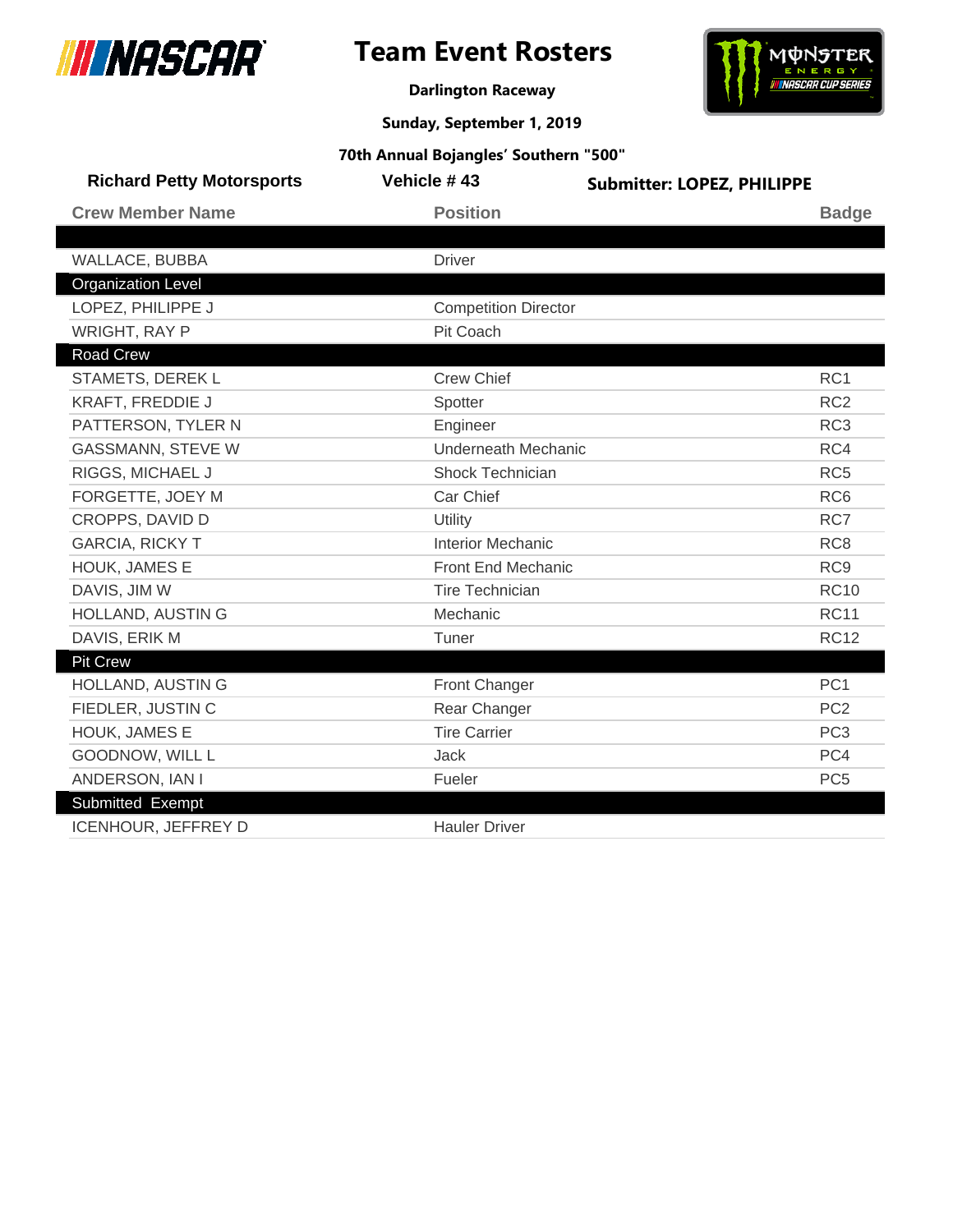



**Darlington Raceway**

**Sunday, September 1, 2019**

| <b>JTG Daugherty Racing</b> | Vehicle #47                 | <b>Submitter: MERRILL, KINSLEY</b> |
|-----------------------------|-----------------------------|------------------------------------|
| <b>Crew Member Name</b>     | <b>Position</b>             | <b>Badge</b>                       |
|                             |                             |                                    |
| PREECE, RYAN J              | <b>Driver</b>               |                                    |
| <b>Organization Level</b>   |                             |                                    |
| COPE, ERNIE W               | <b>Competition Director</b> |                                    |
| RADEL, SCOTT J              | <b>Technical Director</b>   |                                    |
| FLYNN, KEITH B              | Pit Coach                   |                                    |
| <b>Road Crew</b>            |                             |                                    |
| SMITH, TRISTAN D            | <b>Crew Chief</b>           | RC1                                |
| PARDUE, EDD L               | Engineer                    | RC <sub>2</sub>                    |
| STEWART JR, DAVID B         | Engineer                    | RC <sub>3</sub>                    |
| YOUNG, TRAVIS A             | Car Chief                   | RC4                                |
| HASKINS, DARRELL R          | Front End Mechanic          | RC <sub>5</sub>                    |
| <b>GROVE, ERIC B</b>        | <b>Interior Mechanic</b>    | RC <sub>6</sub>                    |
| WITT, TONY R                | <b>Underneath Mechanic</b>  | RC7                                |
| VALERIANO, VINCE J          | <b>Shock Technician</b>     | RC <sub>8</sub>                    |
| CARRIGAN, BRIAN C           | <b>Tire Technician</b>      | RC <sub>9</sub>                    |
| REEVES, STEVIE J            | Spotter                     | <b>RC10</b>                        |
| HAMM, TODD A                | Tuner                       | <b>RC11</b>                        |
| HOBSON, MICHAEL A           | <b>Utility</b>              | <b>RC12</b>                        |
| <b>Pit Crew</b>             |                             |                                    |
| NOVAK, KEVIN M              | <b>Front Changer</b>        | PC <sub>1</sub>                    |
| OSSOWSKI, ORANE             | Rear Changer                | PC <sub>2</sub>                    |
| BARNETTE, RJ K              | <b>Tire Carrier</b>         | PC <sub>3</sub>                    |
| COVEY, NICK E               | Jack                        | PC4                                |
| LEHMAN, MATTHEW             | Fueler                      | PC <sub>5</sub>                    |
| <b>Back-up Pit Crew</b>     |                             |                                    |
| ANDERSON, BLAINE            | <b>Front Changer</b>        |                                    |
| BRIDGEFORTH, ANDREW M       | Rear Changer                |                                    |
| RIDDLE, JAMES               | <b>Tire Carrier</b>         |                                    |
| JOHNSON, WILLIAM H          | Jack                        |                                    |
| WATTS, JIMMY H              | Fueler                      |                                    |
| Submitted Exempt            |                             |                                    |
| SHANO, JEFF O               | <b>Hauler Driver</b>        |                                    |
| <b>GILLIS, ANDREW P</b>     | <b>Hauler Driver</b>        |                                    |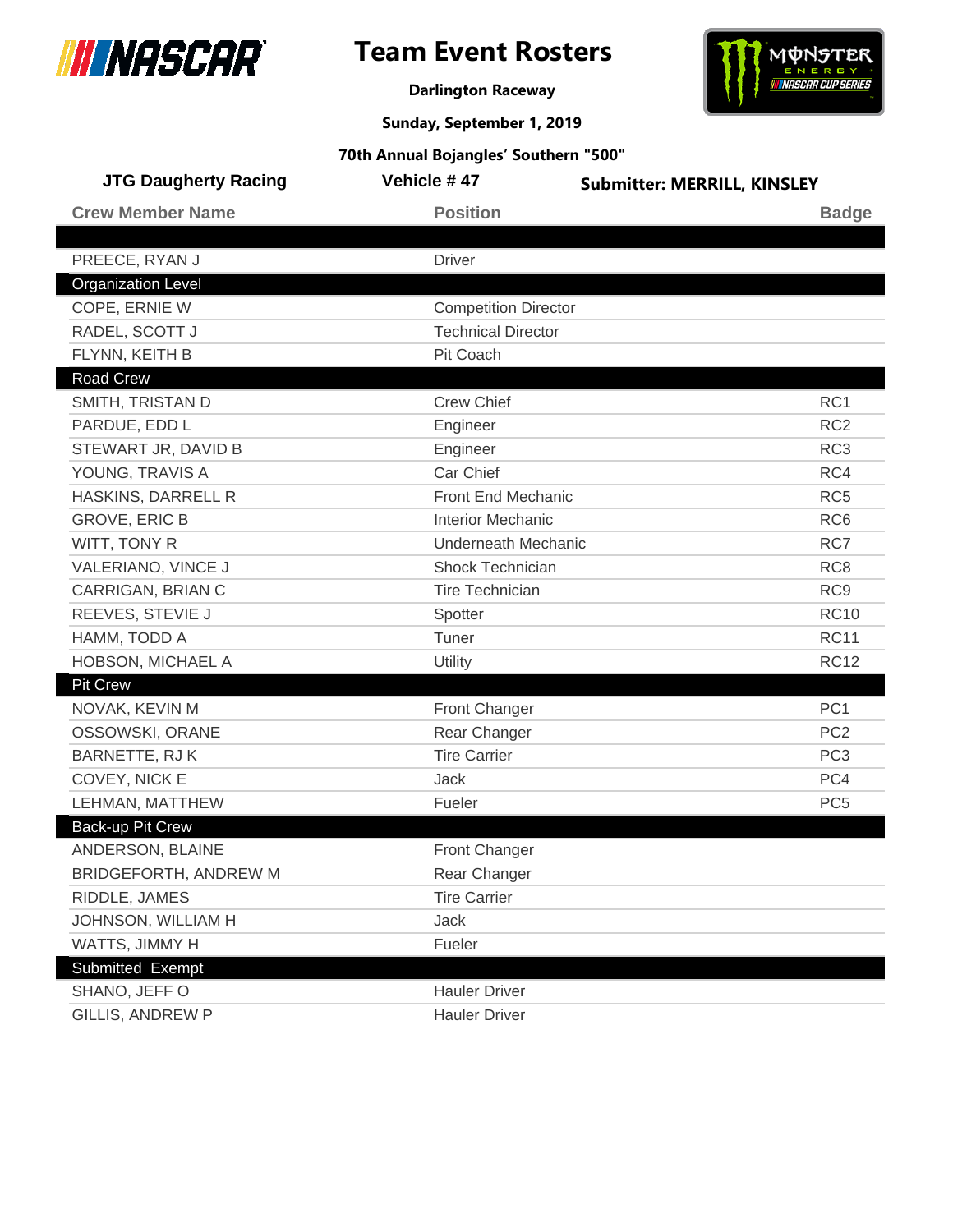



**Darlington Raceway**

**Sunday, September 1, 2019**

| <b>Hendrick Motorsports</b> | Vehicle #48                 | <b>Submitter: LANDIS, MICHAEL</b> |  |
|-----------------------------|-----------------------------|-----------------------------------|--|
| <b>Crew Member Name</b>     | <b>Position</b>             | <b>Badge</b>                      |  |
|                             |                             |                                   |  |
| JOHNSON, JIMMIE K           | <b>Driver</b>               |                                   |  |
| <b>Organization Level</b>   |                             |                                   |  |
| ANDREWS, JEFF J             | <b>Competition Director</b> |                                   |  |
| <b>GRUBB, DARIAN K</b>      | <b>Technical Director</b>   |                                   |  |
| WALSH, BRIAN                | <b>IT Support</b>           |                                   |  |
| CABRERA, KON                | <b>IT Support</b>           |                                   |  |
| <b>Road Crew</b>            |                             |                                   |  |
| MEENDERING, KEVIN J         | <b>Crew Chief</b>           | RC1                               |  |
| LEGENDRE, STEVEN R          | Tuner                       | RC <sub>2</sub>                   |  |
| POIRIER, WILL A             | <b>Tire Technician</b>      | RC <sub>3</sub>                   |  |
| ELIASON, CHAIS              | Engineer                    | RC4                               |  |
| SAUNDERS, JESSE W           | Car Chief                   | RC <sub>5</sub>                   |  |
| STEWART, CALVIN J           | Shock Technician            | RC <sub>6</sub>                   |  |
| WALL, ADAM C                | Engineer                    | RC7                               |  |
| HAYMAKER, CHRIS L           | <b>Underneath Mechanic</b>  | RC <sub>8</sub>                   |  |
| PHILPOTT, MATT D            | <b>Interior Mechanic</b>    | RC <sub>9</sub>                   |  |
| YODER, MARLIN R             | Front End Mechanic          | <b>RC10</b>                       |  |
| LYNCH, BENJAMIN M           | Utility                     | <b>RC11</b>                       |  |
| BARBAN, EARL P              | Spotter                     | <b>RC12</b>                       |  |
| <b>Pit Crew</b>             |                             |                                   |  |
| TEAGUE, CALVIN              | Rear Changer                | PC <sub>1</sub>                   |  |
| HARDER, BRANDON D           | Fueler                      | PC <sub>2</sub>                   |  |
| TUDOR, KYLE                 | Jack                        | PC <sub>3</sub>                   |  |
| STALLINGS, ALLEN A          | <b>Tire Carrier</b>         | PC4                               |  |
| ANDREWS, TANNER L           | Front Changer               | PC <sub>5</sub>                   |  |
| Back-up Pit Crew            |                             |                                   |  |
| TASSER, DONNIE F            | Front Changer               |                                   |  |
| <b>GRIER, BRANDON</b>       | <b>Tire Carrier</b>         |                                   |  |
| OSSOWSKI, ORANE             | Rear Changer                |                                   |  |
| <b>BISHOP, SPENCER</b>      | Jack                        |                                   |  |
| LEHMAN, MATTHEW             | Fueler                      |                                   |  |
| Submitted Exempt            |                             |                                   |  |
| SCOTT, LANCE C              | <b>Hauler Driver</b>        |                                   |  |
| ALSTON, DEVIN A             | <b>Hauler Driver</b>        |                                   |  |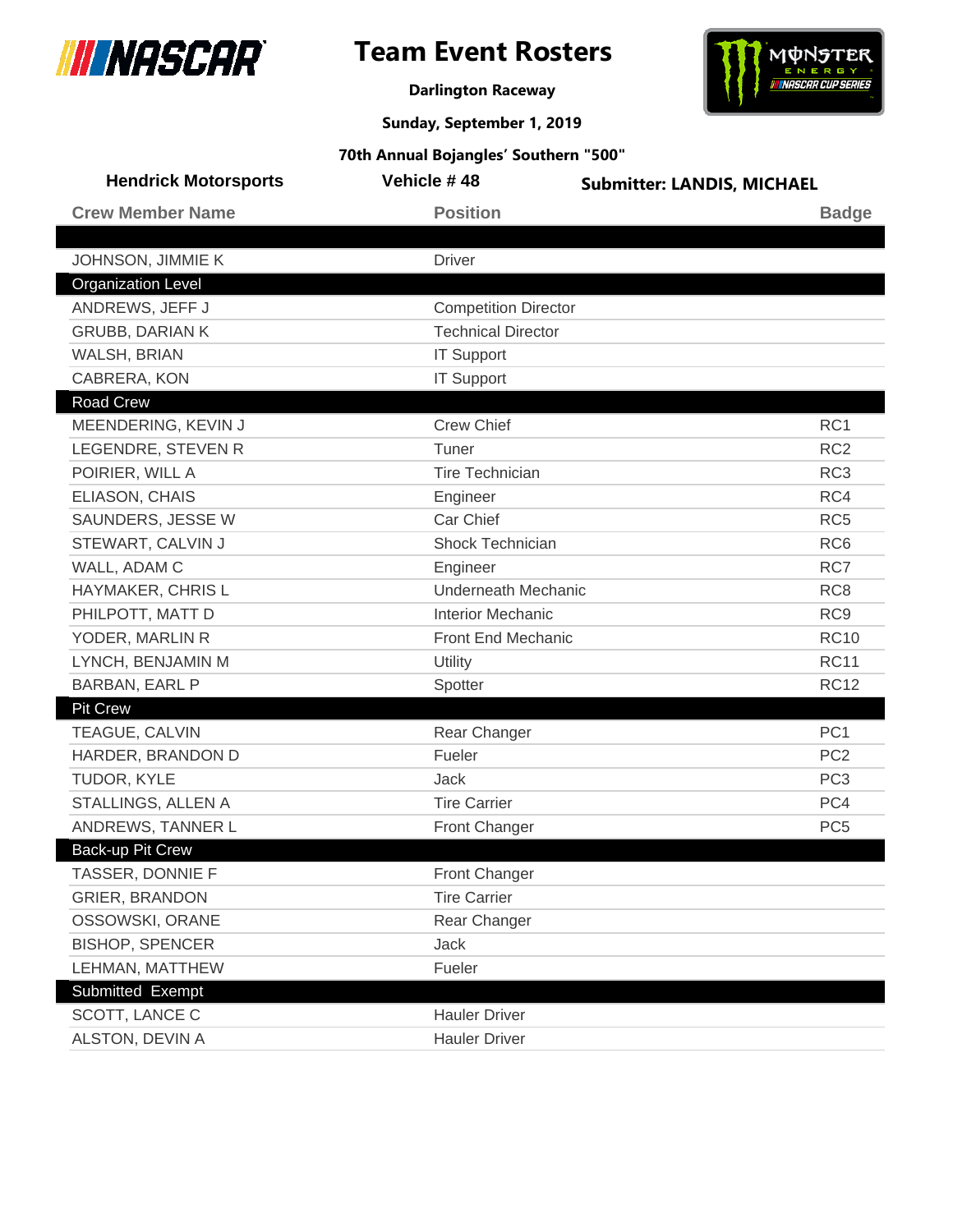



**Darlington Raceway**

**Sunday, September 1, 2019**

| <b>Petty Ware Racing</b>  | Vehicle #51                 | <b>Submitter: CLODFELTER, BRYAN</b> |
|---------------------------|-----------------------------|-------------------------------------|
| <b>Crew Member Name</b>   | <b>Position</b>             | <b>Badge</b>                        |
|                           |                             |                                     |
| MCLEOD, BJ D              | <b>Driver</b>               |                                     |
| <b>Organization Level</b> |                             |                                     |
| EVANS, KEN E              | <b>Competition Director</b> |                                     |
| Road Crew                 |                             |                                     |
| LESLIE, LEE H             | <b>Crew Chief</b>           | RC <sub>1</sub>                     |
| KEMPF, MATTHEW E          | Car Chief                   | RC <sub>2</sub>                     |
| RHINE, JOHN R             | Mechanic                    | RC <sub>3</sub>                     |
| JOHN JR, WILLIAM H        | <b>Tire Technician</b>      | RC4                                 |
| NOWAK, JEREMY J           | Tuner                       | RC <sub>5</sub>                     |
| <b>GRAY, STEVEN R</b>     | Engineer                    | RC <sub>6</sub>                     |
| DULA, JONATHAN L          | <b>Interior Mechanic</b>    | RC7                                 |
| FUNDERBURK, QUINTA D      | Front End Mechanic          | RC <sub>8</sub>                     |
| <b>COLEMAN, JAMES R</b>   | Spotter                     | RC <sub>9</sub>                     |
| <b>Pit Crew</b>           |                             |                                     |
| <b>BONDS, DAKOTA W</b>    | Front Changer               | PC <sub>1</sub>                     |
| <b>COSENTINO, TONY J</b>  | Jack                        | PC <sub>2</sub>                     |
| MIOLEN, ROBERT L          | Rear Changer                | PC <sub>3</sub>                     |
| MARTINEZ JR, PEDRO        | Rear Changer                | PC4                                 |
| OBI, ARINZE               | Fueler                      | PC <sub>5</sub>                     |
| Submitted Exempt          |                             |                                     |
| <b>HUGHES, PETER L</b>    | <b>Hauler Driver</b>        |                                     |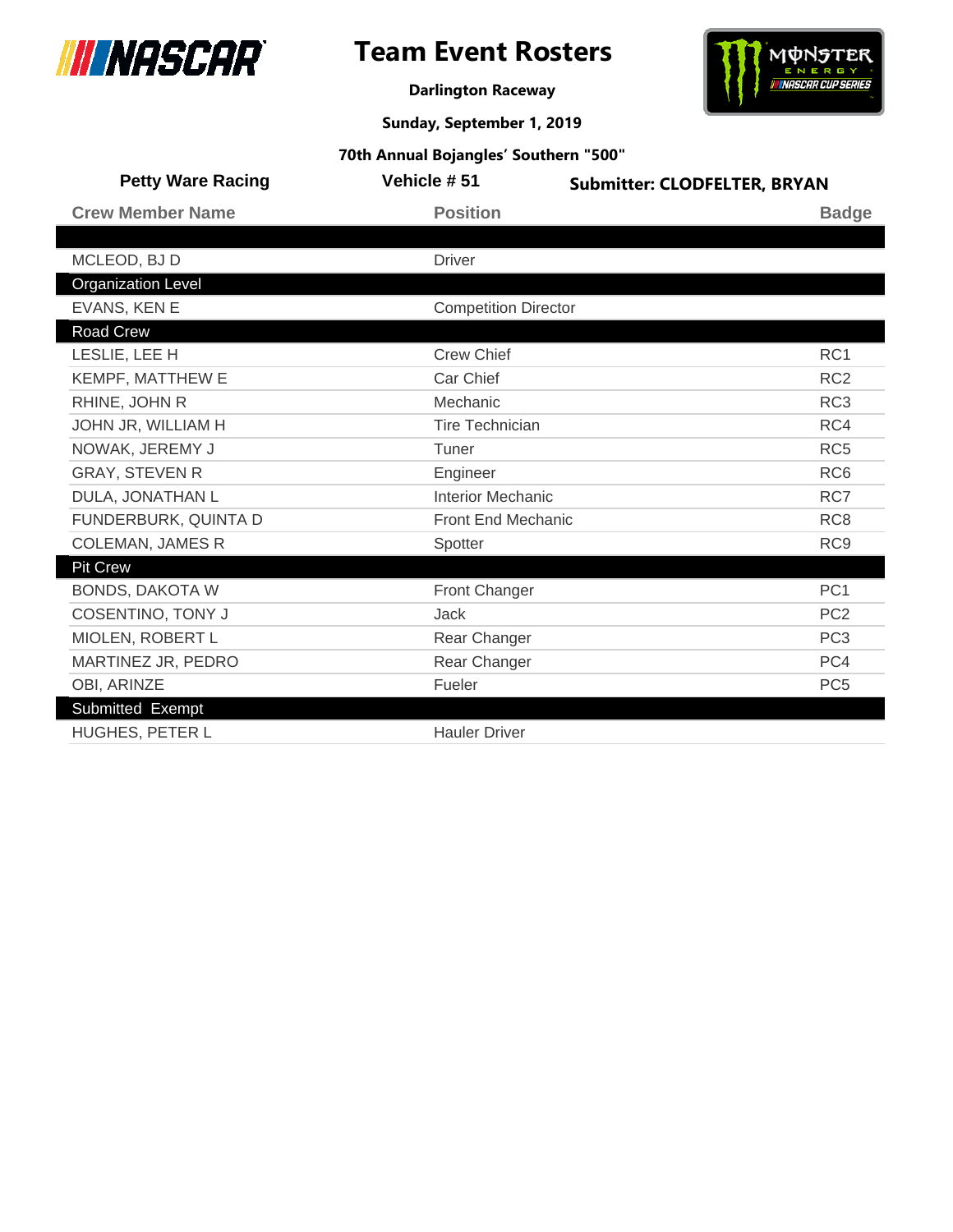



**Darlington Raceway**

**Sunday, September 1, 2019**

| <b>Rick Ware Racing</b> | Vehicle #52         | <b>Submitter: CLODFELTER, BRYAN</b> |
|-------------------------|---------------------|-------------------------------------|
| <b>Crew Member Name</b> | <b>Position</b>     | <b>Badge</b>                        |
|                         |                     |                                     |
| YELEY, JJ B             | <b>Driver</b>       |                                     |
| Road Crew               |                     |                                     |
| HOUGHTALING, JASON M    | <b>Crew Chief</b>   | RC <sub>1</sub>                     |
| PAYNE, QUENTIN A        | Car Chief           | RC <sub>2</sub>                     |
| SPRAKER, JEFF D         | Mechanic            | RC <sub>3</sub>                     |
| WALTER, JOSHUA M        | Interior Mechanic   | RC4                                 |
| <b>GOYER, SCOTT R</b>   | Underneath Mechanic | RC <sub>5</sub>                     |
| FABIAN, JOHN            | Mechanic            | RC <sub>6</sub>                     |
| OTT, SAWYER J           | Front End Mechanic  | RC7                                 |
| MICALE, TONY S          | Spotter             | RC <sub>8</sub>                     |
| <b>Pit Crew</b>         |                     |                                     |
| BALFANZ JR, GEORGE H    | Front Changer       | PC <sub>1</sub>                     |
| <b>BANKS, BRANDON J</b> | Jack                | PC <sub>2</sub>                     |
| THOMAS, PHILLIP M       | Rear Changer        | PC <sub>3</sub>                     |
| O'LEARY, BREANNA N      | Rear Changer        | PC4                                 |
| JAMES, SETH M           | Fueler              | PC <sub>5</sub>                     |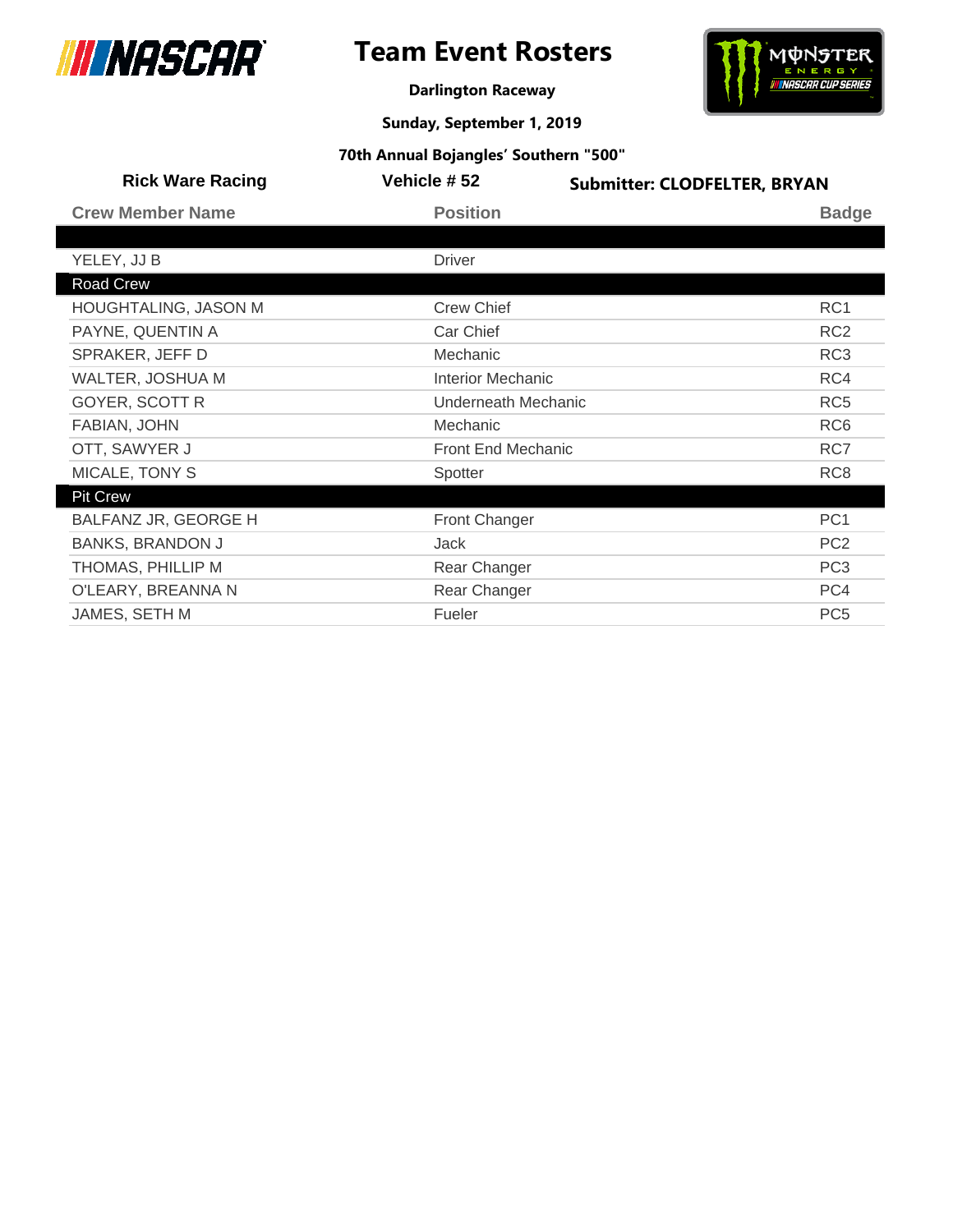

# **Team Event Rosters**



**Darlington Raceway**

**Sunday, September 1, 2019**

| <b>Rick Ware Racing</b> | Vehicle #54              | <b>Submitter: CLODFELTER, BRYAN</b> |
|-------------------------|--------------------------|-------------------------------------|
| <b>Crew Member Name</b> | <b>Position</b>          | <b>Badge</b>                        |
|                         |                          |                                     |
| SMITHLEY, GARRETT K     | <b>Driver</b>            |                                     |
| Road Crew               |                          |                                     |
| HILLMAN, MICHAEL E      | <b>Crew Chief</b>        | RC <sub>1</sub>                     |
| CHANCE, MIKE W          | Car Chief                | RC <sub>2</sub>                     |
| TYSKA, MIKE M           | Mechanic                 | RC <sub>3</sub>                     |
| WEATHERMAN, KYLE J      | <b>Interior Mechanic</b> | RC4                                 |
| TINCHER JR, CURTIS A    | <b>Tire Technician</b>   | RC <sub>5</sub>                     |
| FIFE, JAMES D           | Tuner                    | RC <sub>6</sub>                     |
| MONN, TYLER A           | Spotter                  | RC7                                 |
| <b>Pit Crew</b>         |                          |                                     |
| RAMEY, LLOYD            | Front Changer            | PC <sub>1</sub>                     |
| TURNER, JEREMY B        | Jack                     | PC <sub>2</sub>                     |
| DAVIS, JARREN C         | <b>Tire Carrier</b>      | PC <sub>3</sub>                     |
| DANIELS, BREHANNA M     | Rear Changer             | PC4                                 |
| NODINE, WESLEY T        | Fueler                   | PC <sub>5</sub>                     |
| Submitted Exempt        |                          |                                     |
| <b>BINGHAM, BRIAN E</b> | <b>Hauler Driver</b>     |                                     |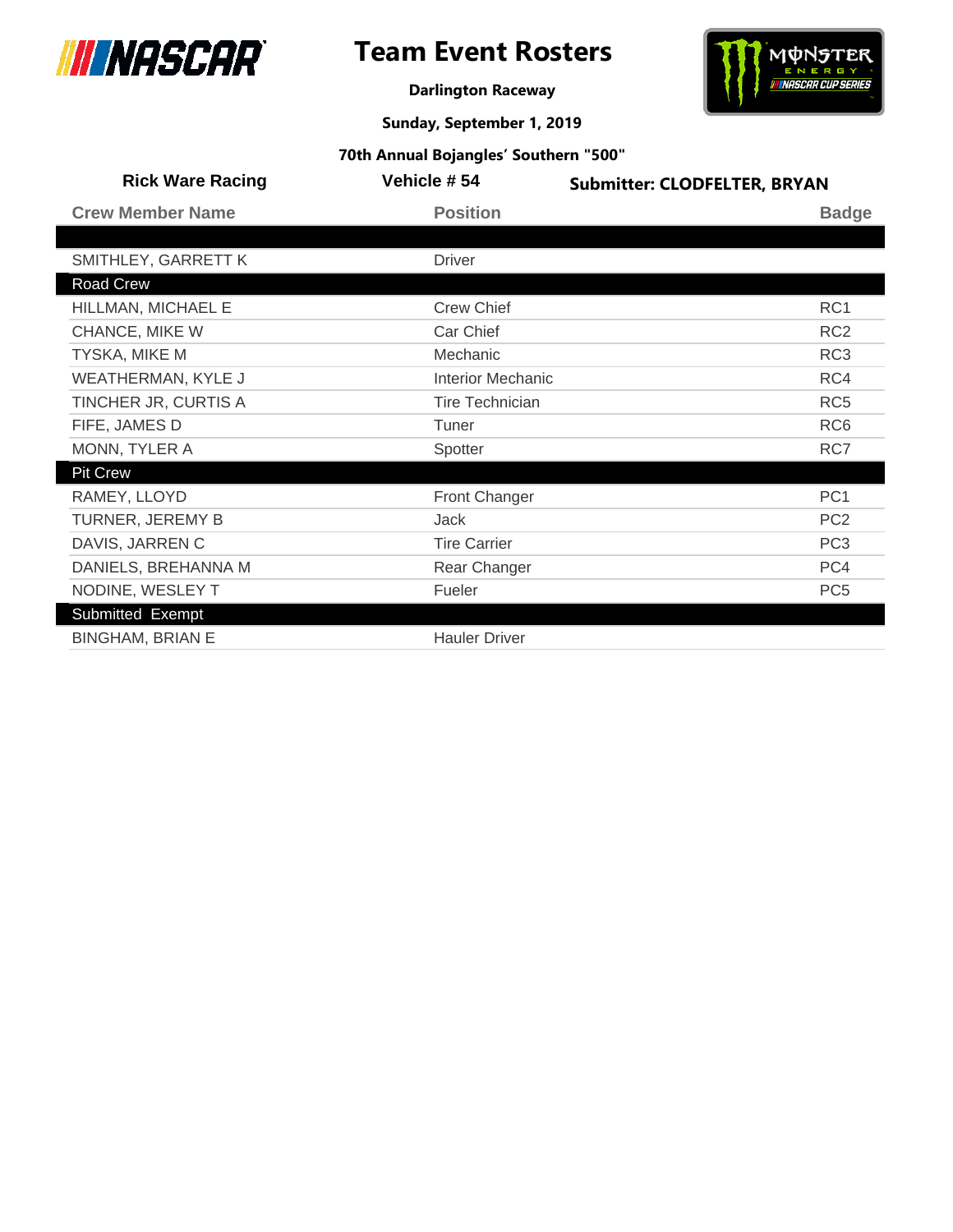

# **Team Event Rosters**



**Darlington Raceway**

**Sunday, September 1, 2019**

| <b>Roush Fenway Racing</b> | Vehicle #6                  | <b>Submitter: ALLEN, KYLE</b> |                 |
|----------------------------|-----------------------------|-------------------------------|-----------------|
| <b>Crew Member Name</b>    | <b>Position</b>             |                               | <b>Badge</b>    |
|                            |                             |                               |                 |
| NEWMAN, RYAN J             | <b>Driver</b>               |                               |                 |
| <b>Organization Level</b>  |                             |                               |                 |
| KIDD, KEVIN A              | <b>Competition Director</b> |                               |                 |
| PUCCIA, MATT J             | <b>Technical Director</b>   |                               |                 |
| <b>BRIDGES, BRANDON M</b>  | <b>IT Support</b>           |                               |                 |
| <b>Road Crew</b>           |                             |                               |                 |
| <b>GRAVES, SCOTT R</b>     | <b>Crew Chief</b>           |                               | RC <sub>1</sub> |
| PETERSON, TRAVIS C         | Engineer                    |                               | RC <sub>2</sub> |
| <b>IVANCIC, BRIAN J</b>    | Engineer                    |                               | RC <sub>3</sub> |
| BREWER, TODD D             | Car Chief                   |                               | RC4             |
| JOHNS, JACEN E             | <b>Front End Mechanic</b>   |                               | RC <sub>5</sub> |
| <b>BEST II, ROBERT G</b>   | Mechanic                    |                               | RC <sub>6</sub> |
| LEINER, DAVID C            | <b>Interior Mechanic</b>    |                               | RC7             |
| LOPES JR, ROBERT J         | <b>Tire Technician</b>      |                               | RC <sub>8</sub> |
| <b>KRAMER, AARON B</b>     | <b>Shock Technician</b>     |                               | RC <sub>9</sub> |
| <b>IMPSEN, DOUGLAS A</b>   | Tuner                       |                               | <b>RC10</b>     |
| JARRETT, JASON A           | Spotter                     |                               | <b>RC11</b>     |
| MATTIS, JOEY J             | Utility                     |                               | <b>RC12</b>     |
| <b>Pit Crew</b>            |                             |                               |                 |
| MOSER, DYLAN D             | <b>Jack</b>                 |                               | PC <sub>1</sub> |
| LEWIS, ADAM N              | Fueler                      |                               | PC <sub>2</sub> |
| SHUMAN, CHRIS G            | <b>Front Changer</b>        |                               | PC <sub>3</sub> |
| WALLACE, ERIC W            | <b>Tire Carrier</b>         |                               | PC4             |
| DIAZ, RAPHAEL R            | Rear Changer                |                               | PC <sub>5</sub> |
| Back-up Pit Crew           |                             |                               |                 |
| UPHOFF, KALE E             | Front Changer               |                               |                 |
| GAJDORUS, SETH W           | Rear Changer                |                               |                 |
| MCCLURKIN, TELVIN L        | <b>Tire Carrier</b>         |                               |                 |
| WILPS, MATTHEW             | Jack                        |                               |                 |
| <b>BROWN, MICHAEL J</b>    | Fueler                      |                               |                 |
| Submitted Exempt           |                             |                               |                 |
| FUNDERBURK, GLENN B        | <b>Hauler Driver</b>        |                               |                 |
| <b>CLODFELTER, SCOTT S</b> | <b>Hauler Driver</b>        |                               |                 |
| MITCHELL, THOMAS W         | Drivable Events Extra       |                               |                 |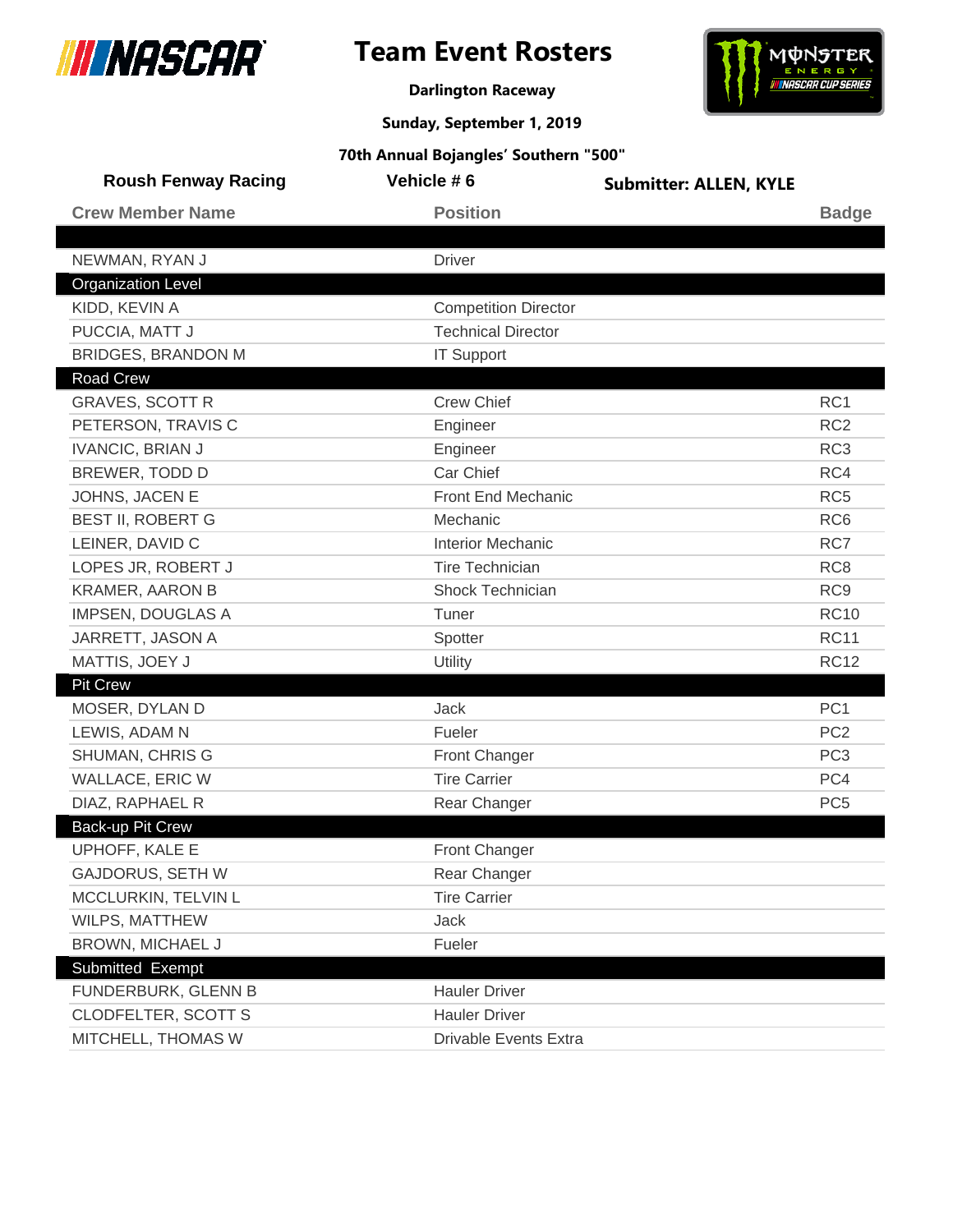



**Darlington Raceway**

**Sunday, September 1, 2019**

| <b>Motorsports Business</b><br><b>Management</b> | Vehicle #66            | <b>Submitter: CALANDRILLO, JENNIFER</b> |
|--------------------------------------------------|------------------------|-----------------------------------------|
| <b>Crew Member Name</b>                          | <b>Position</b>        | <b>Badge</b>                            |
|                                                  |                        |                                         |
| GASE, JOEY R                                     | <b>Driver</b>          |                                         |
| Road Crew                                        |                        |                                         |
| LOWE II, DANNY R                                 | <b>Tire Technician</b> |                                         |
| CHURCH, GEORGE D                                 | <b>Crew Chief</b>      | RC <sub>1</sub>                         |
| LONG, CARL C                                     | Spotter                | RC <sub>2</sub>                         |
| <b>IDOL, STEVEN B</b>                            | Car Chief              | RC <sub>3</sub>                         |
| <b>Pit Crew</b>                                  |                        |                                         |
| LUCAS JR, KEVIN E                                | Rear Changer           | PC <sub>1</sub>                         |
| <b>BRANDT, MICHAEL J</b>                         | <b>Tire Carrier</b>    | PC <sub>2</sub>                         |
| CARNEY, JABARIK                                  | <b>Jack</b>            | PC <sub>3</sub>                         |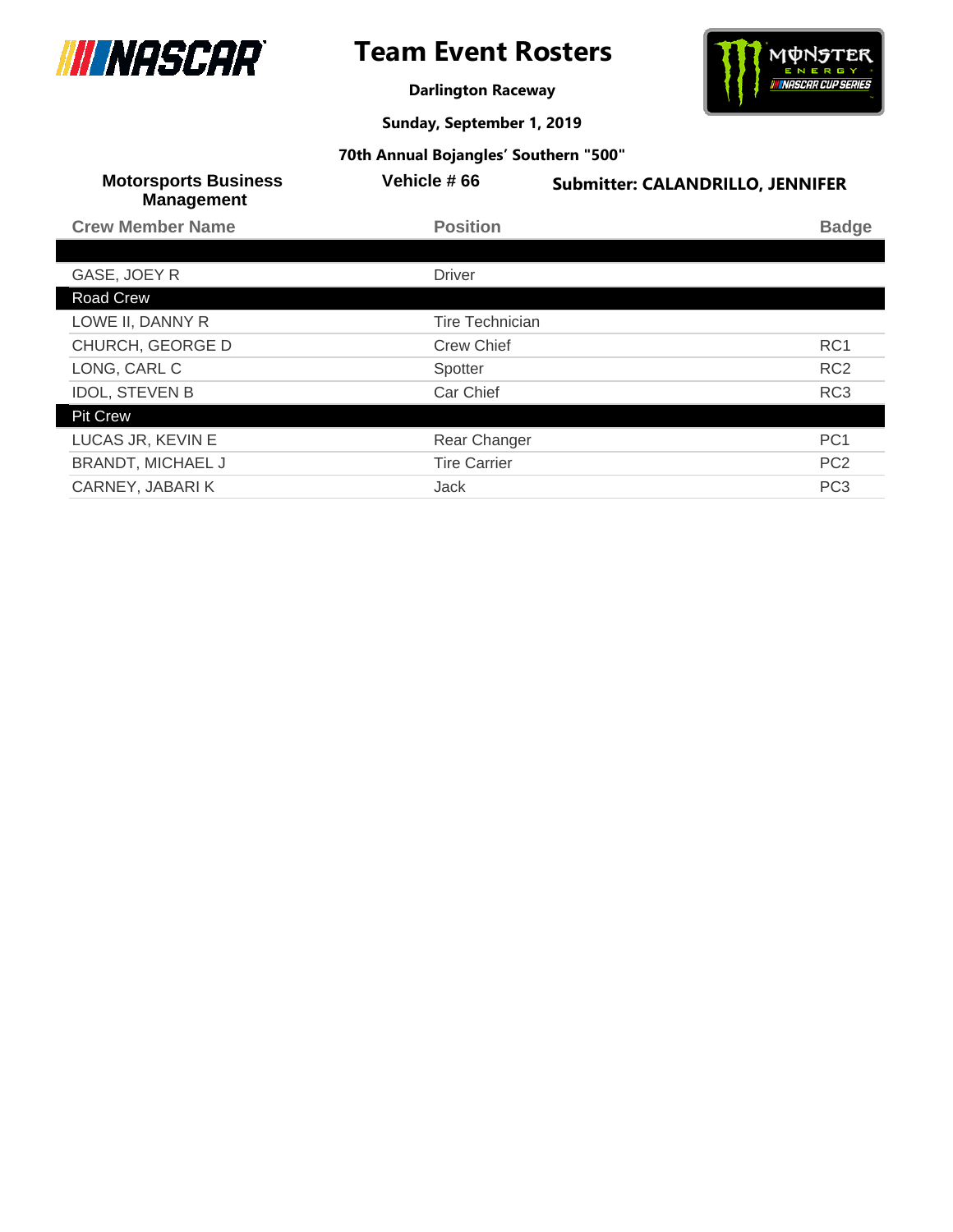



**Darlington Raceway**

**Sunday, September 1, 2019**

| <b>Spire Motorsports</b>  | Vehicle #77                 | <b>Submitter: DENNEWITZ, JOSEPH</b> |
|---------------------------|-----------------------------|-------------------------------------|
| <b>Crew Member Name</b>   | <b>Position</b>             | <b>Badge</b>                        |
|                           |                             |                                     |
| SORENSON, REED R          | <b>Driver</b>               |                                     |
| <b>Organization Level</b> |                             |                                     |
| <b>EGGLESTON, SCOTT S</b> | <b>Competition Director</b> |                                     |
| <b>Road Crew</b>          |                             |                                     |
| <b>BALDWIN, TOMMY S</b>   | <b>Crew Chief</b>           | RC <sub>1</sub>                     |
| COLBERT, JOHN T           | Car Chief                   | RC <sub>2</sub>                     |
| LABRETONE, MARK J         | <b>Interior Mechanic</b>    | RC <sub>3</sub>                     |
| SUDDETH, FOREST F         | <b>Underneath Mechanic</b>  | RC4                                 |
| DIXON, GLENN J            | <b>Tire Technician</b>      | RC <sub>5</sub>                     |
| MELANSON, JEFF P          | Tuner                       | RC <sub>6</sub>                     |
| CAMPBELL, JOE A           | Spotter                     | RC7                                 |
| MCALISTER, ZAC Z          | Pit Coach                   | RC <sub>8</sub>                     |
| <b>GARDNER JR, BUGS W</b> | Tuner                       | <b>RC10</b>                         |
| <b>Pit Crew</b>           |                             |                                     |
| <b>GEITER, JEREMY A</b>   | Front Changer               | PC <sub>1</sub>                     |
| MCALISTER, ZAC Z          | <b>Tire Carrier</b>         | PC <sub>2</sub>                     |
| <b>BRADEN, JORDY R</b>    | Rear Changer                | PC <sub>3</sub>                     |
| SMITH, DEANDRE M          | <b>Jack</b>                 | PC4                                 |
| EDWARDS, JAMIE A          | Fueler                      | PC <sub>5</sub>                     |
| Submitted Exempt          |                             |                                     |
| RECTOR, JEFF D            | <b>Hauler Driver</b>        |                                     |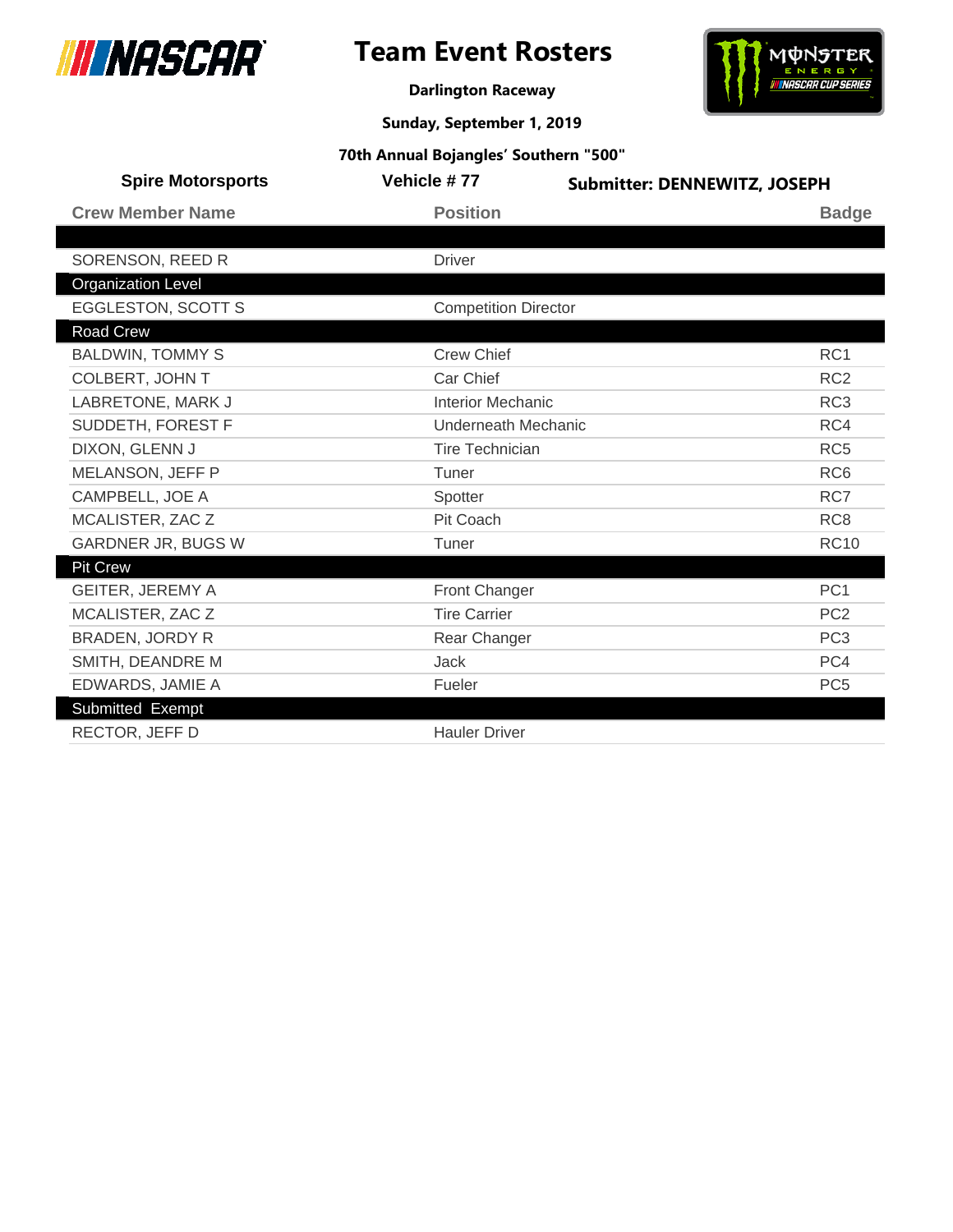

# **Team Event Rosters**



**Darlington Raceway**

**Sunday, September 1, 2019**

| <b>Richard Childress Racing</b> | Vehicle #8                  | <b>Submitter: MCDANIEL, LAURA</b> |
|---------------------------------|-----------------------------|-----------------------------------|
| <b>Crew Member Name</b>         | <b>Position</b>             | <b>Badge</b>                      |
|                                 |                             |                                   |
| HEMRIC, DANIEL                  | <b>Driver</b>               |                                   |
| <b>Organization Level</b>       |                             |                                   |
| PETREE III, ANDY A              | <b>Competition Director</b> |                                   |
| <b>GREER, SHANE S</b>           | <b>IT Support</b>           |                                   |
| WRIGHT, RAY P                   | Pit Coach                   |                                   |
| <b>Road Crew</b>                |                             |                                   |
| LAMBERT, LUKE A                 | <b>Crew Chief</b>           | RC <sub>1</sub>                   |
| NESTLERODE, DARIN P             | Car Chief                   | RC <sub>2</sub>                   |
| EFLAND III, DANNY D             | Engineer                    | RC <sub>3</sub>                   |
| WINSTON, DAVE W                 | Engineer                    | RC4                               |
| <b>GUTEKUNST, MARK W</b>        | Shock Technician            | RC <sub>5</sub>                   |
| LOMBARDI, MATTHEW F             | Tuner                       | RC <sub>6</sub>                   |
| TIGERT, CHAD W                  | <b>Interior Mechanic</b>    | RC7                               |
| WIDENER, SCOTT E                | Underneath Mechanic         | RC <sub>8</sub>                   |
| <b>KERN, LOREN M</b>            | Front End Mechanic          | RC <sub>9</sub>                   |
| BENDER, JAMES J                 | <b>Tire Technician</b>      | <b>RC10</b>                       |
| KELLEY, KYLE W                  | Utility                     | <b>RC11</b>                       |
| OSBORNE, CHRIS W                | Spotter                     | <b>RC12</b>                       |
| <b>Pit Crew</b>                 |                             |                                   |
| SPALDING, TERRY L               | Front Changer               | PC <sub>1</sub>                   |
| HOLCOMB, JEREMY D               | <b>Tire Carrier</b>         | PC <sub>2</sub>                   |
| BOTTLEMY, BRIAN M               | Rear Changer                | PC <sub>3</sub>                   |
| PAIGE, JORDAN A                 | Jack                        | PC4                               |
| ABNEY, SAM T                    | Fueler                      | PC <sub>5</sub>                   |
| Back-up Pit Crew                |                             |                                   |
| <b>GUTEKUNST, MARK W</b>        | Fueler                      |                                   |
| ABNEY, SAM T                    | Jack                        |                                   |
| LADYGA, TIMOTHY S               | Rear Changer                |                                   |
| <b>ESSICK, BRODY W</b>          | <b>Tire Carrier</b>         |                                   |
| Submitted Exempt                |                             |                                   |
| CRAVEN, JEFF L                  | <b>Hauler Driver</b>        |                                   |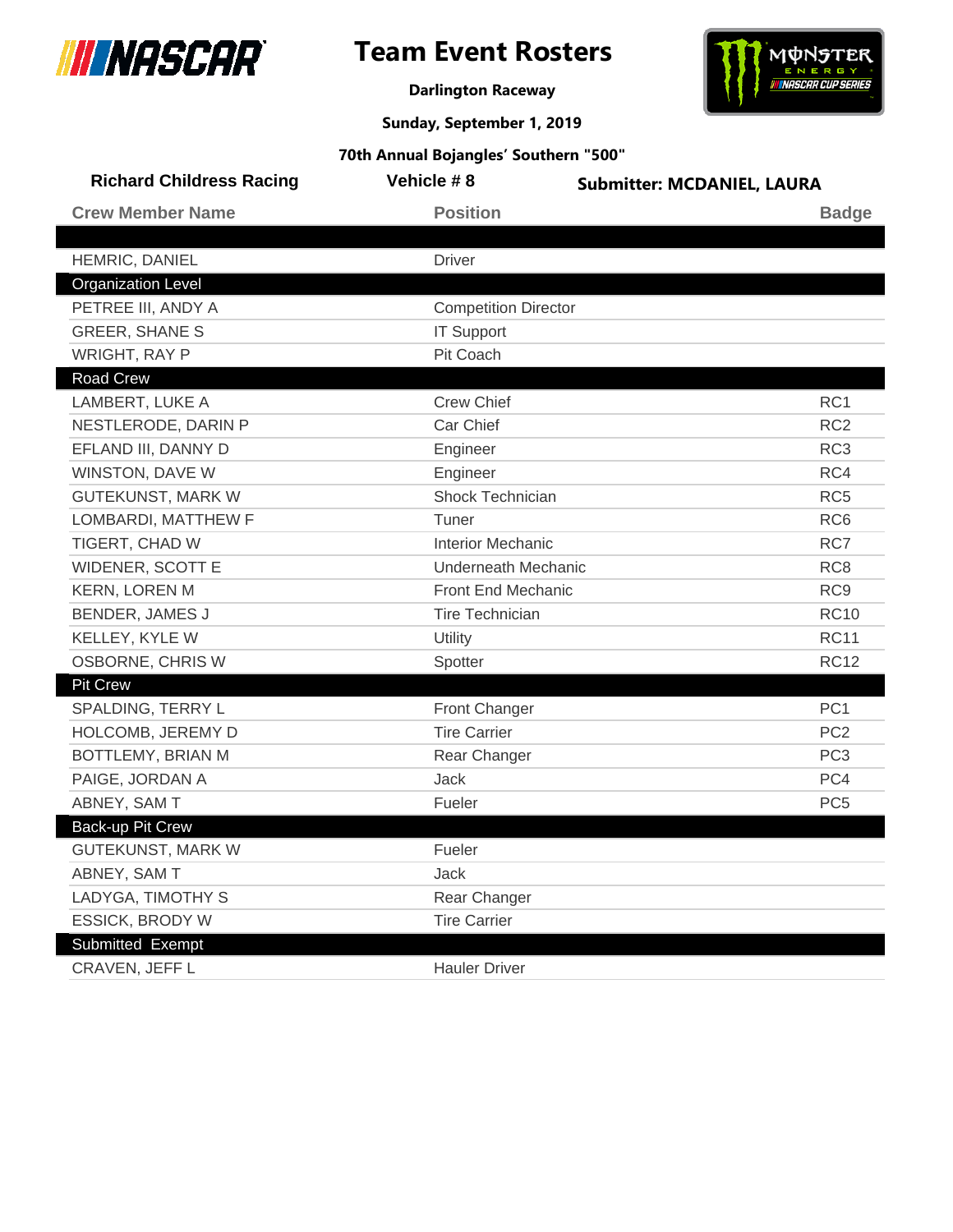



**Darlington Raceway**

**Sunday, September 1, 2019**

| <b>Hendrick Motorsports</b> | Vehicle #88                 | <b>Submitter: LANDIS, MICHAEL</b> |  |
|-----------------------------|-----------------------------|-----------------------------------|--|
| <b>Crew Member Name</b>     | <b>Position</b>             | <b>Badge</b>                      |  |
|                             |                             |                                   |  |
| BOWMAN, ALEX M              | <b>Driver</b>               |                                   |  |
| <b>Organization Level</b>   |                             |                                   |  |
| ANDREWS, JEFF J             | <b>Competition Director</b> |                                   |  |
| <b>GRUBB, DARIAN K</b>      | <b>Technical Director</b>   |                                   |  |
| WALSH, BRIAN                | <b>IT Support</b>           |                                   |  |
| CABRERA, KON                | <b>IT Support</b>           |                                   |  |
| <b>Road Crew</b>            |                             |                                   |  |
| <b>IVES, GREG S</b>         | <b>Crew Chief</b>           | RC1                               |  |
| O'BRIEN, TIM M              | Engineer                    | RC <sub>2</sub>                   |  |
| HILLENBURG, CASEY           | Engineer                    | RC <sub>3</sub>                   |  |
| KONETSKI, AUSTIN R          | Car Chief                   | RC4                               |  |
| TIMM, COLE A                | Underneath Mechanic         | RC <sub>5</sub>                   |  |
| SEAMANS, ANDREW             | <b>Interior Mechanic</b>    | RC <sub>6</sub>                   |  |
| SEITZINGER, JASON B         | Shock Technician            | RC7                               |  |
| RAYNOR, STEPHEN D           | Tuner                       | RC <sub>8</sub>                   |  |
| HAMLIN, KEVIN K             | Spotter                     | RC <sub>9</sub>                   |  |
| GARDNER, RAY J              | <b>Tire Technician</b>      | <b>RC10</b>                       |  |
| JOHNSON, CALE D             | Front End Mechanic          | <b>RC11</b>                       |  |
| <b>BURKEY, CHRIS W</b>      | Pit Coach                   | <b>RC12</b>                       |  |
| <b>Pit Crew</b>             |                             |                                   |  |
| LINEBACK, DUSTIN            | <b>Jack</b>                 | PC <sub>1</sub>                   |  |
| DELRICCO, DEVIN A           | Rear Changer                | PC <sub>2</sub>                   |  |
| BRZOZOWSKI, SCOTT A         | Front Changer               | PC <sub>3</sub>                   |  |
| HARRELL, WILLIAM            | <b>Tire Carrier</b>         | PC4                               |  |
| CONLEY, JACOB D             | Fueler                      | PC <sub>5</sub>                   |  |
| Back-up Pit Crew            |                             |                                   |  |
| TASSER, DONNIE F            | Front Changer               |                                   |  |
| <b>GRIER, BRANDON</b>       | <b>Tire Carrier</b>         |                                   |  |
| OSSOWSKI, ORANE             | Rear Changer                |                                   |  |
| <b>BISHOP, SPENCER</b>      | Jack                        |                                   |  |
| LEHMAN, MATTHEW             | Fueler                      |                                   |  |
| Submitted Exempt            |                             |                                   |  |
| QUILLAN, ANDY D             | <b>Hauler Driver</b>        |                                   |  |
| DENTON, SCOTT S             | <b>Hauler Driver</b>        |                                   |  |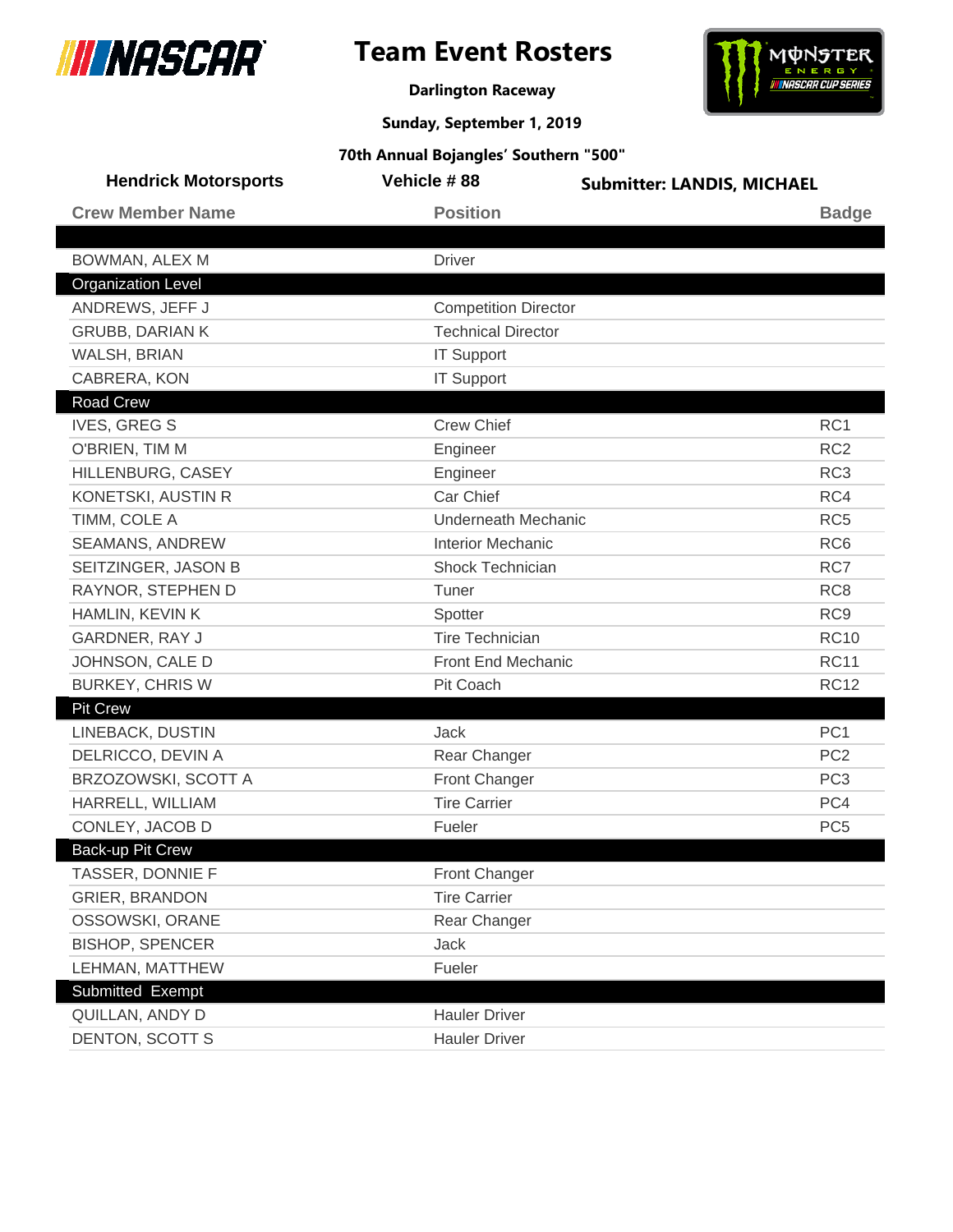



**Darlington Raceway**

**Sunday, September 1, 2019**

| <b>Hendrick Motorsports</b> | Vehicle #9                  | <b>Submitter: LANDIS, MICHAEL</b> |
|-----------------------------|-----------------------------|-----------------------------------|
| <b>Crew Member Name</b>     | <b>Position</b>             | <b>Badge</b>                      |
|                             |                             |                                   |
| ELLIOTT, CHASE C            | <b>Driver</b>               |                                   |
| <b>Organization Level</b>   |                             |                                   |
| ANDREWS, JEFF J             | <b>Competition Director</b> |                                   |
| <b>GRUBB, DARIAN K</b>      | <b>Technical Director</b>   |                                   |
| WALSH, BRIAN                | <b>IT Support</b>           |                                   |
| CABRERA, KON                | <b>IT Support</b>           |                                   |
| Road Crew                   |                             |                                   |
| <b>GUSTAFSON, ALAN A</b>    | <b>Crew Chief</b>           | RC <sub>1</sub>                   |
| GRAY, TOM J                 | Engineer                    | RC <sub>2</sub>                   |
| <b>BARNDT, MATT D</b>       | Engineer                    | RC <sub>3</sub>                   |
| KIRK, JOSH P                | Car Chief                   | RC4                               |
| RUNGE, BEN W                | <b>Underneath Mechanic</b>  | RC <sub>5</sub>                   |
| CARBER, MICHAEL H           | Front End Mechanic          | RC <sub>6</sub>                   |
| HONAN, SCOTT P              | <b>Interior Mechanic</b>    | RC7                               |
| JENNINGS, MASON W           | <b>Tire Technician</b>      | RC <sub>8</sub>                   |
| <b>BOVE, ANTHONY F</b>      | Tuner                       | RC <sub>9</sub>                   |
| <b>GOLDER, CHRISL</b>       | <b>Shock Technician</b>     | <b>RC10</b>                       |
| D'HONDT, EDDIE J            | Spotter                     | <b>RC11</b>                       |
| PILMAN, KYLE W              | Utility                     | <b>RC12</b>                       |
| <b>Pit Crew</b>             |                             |                                   |
| O'DELL, NICK W              | <b>Front Changer</b>        | PC <sub>1</sub>                   |
| AVRIT, CHAD A               | Rear Changer                | PC <sub>2</sub>                   |
| ERSPAMER, JARED             | <b>Tire Carrier</b>         | PC <sub>3</sub>                   |
| SEMKE, TYLER                | Jack                        | PC4                               |
| <b>GIANNINOTO, JOHN S</b>   | Fueler                      | PC <sub>5</sub>                   |
| Back-up Pit Crew            |                             |                                   |
| TASSER, DONNIE F            | <b>Front Changer</b>        |                                   |
| <b>GRIER, BRANDON</b>       | <b>Tire Carrier</b>         |                                   |
| OSSOWSKI, ORANE             | Rear Changer                |                                   |
| <b>BISHOP, SPENCER</b>      | Jack                        |                                   |
| LEHMAN, MATTHEW             | Fueler                      |                                   |
| Submitted Exempt            |                             |                                   |
| EDLER, HEATH R              | <b>Hauler Driver</b>        |                                   |
| OTT, DAVID R                | <b>Hauler Driver</b>        |                                   |
| DEHART, JONATHAN R          | Other -                     |                                   |